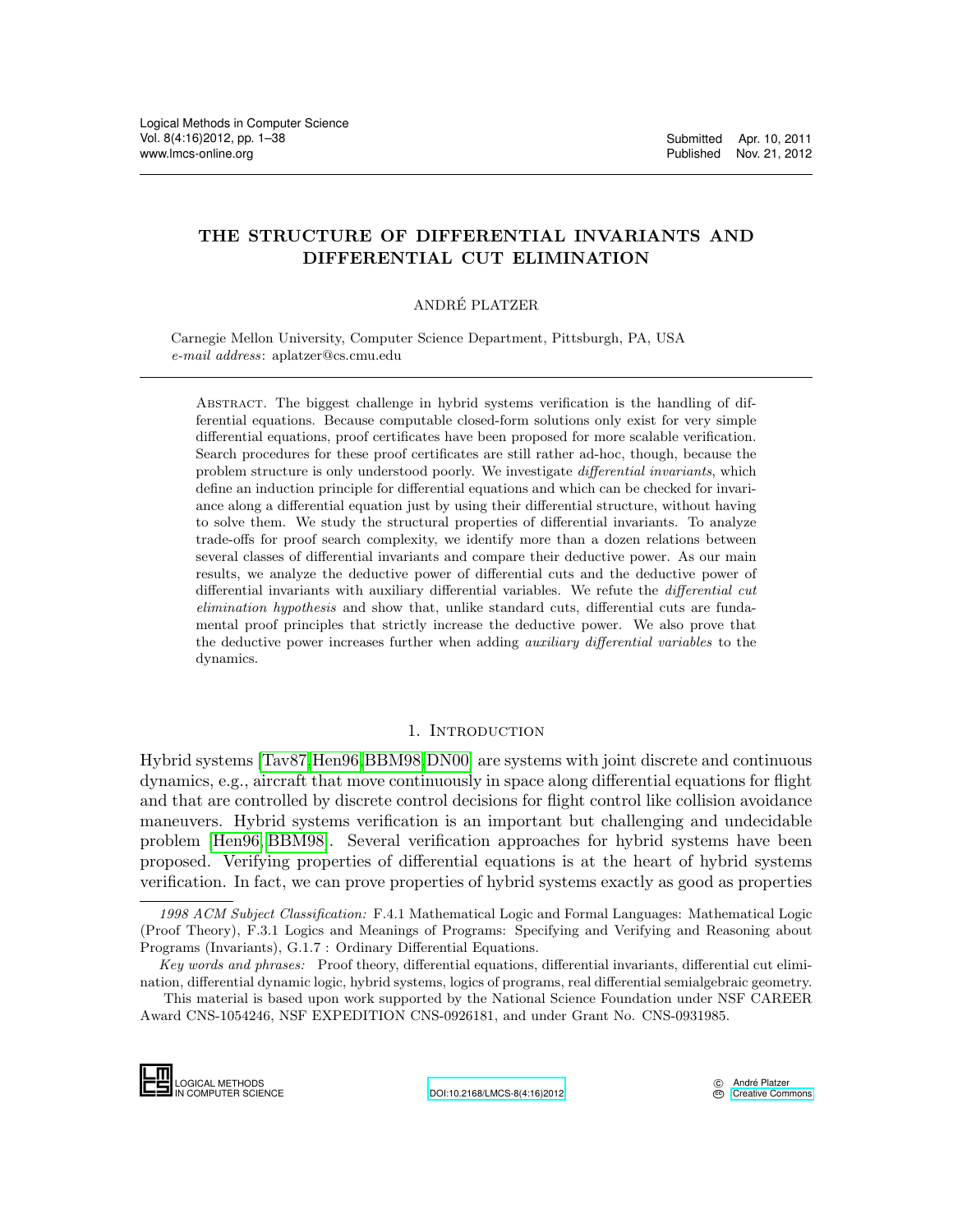of differential equations can be proved. This surprising intuition is made formally rigorous by our relatively complete axiomatization of our logic for hybrid systems relative to properties of differential equations [\[Pla08\]](#page-32-2). One direction is obvious, because differential equations are part of hybrid systems, so we can only understand hybrid systems to the extent that we can reason about their differential equations. We have proven the other direction as well, by proving that all true properties of hybrid systems can be reduced effectively to elementary properties of differential equations [\[Pla08\]](#page-32-2). Moreover, we gave a proof calculus for hybrid systems that performs this reduction constructively and, vice versa, provides a provably perfect lifting of every approach for differential equations to hybrid systems [\[Pla08\]](#page-32-2). The proof of this result is constructive, but also very complicated, which explains why some approaches for differential equations are easier to lift to hybrid systems in practice than others. In this paper, we consider an approach (induction for differential equations) that lifts naturally.

Thus, the remaining (yet undecidable) question is how to prove properties of differential equations. If the differential equation has a simple polynomial solution, then this is easy [\[Pla08\]](#page-32-2) using the decidable theory of first-order real arithmetic [\[Tar51\]](#page-32-3). Unfortunately, almost no differential equations have such simple solutions. Polynomial solutions arise in linear differential equations with constant coefficients where the coefficient matrix is nilpotent. But this is a very restricted class. For other differential equations, numerous approximation techniques have been considered to obtain approximate answers [\[GM99,](#page-32-4)[ADG03,](#page-31-2)[GP07,](#page-32-5)[RS07,](#page-32-6)[Fre08\]](#page-32-7). It is generally surprisingly difficult to get them formally sound, however, due to inherent numerical approximation that make the numerical image computation problem itself neither semidecidable nor co-semidecidable [\[PC07,](#page-32-8)[Col07\]](#page-31-3), even when tolerating arbitrarily large error bounds on the decision.

As alternative approaches that are not based on approximation, proof certificate techniques have been proposed for hybrid systems verification, including barrier certificates [\[PJ04,](#page-32-9)[PJP07\]](#page-32-10), equational templates [\[SSM08\]](#page-32-11), differential invariants [\[Pla10a,](#page-32-12)[PC08,](#page-32-13)[PC09a\]](#page-32-14), and a constraint-based template approach [\[GT08\]](#page-32-15). Once a proof certificate has been found, it can be checked efficiently. But we first have to find it. Previous search procedures are based on searching for parameters of various user-specified templates [\[PJ04,](#page-32-9)[PJP07,](#page-32-10)[SSM08,](#page-32-11) [GT08,](#page-32-15)[PC08,](#page-32-13)[PC09a\]](#page-32-14). But these verification techniques fail if the template does not include the required form. How do we need to choose the templates? What are the trade-offs for choosing them? If we choose a smaller class of witness templates to search through, could this make the search more difficult? Or would we miss out on proofs altogether? Would we no longer be able to prove some properties at all even though they are true? The primary reason why search procedures for hybrid systems proof certificates are still ad-hoc is that the structure of proof certificates of hybrid systems has not been understood very well so far.

In this paper, we identify and characterize the structure of hybrid systems proof certificates. What relationships exist between various choices for classes of proof certificates? Are there system properties that cannot be proven when focusing on a particular class of invariants? Are any of the choices superior to others or are they mutually incomparable? Invariants are well-understood for discrete systems but not yet for continuous and hybrid systems.

We consider *differential invariants*, which include several previous approaches as special cases (yet in modified forms to make the reasoning sound). Logical proofs with differential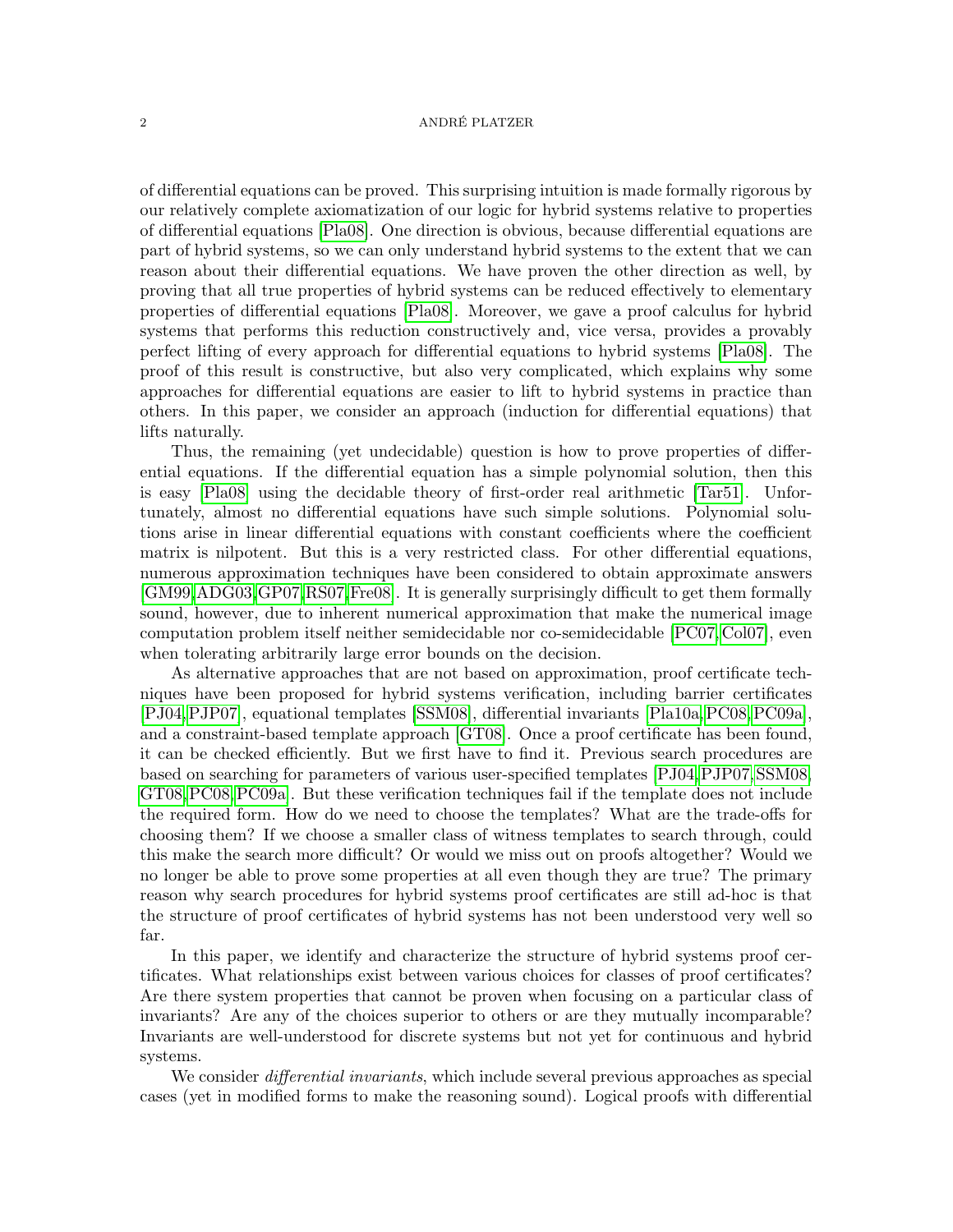

<span id="page-2-0"></span>Figure 1: Differential invariance chart (proposition numbers are indicated for each relation)

invariants have been instrumental in enabling the verification of several practical hybrid systems, including separation properties in complex curved flight collision avoidance maneuvers for air traffic control [\[PC09b\]](#page-32-16), advanced safety, reactivity and controllability properties of train control systems with disturbance and PI controllers [\[PQ09\]](#page-32-17), and properties of electrical circuits [\[Pla10b\]](#page-32-18). Our logic-based proof approach with differential invariants has been the key enabling technique to make formal verification of these systems possible.

Here, we study the structure of differential invariants from a more foundational perspective and develop their proof theory. Differential equations enjoy various universal computation properties, hence verification is not even semidecidable [\[Bra95,](#page-31-4)[GCB07,](#page-32-19)[BCGH07,](#page-31-5)[Col07\]](#page-31-3). Consequently, every complete proof rule is unsound or ineffective. Hence, proof theory is not a study of completeness but a study of alignment and relative provability.

We analyze the relationships between several classes of differential invariants. Our main tool for this is the study of *relative deductive power*. For comparing two classes of differential invariants,  $\mathcal A$  and  $\mathcal B$ , we investigate whether there is a system property that only  $\mathcal A$  can prove or whether all properties that can be proven using  $A$  can also be proven using  $B$ . If the answer is yes (inclusion), we give a construction that translates proofs using  $A$  into proofs using  $\beta$ . If the answer is no (separation), we prove for a formal proof using  $\mathcal A$  that there is no formal proof using  $\beta$ . Of course, there are infinitely many possible proofs to check. We, thus, show the deductive power separation properties by coming up with an indirect characteristic that separates the properties provable using  $\beta$  from the particular proof using A. These separation properties that we identify in our proofs are of more general interest beyond the systems we show. We identify more than a dozen (16) relationships between nine classes of differential invariants (summarized in Figure [1\)](#page-2-0), which shed light on how the classes compare in terms of their deductive power for systems analysis.

While our study is mostly one of logically fundamental properties like deductive power and provability, our proofs indicate additional computational implications, e.g., to what extent the polynomial degree or formula complexity increases with the respective inclusion and equivalence reductions shown in Figure [1.](#page-2-0) Our results summarized in Figure [1](#page-2-0) show, for example, that equational differential invariants do not need Boolean operators, yet the required polynomial degree increases. It is also easy to read off general limits of classes of differential invariants from our proofs of the separation properties, which can be exploited constructively for differential invariant search.

Observe that the algebraic structure of nonlinear real arithmetic alone is not sufficient to explain the relations identified in Figure [1.](#page-2-0) Both the algebraic and the differential structure of differential invariants matter for the answer, because the dynamics along differential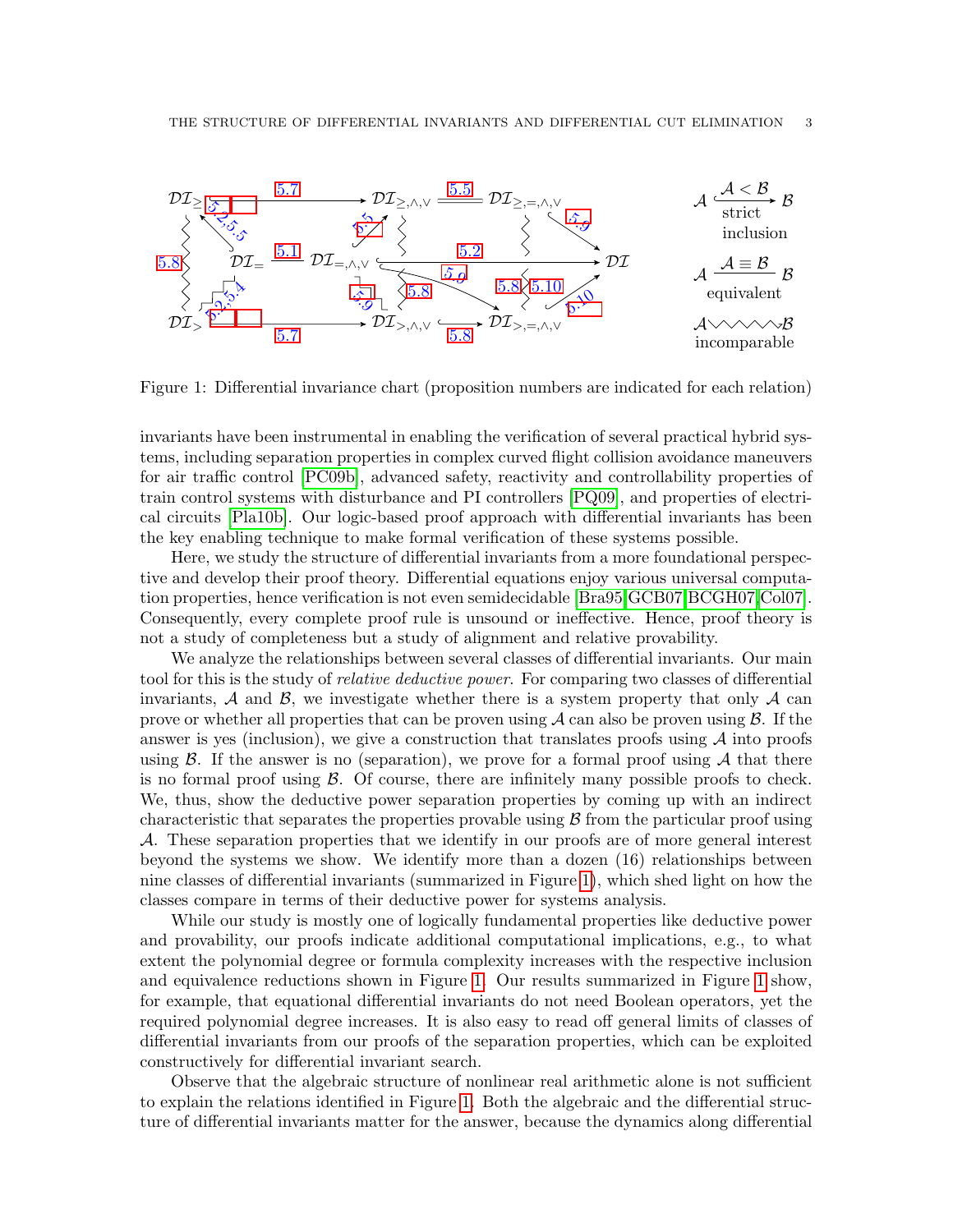equations determines which properties hold when following the system dynamics. Consequently, the differential structure of the differential equation and of the property matter. Even if the real algebraic structures match, we still do not know if the corresponding differential structures align in a compatible way. We will see that the joint differential-algebraic structure of the problem can be surprising even for very simple differential equations already. In particular, our observations are fundamental and cannot be sidestepped by restricting attention to other classes of differential equations.

Ultimately, invariance crucially depends on the differential-geometrical structure induced by the differential equation. We, thus, study the proof-theoretical properties of what can be proved about a differential equation based on its differential and algebraic invariant structure. Most importantly, and most surprisingly, we refute the *differential cut elimina*tion hypothesis [\[Pla10a\]](#page-32-12). Differential cuts [\[Pla10a\]](#page-32-12) have a simple intuition. Similar to a cut in first-order logic, they can be used to first prove a lemma and then use it. By the seminal cut elimination theorem of Gentzen [\[Gen35a,](#page-32-20) [Gen35b\]](#page-32-21), standard logical cuts in first-order logic do not change the deductive power and can always be eliminated from proofs. Unlike standard cuts, however, differential cuts work for differential equations and can be used to change the dynamics of the system. Does this differential cut proof principle also support differential cut elimination? Are differential cuts only a convenient proof shortcut? Or are differential cuts an independent fundamental proof principle? We show that the addition of differential cuts actually increases the deductive power. There are properties of differential equations that can only be proven using differential cuts, not without them. Hence, differential cuts indeed turn out to be a fundamental proof principle. Four years ago we had conjectured that differential cuts are necessary to prove a certain class of air traffic control properties [\[Pla10a\]](#page-32-12). We have now refuted this conjecture, since those differential cuts can still be eliminated with a clever construction. But we show that differential cuts are still necessary in general. This illustrates the surprisingly subtle nature of proving properties of differential equations.

Furthermore, we present new proof rules for auxiliary differential variables and prove that the addition of auxiliary differential variables increases the deductive power, even in the presence of differential cuts. That is, there are system properties that can only be proven using auxiliary differential variables in the dynamics relative to which the original system variables relate. Hence, auxiliary differential variables are also a fundamental proof principle. This is similar to discrete programs where auxiliary variables may also be necessary to prove some properties. We now show that the same also holds for differential equations even in the presence of differential cuts. Refining differential equations with auxiliary differential variables adds to the deductive power, which, surprisingly, has not been considered before.

These alignments of the relative deductive power shed light on the properties and practical implications of various choices for hybrid systems verification. They help make informed decisions concerning which restrictions on proof search (and differential invariant search) are tolerable without changing the deductive power. In this paper we study the problem of proving properties of differential equations. This directly relates to a study of proving properties of hybrid systems by way of our proof calculus from previous work that we have shown to be a complete axiomatization of hybrid systems relative to properties of differential equations [\[Pla08\]](#page-32-2). This previous result makes it formally precise how the verification of hybrid systems can be reduced directly to the verification of properties of differential equations, and how our new results about differential equations lift to hybrid systems [\[Pla08,](#page-32-2)[Pla10a,](#page-32-12)[Pla10b\]](#page-32-18).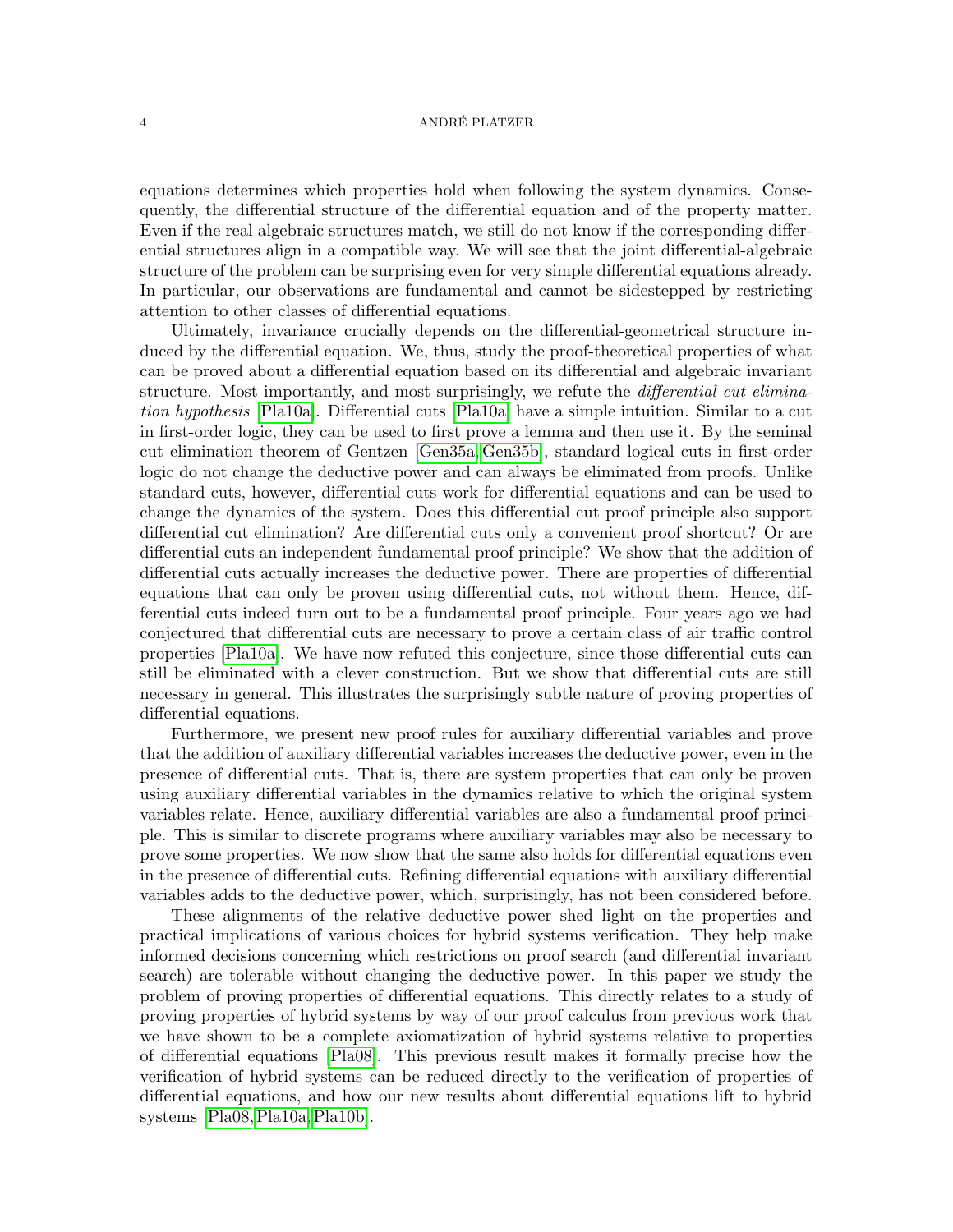Our research requires a symbiosis of logic with elements of real arithmetical, differential, semialgebraic, and geometrical principles. Based on the results presented in this paper, we envision a continuing development of a new field that we call real differential semialgebraic geometry. In this work, it is of paramount importance to distinguish semantical truth from deductive proof. It does not help if a property is true, unless we can produce a proof to show that it is true. We assume that the reader is familiar with the proof theory of classical logic [\[Fit96,](#page-31-6)[And02\]](#page-31-7), including the underlying notions of formal deduction, and the relationship and differences between syntax, semantics, and proof calculi. We also assume basic knowledge of differential equations [\[Wal98\]](#page-33-0) and of first-order real arithmetic [\[Tar51\]](#page-32-3).

# 2. Preliminaries

Continuous dynamics described by differential equations are a crucial part of hybrid system models. An important subproblem in hybrid system verification is the question whether a system following a (vectorial) differential equation  $x' = \theta$  that is restricted to an *evolution domain constraint* region  $H$  will always stay in the region  $F$ . We represent this by the modal formula  $[x' = \theta \& H]F$ . It is true at a state  $\nu$  if, indeed, a system following  $x' = \theta$ from  $\nu$  will always stay in F at all times (at least as long as the system stays in H). It is false at  $\nu$  if the system can follow  $x' = \theta$  from  $\nu$  and leave F at some point in time, without having left H at any time. Here, F and H are (quantifier-free) formulas of real arithmetic and  $x' = \theta$  is a (vectorial) differential equation, i.e.,  $x = (x_1, \ldots, x_n)$  is a vector of variables and  $\theta = (\theta_1, \ldots, \theta_n)$  a vector of polynomial terms; for extensions to rational functions, see [\[Pla10a\]](#page-32-12). In particular,  $H$  describes a region that the continuous system cannot leave (e.g., because of physical restrictions of the system or because the controller otherwise switches to another mode of the hybrid system). In contrast, F describes a region for which we want to prove that the continuous system  $x' = \theta \& H$  will never leave it. If, for instance, the formula  $H \to F$  is valid (i.e., the evolution domain region H is contained in region F), then  $[x' = \theta \& H]F$  is valid trivially. This reasoning alone rarely helps, because  $H$  will not be contained in  $F$  in the interesting cases. For example, in an aircraft controller, the evolution domain constraint  $H$  could be that the air speed is nonnegative, whereas the property  $F$  that we want to prove is that the aircraft do not collide, which is in no way entailed by H.

Differential Dynamic Logic (Excerpt). The modal logical principle described above can be extended to a full dynamic logic for hybrid systems, called differential dynamic logic  $d\mathcal{L}$  [\[Pla08,](#page-32-2) [Pla10a,](#page-32-12) [Pla10b\]](#page-32-18). Here we only need propositional operators and modalities for differential equations. For our purposes, it is sufficient to consider the  $d\mathcal{L}$  fragment with the following grammar (where x is a vector of variables,  $\theta$  a vector of terms of the same dimension, and  $F, H$  are formulas of (quantifier-free) first-order real arithmetic over the variables  $x$ :

 $\phi, \psi \ ::= F \mid \phi \land \psi \mid \phi \lor \psi \mid \phi \rightarrow \psi \mid \phi \leftrightarrow \psi \mid [x' = \theta \& H]F$ 

A state is a function  $\nu: V \to \mathbb{R}$  that assigns real numbers to all variables in the set  $V = \{x_1, \ldots, x_n\}$ . We denote the value of term  $\theta$  in state  $\nu$  by  $\nu[\![\theta]\!]$ . The semantics is that of first-order real arithmetic with the following addition:

•  $\nu \models [x' = \theta \& H]F$  iff for each function  $\varphi : [0, r] \to (V \to \mathbb{R})$  of some duration r we have  $\varphi(r) \models F$  under the following two conditions: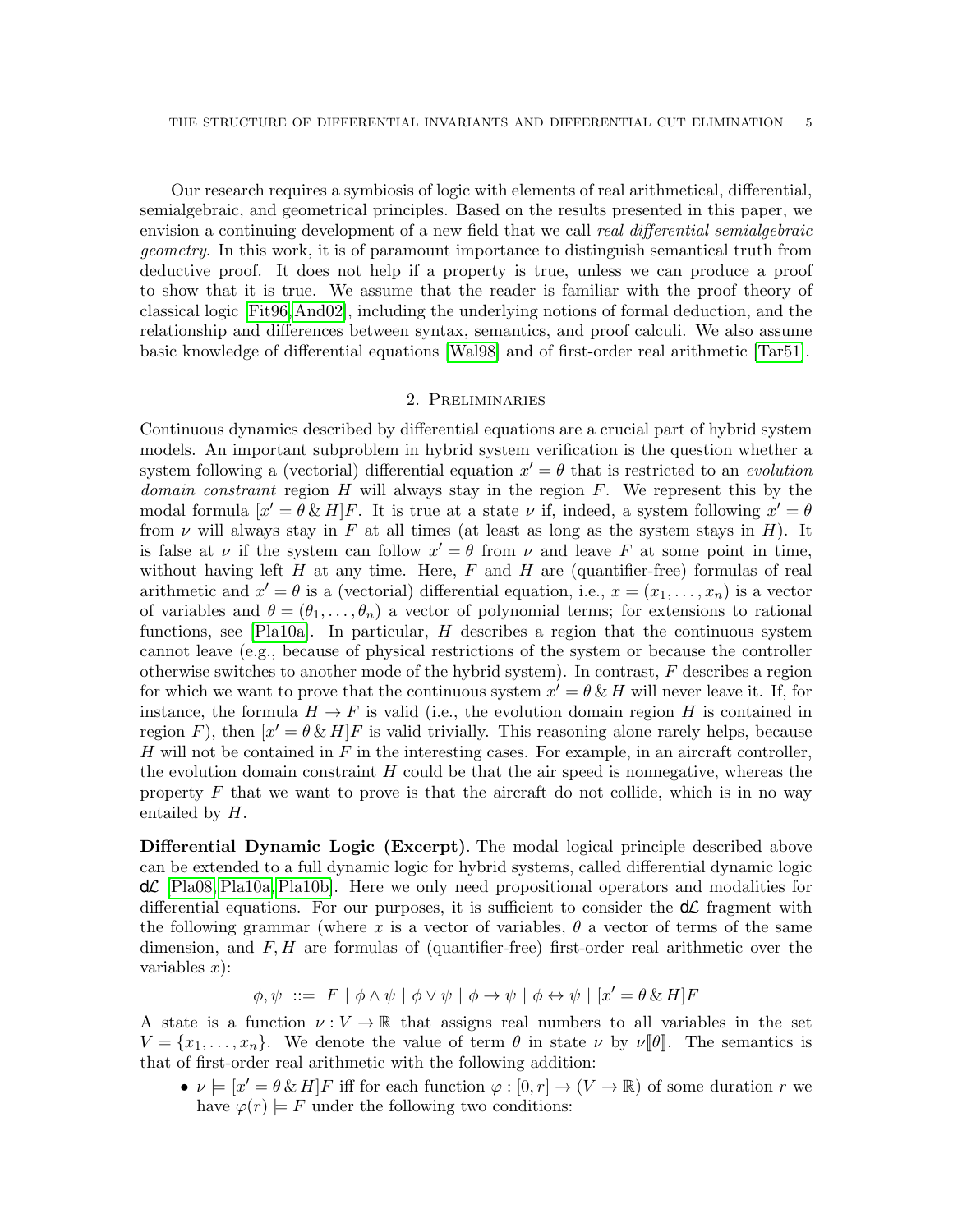# 6 ANDRÉ PLATZER

(1) the differential equation holds, i.e., for each variable  $x_i$  and each time  $\zeta \in [0, r]$ :

$$
\frac{\mathsf{d}\,\varphi(t)[\![x_i]\!]}{\mathsf{d}t}(\zeta)=\varphi(\zeta)[\![\theta_i]\!]
$$

in particular,  $\varphi(t)[\![x_i]\!]$  has to be differentiable at  $\zeta$  as a function of t

(2) and the evolution domain is always respected, i.e.,  $\varphi(\zeta) \models H$  for each  $\zeta \in [0, r]$ . Other details about the logic, its semantics, and proof rules that are not of immediate concern here can be found in previous work [\[Pla08,](#page-32-2)[Pla10a,](#page-32-12)[Pla10b\]](#page-32-18). We do not need to consider the full logic and full proof calculus here, because both are strictly compositional. The other proof rules deal with handling other features of hybrid systems like their discrete dynamics, sequential compositions, nondeterministic choices, and repetitions. For our purposes, it is sufficient to assume a decision procedure for first-order logic of real-closed fields [\[Tar51\]](#page-32-3) and a propositionally complete base calculus. For simplicity, we also allow standard logical cuts just to have a simple way of glueing multiple proofs together. In the sequel, we denote the use of instances of valid tautologies of first-order real arithmetic in proofs by [R](#page-33-1). For reference, these background proof rules are summarized in Appendix [A.](#page-33-2)

Solutions as Explicit Witnesses. An explicit witness for the validity of a formula like  $F \to [x' = \theta \& H]F$  would be the set of all solutions of the differential equation along with a proof that, when starting in any state that satisfies  $F$ , formula  $F$  holds all along every solution of  $x' = \theta$  as long as formula H holds. If we happen to know a (unique) solution  $X(t) = f(t, x_0)$  of the differential equation  $x' = \theta$  with a function  $f(t, x_0)$  of time t and the initial state  $x_0$ , then we have the following sound rule

$$
\frac{F \to \forall r \left( r \ge 0 \land \forall \zeta \left( 0 \le \zeta \le r \to H_x^{f(\zeta, x)} \right) \to F_x^{f(r, x)} \right)}{F \to [x' = \theta \& H]F}
$$

where  $F_x^{f(r,x)}$  is the result of applying to F the substitution that replaces the variable x by  $f(r, x)$  and similarly for  $H_x^{f(\zeta, x)}$  . It is very easy to see why this rule is sound [\[Pla08\]](#page-32-2), because it directly follows the semantics. The problem is that it is usually not a useful proof rule, because it is rarely effective. It only helps if we can effectively compute a (unique) solution  $f(t, x_0)$ , as a function of t and  $x_0$ , to the symbolic initial-value problem  $x' = \theta, x(0) = x_0$ for a variable symbol  $x_0$ . Notice that conventional initial-value problems are numerical with concrete numbers  $x_0 \in \mathbb{R}^n$  as initial values, not symbols [\[Wal98\]](#page-33-0). This is not enough for our purpose, because we need to prove that the formula holds for all states satisfying initial assumption  $F$ , which could be uncountably many. We can hardly solve uncountably many different initial-value problems to verify a system. Also, the rule only helps when the resulting arithmetic is computable and the formula with the (alternating) quantifiers ∀r and ∀ζ in the premise can be decided. Even very simple linear differential equations like  $x' = y, y' = -x$  have trigonometric functions as solutions, which leads to undecidable arithmetic by a simple corollary  $[Pla08, Theorem 2]$  to Gödel's incompleteness theorem [Göd31]. For most differential equations, the solutions cannot be computed effectively, fall outside decidable classes of arithmetic, or do not even exist in closed form.

Semantical approaches to proving properties of differential equations are not very informative for actual provability. We need to consider the problem from a proof-theoretic perspective and investigate syntactic proof rules that are computationally effective, i.e., they lead to computable or decidable formulas and have computable side conditions. Coming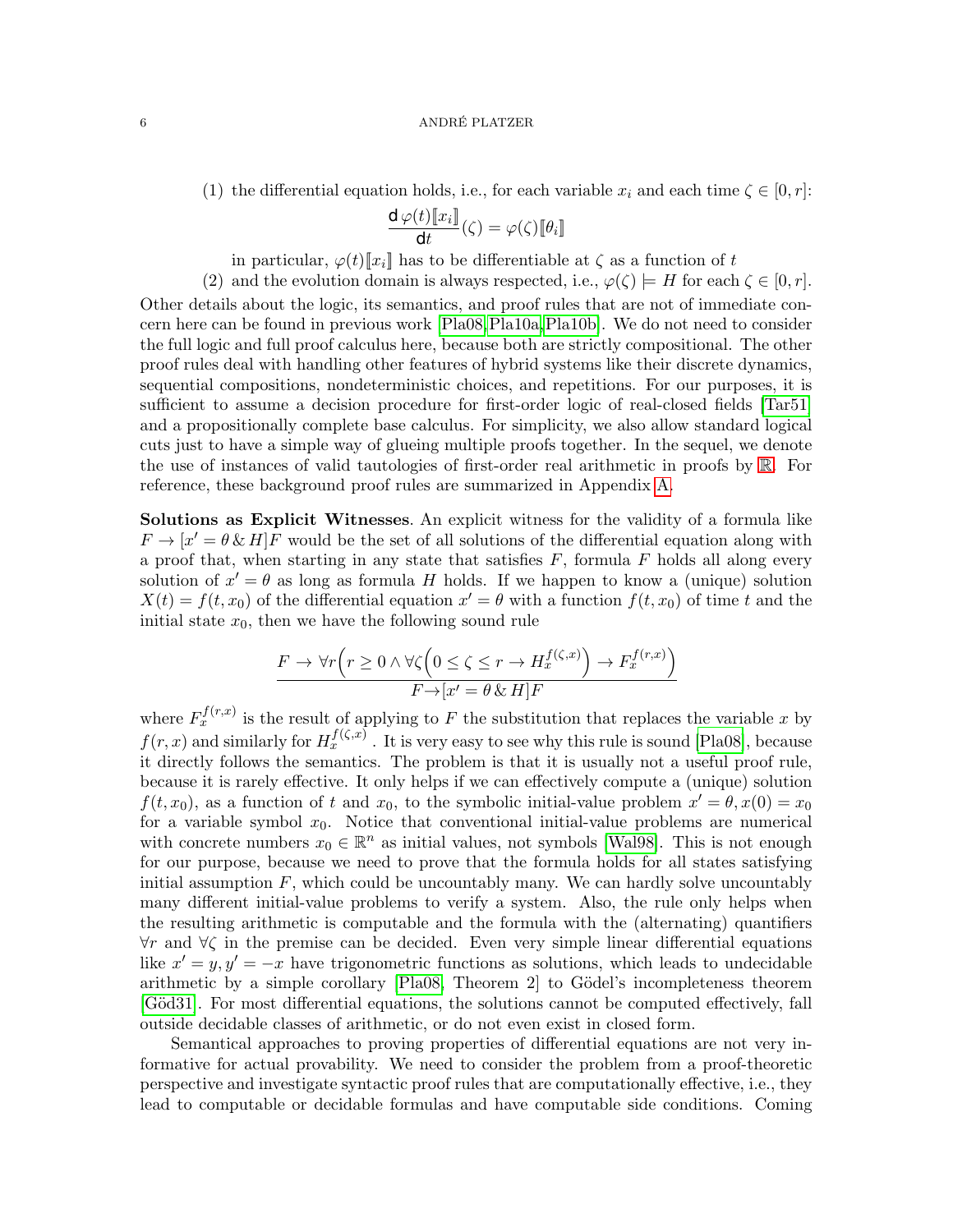up with computationally ineffective proof rules for differential equations would obviously be trivial, even if they are sound and complete. The appropriate fundamental question to ask is how provability compares and aligns for different choices of sound and effective proof rules. This is what we address in this paper.

# 3. Differential Invariants & Differential Cuts

<span id="page-6-3"></span>The most fundamental question about a differential equation for safety verification purposes is whether a formula F is an invariant, i.e., whether formula  $F \to [x' = \theta \& H]F$  is valid (true in all states). At first sight, invariance questions may look like a somewhat special case (pre- and postcondition are the same  $F$  here), but they are really at the heart of the hybrid systems verification problem. All more complicated safety properties of hybrid systems reduce to a series of invariance questions using the proof calculus that we presented in previous work [\[Pla08,](#page-32-2) [Pla10b\]](#page-32-18). For instance, formulas of the form  $A \to [x' = \theta \& H]B$  can be derived using the usual variation

<span id="page-6-0"></span>
$$
\frac{A \to F \quad F \to [x' = \theta \& H]F \quad F \to B}{A \to [x' = \theta \& H]B}
$$
(3.1)

We will use this variation occasionally. Formally, variation [\(3.1\)](#page-6-0) can be derived in proof calculi using standard propositional cuts and the Gödel generalization:

<span id="page-6-2"></span>
$$
(\text{[J}gen) \frac{F \to G}{[x' = \theta \& H]F \to [x' = \theta \& H]G}
$$

What we need to do to use [\(3.1\)](#page-6-0) effectively, however, is to find a good choice for the invariant F that makes  $F \to [x' = \theta \& H]F$  valid. For this, we need to understand which formulas are good candidates for invariants.

**Definition 3.1.** (INVARIANT). Formula F is called an *invariant* of the system  $x' = \theta \& H$ if the formula  $F \to [x' = \theta \& H]F$  is valid.

Invariance is defined in terms of validity of differential dynamic logic formulas, which is a semantic concept and neither decidable nor semidecidable [\[Pla08,](#page-32-2) Theorem 2]. Furthermore, by our relative completeness proof [\[Pla08,](#page-32-2) Theorem 3], hybrid systems verification, which is not a semidecidable problem [\[Hen96\]](#page-32-1), reduces completely to proving properties of differential equations. Semantic validity defines the reference what properties are actually invariants, but for verification purposes we need a computable approximation that produces actual evidence in the form of a proof.

One simple but computable proof rule is differential weakening:

<span id="page-6-1"></span>
$$
(DW) \frac{H\to F}{F\to [x'=\theta\,\&\,H]F}
$$

This rule is obviously sound, because the system  $x' = \theta \& H$ , by definition, can never leave H, hence, if H implies F, then F is an invariant, no matter what  $x' = \theta$  does. Unfortunately, this simple proof rule cannot prove very interesting properties, because it only works when H is very informative. It can, however, be useful in combination with stronger proof rules (e.g., the differential cuts that we discuss later).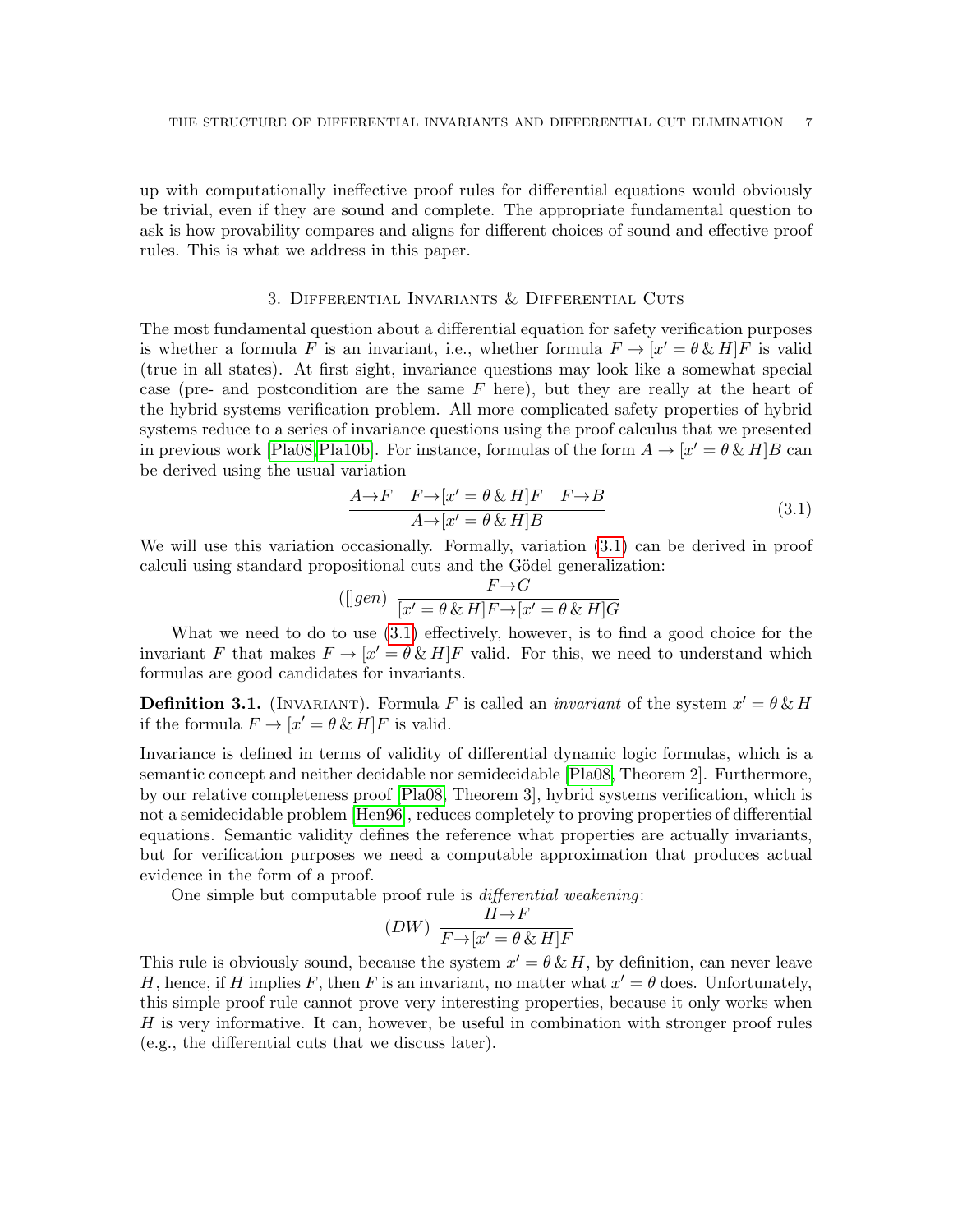Differential Invariants. As a proof rule for fundamental invariance properties of differential equations, we have identified the following rule, called differential induction [\[Pla10a,](#page-32-12) [PC08,](#page-32-13) [PC09a\]](#page-32-14). All premier proof principles for discrete loops are based on some form of induction. Differential induction defines induction for differential equations. It resembles induction for discrete loops but works for differential equations instead and uses a *differential* formula  $(F'^{\theta}_{x'}$ , which we develop below) for the induction step.

<span id="page-7-2"></span>
$$
(DI) \frac{H \rightarrow F'_{x'}^{\theta}}{F \rightarrow [x' = \theta \& H]F}
$$

This *differential induction* rule is a natural induction principle for differential equations. The difference compared to ordinary induction for discrete loops is that the evolution domain region  $H$  is assumed in the premise (because the continuous evolution is not allowed to leave its evolution domain region) and that the induction step uses the differential formula  ${F'}_{x'}^{\theta}$  corresponding to the differential equation  $x' = \theta$  and formula F instead of a statement that the loop body preserves the invariant. Intuitively, the *differential formula*  $F'_{x'}^{\theta}$  captures the infinitesimal change of formula F over time along  $x' = \theta$ , and expresses the fact that F is only getting more true when following the differential equation  $x' = \theta$ . The semantics of differential equations is defined in a mathematically precise but computationally intractable way using analytic differentiation and limit processes at infinitely many points in time. The key point about differential invariants is that they replace this precise but computationally intractable semantics with a computationally effective, algebraic and syntactic total derivative  $F'$  along with simple substitution of differential equations. Still. the valuation of the resulting computable formula  $F'_{x'}^{\theta}$  along differential equations coincides with analytic differentiation. It is defined as follows.

**Definition 3.2.** The operator  $D$  that is defined as follows on terms is called *syntactic* (total) derivation:

<span id="page-7-0"></span>
$$
D(r) = 0
$$
 for numbers  $r \in \mathbb{Q}$  (3.2a)

$$
D(x) = x'
$$
 for variable x (3.2b)

$$
D(a + b) = D(a) + D(b)
$$
 (3.2c)

<span id="page-7-1"></span>
$$
D(a \cdot b) = D(a) \cdot b + a \cdot D(b)
$$
\n(3.2d)

We extend it to (quantifier-free) first-order real-arithmetic formulas  $F$  as follows:

$$
D(F \wedge G) \equiv D(F) \wedge D(G) \tag{3.3a}
$$

$$
D(F \lor G) \equiv D(F) \land D(G) \tag{3.3b}
$$

$$
D(a \ge b) \equiv D(a) \ge D(b) \qquad \text{accordingly for } \langle \rangle, \langle \rangle, \langle \rangle = \tag{3.3c}
$$

We abbreviate  $D(F)$  by  $F'$  and define  $F'_{x'}^{\theta}$  to be the result of substituting  $\theta$  for  $x'$  in  $F'$ .

The conditions [\(3.2\)](#page-7-0) define a derivation operator on terms that [\(3.3\)](#page-7-1) lifts conjunctively to logical formulas. It is important for the soundness of [DI](#page-7-2) to define  $(F \vee G)'$  as  $F' \wedge G'$ , because both subformulas need to satisfy the induction step, it is not enough if  $F$  satisfies the induction step and G holds initially; see  $[Pla10a]$  for details. We assume that formulas use dualities like  $\neg(a \geq b) \equiv a < b$  to avoid negations; see [\[Pla10a\]](#page-32-12) for a discussion of this and the  $\neq$  operator (which could be defined by  $D(a \neq b) \equiv D(a) = D(b)$  if needed) and division (which is easy to add). For a discussion why this definition of differential invariants gives a sound approach and many other attempts would be unsound, we refer to previous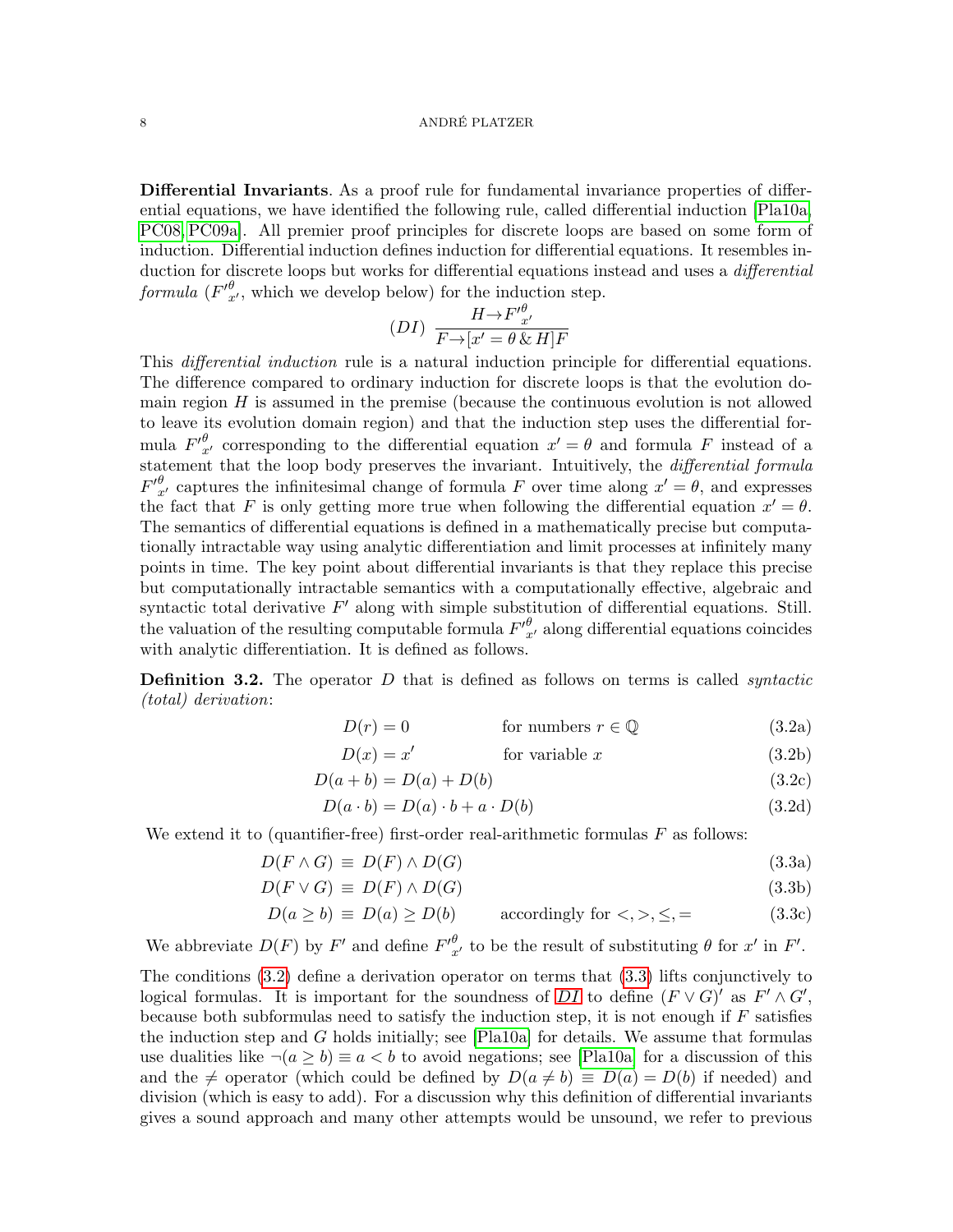work [\[Pla10a,](#page-32-12)[Pla10b\]](#page-32-18). In the interest of a self-contained presentation, we give a soundness proof for differential invariants in Appendix [B.](#page-35-0)

The basic idea behind rule  $DI$  is that the premise of  $DI$  shows that the total derivative  $F'$  holds within evolution domain  $H$  when substituting the differential equations  $x' = \theta$  into F'. If F holds initially (antecedent of conclusion), then  $F$  itself stays true (succedent of conclusion). Intuitively, the premise gives a condition showing that, within  $H$ , the total derivative  $F'$  along the differential constraints is pointing inwards or transversally to  $F$  but never outwards to  $\neg F$ ; see Figure [2.](#page-8-0) Hence, if we start in F and, as indicated by  $F'$ , the local dynamics never points outside  $F$ , then the system always stays in  $F$  when following the dynamics. Observe that, unlike  $F'$ ,

<span id="page-8-0"></span>

Figure 2: Differential invariant F

the premise of  $DI$  is a well-formed formula, because all differential expressions are replaced by non-differential terms when forming  $F'_{x'}^{\theta}$ . Recall that we assume for simplicity that the (vectorial) differential equation  $x' = \theta$  mentions all variables of F. It is possible to give a meaning also to the differential formula  $F'$  itself in differential states [\[Pla10a\]](#page-32-12), but this is not necessary for the questions we address in this paper. Crucial for soundness, however, is the result that the valuation of syntactic derivatives along differential equations coincides with analytic differentiation; see Appendix [B](#page-35-0) for a proof.

<span id="page-8-1"></span>**Lemma 3.3.** (DERIVATION LEMMA). Let  $x' = \theta \& H$  be a differential equation with evolution domain constraint H and let  $\varphi : [0, r] \to (V \to \mathbb{R})$  be a corresponding solution of duration  $r > 0$ . Then for all terms c and all  $\zeta \in [0, r]$ :

$$
\frac{\mathsf{d}\,\varphi(t)[\![c]\!]}{\mathsf{d}t}(\zeta)=\varphi(\zeta)[\![c'_{x'}^{\theta}]\!]\ .
$$

In particular,  $\varphi(t)[c]$  is continuously differentiable.

For the purposes of this paper, it is useful to note that  $F'$  can be written as the conjunction of total derivations of all atomic formulas in F, and  $F'_{x'}^{\theta}$  is the result of substituting the (vectorial) differential equation  $x' = \theta$  into  $F'$ :

$$
F' \equiv \bigwedge_{(b \sim c) \text{ in } F} \left( \left( \sum_{i=1}^{n} \frac{\partial b}{\partial x_i} x'_i \right) \sim \left( \sum_{i=1}^{n} \frac{\partial c}{\partial x_i} x'_i \right) \right)
$$

$$
F'^{\theta}_{x'} \equiv \bigwedge_{(b \sim c) \text{ in } F} \left( \left( \sum_{i=1}^{n} \frac{\partial b}{\partial x_i} \theta_i \right) \sim \left( \sum_{i=1}^{n} \frac{\partial c}{\partial x_i} \theta_i \right) \right)
$$

These conjunctions are over all atomic subformulas  $b \sim c$  of F for any  $\sim \in \{ =, \geq, >, \leq, \leq \}$ .

**Definition 3.4.** (DIFFERENTIAL INVARIANT). The (quantifier-free) formula  $F$  of firstorder real arithmetic is a *differential invariant* of the system  $x' = \theta \& H$  if rule [DI](#page-7-2) proves  $F \to [x' = \theta \& H]F$ , i.e., if the formula  $H \to {F'}^{\theta}_{x'}$  is provable.

Since proof rule  $DI$  is sound, i.e., every provable formula is valid, every differential invariant is an invariant. Since the first-order real arithmetic formula  $H \to F_{x'}^{\theta}$  is defined by a simple differential-algebraic computation, which can be performed symbolically, it is decidable whether F is a differential invariant of a system  $x' = \theta \& H$  using quantifier elimination [\[Tar51\]](#page-32-3).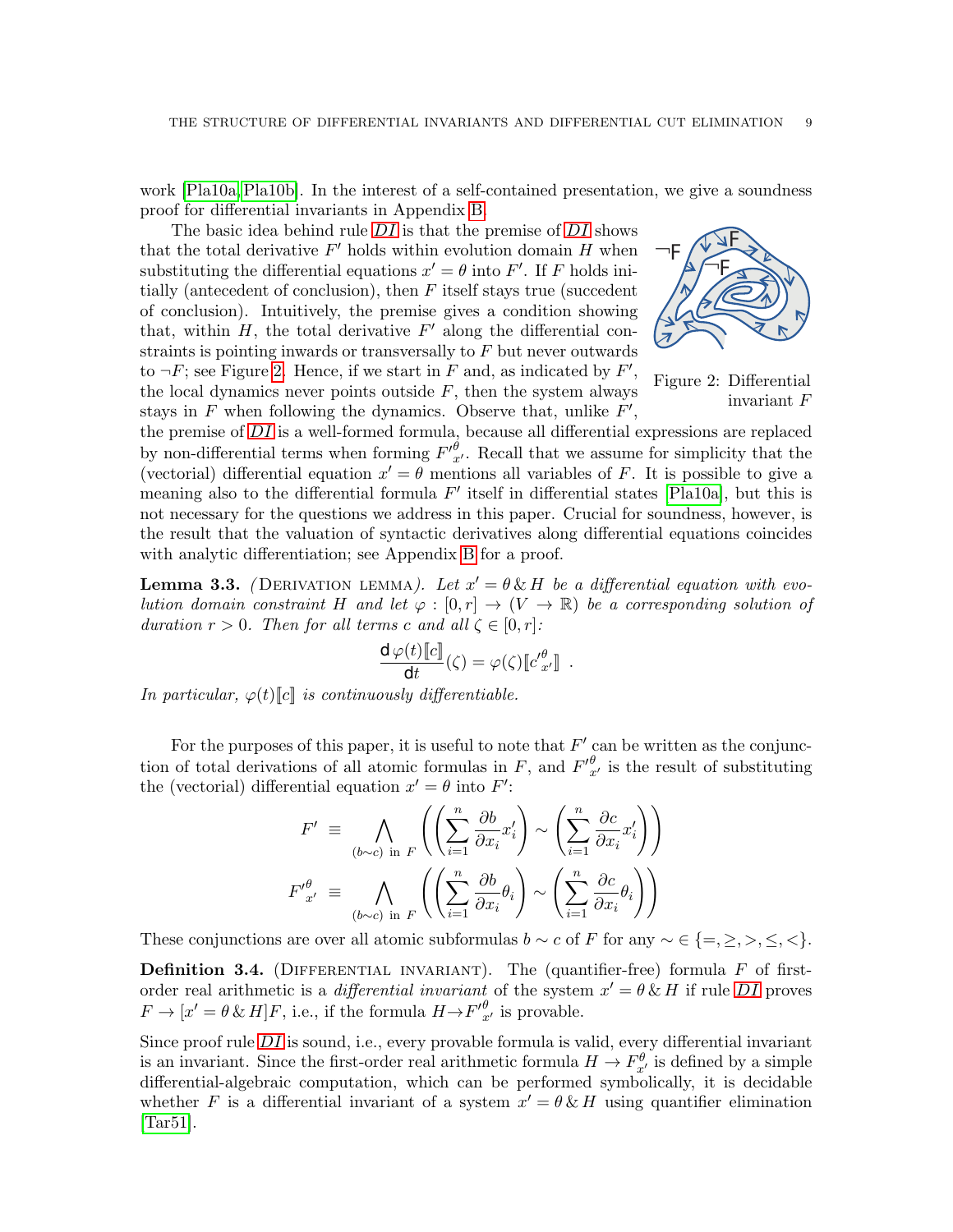### 10 ANDRÉ PLATZER

The big advantage of rule  $DI$  is that it can be used to prove properties of differential equations without having to know their solution (solutions may fall outside decidable classes of arithmetic, may not be computable, or may not even exist in closed form). A differential invariant F is an implicit proof certificate for the validity of  $F \to [x' = \theta \& H]F$ , because it establishes the same truth by a formal proof but does not need an explicit closed-form solution. Furthermore, because differential equations are simpler than their solutions (which is part of the representational power of differential equations) and differential invariants are defined by differentiation (unlike solutions which are ultimately defined by integration), the differential induction rule [DI](#page-7-2) is computationally attractive.

<span id="page-9-0"></span>**Example 3.5.** The rotational dynamics  $x' = y$ ,  $y' = -x$  is complicated in that the solution involves trigonometric functions, which are generally outside decidable classes of arithmetic. Yet, we can easily prove interesting properties about it using  $DI$  and decidable polynomial arithmetic. For instance, we can prove the simple property that  $x^2 + y^2 \geq p^2$  is a differential invariant of the dynamics using the following formal proof:

$$
\mathbb{R} \frac{2xy + 2y(-x) \ge 0}{(2xx' + 2yy' \ge 0)_{x'y'}^{y} - x}
$$
  

$$
DI\overline{x^2 + y^2 \ge p^2 \rightarrow [x' = y, y' = -x]x^2 + y^2 \ge p^2}
$$

∗

Differential invariant proofs of more involved properties of rotational and curved flight dynamics can be found in previous work [\[Pla10a,](#page-32-12)[PC09b,](#page-32-16)[Pla10b\]](#page-32-18).

<span id="page-9-1"></span>**Example 3.6.** Consider the dynamics  $x' = y$ ,  $y' = -\omega^2 x - 2d\omega y$  of the damped oscillator with the undamped angular frequency  $\omega$  and the damping ratio d. General symbolic solutions of symbolic initial-value problems for this differential equation can become surprisingly difficult. Mathematica, for instance, produces a 6 line equation of exponentials just for one solution. A differential invariant proof, instead, is very simple:

$$
\mathbb{R} \frac{\downarrow}{{\omega \geq 0 \land d \geq 0 \to 2{\omega}^2 xy - 2{\omega}^2 xy - 4d{\omega}y^2 \leq 0}}
$$
\n
$$
\frac{{\omega \geq 0 \land d \geq 0 \to 2{\omega}^2 xy - 2{\omega}^2 xy - 4d{\omega}y^2 \leq 0}{\omega \geq 0 \land d \geq 0 \to (2{\omega}^2 xx' + 2yy' \leq 0)_{x'y'}^{y} y^2}
$$
\n
$$
DI_{\omega}^2 x^2 + y^2 \leq c^2 \to [x' = y, y' = -{\omega}^2 x - 2d{\omega}y \& (\omega \geq 0 \land d \geq 0)]{\omega}^2 x^2 + y^2 \leq c^2}
$$

Observe that rule [DI](#page-7-2) directly makes the evolution domain constraint  $\omega > 0 \wedge d > 0$  available as an assumption in the premise, because the continuous evolution is never allowed to leave it. This is useful if we have a strong evolution domain constraint or can make it strong during the proof, which we consider in Sect. [7.](#page-27-0)

These are simple examples illustrating the power of differential invariants. Differential invariants make it possible to come up with very simple proofs even for tricky dynamics. Logical proofs with differential invariants have been the key enabling technique for the successful verification of case studies in air traffic, railway, automotive, and electrical circuit domains. Yet, if the original formula is not a differential invariant, one has to find the right differential invariant  $F$  like in  $(3.1)$ , and, in particular, the search space for automatic procedures needs to include differential invariants of the right form. In this paper, we consider theoretical questions of how to trade-off deductive power with the size of the search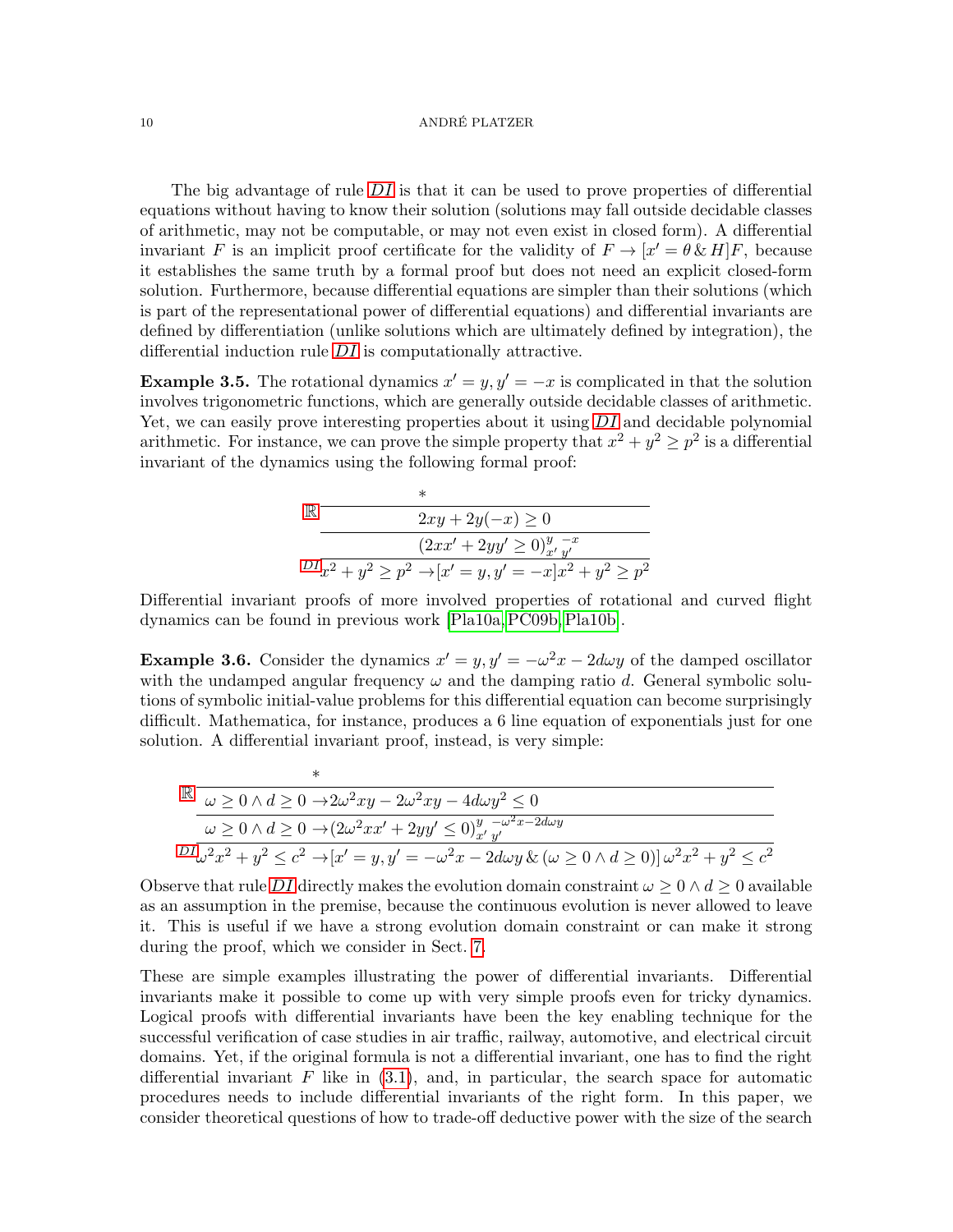space. We will answer the question which restrictions of differential invariants reduce the deductive power and which do not.

Because the premise of  $DI$  is in the (decidable) first-order theory of real arithmetic, it is decidable whether a given formula F is a differential invariant of a given system  $x' = \theta \& H$ . For example, we can easily decide that  $x^2 + y^2 \geq p^2$  is a differential invariant of the dy-namics in Example [3.5](#page-9-0) and that  $\omega^2 x^2 + y^2 \leq c^2$  is a differential invariant of the dynamics in Example [3.6,](#page-9-1) just by deciding the resulting arithmetic [\[Tar51\]](#page-32-3) in the proofs of those examples.

Similarly, when the user specifies a formula F with extra parameters  $a_1, \ldots, a_n$ , it is obviously decidable whether there is a choice for those parameters that makes  $F$  a differential invariant of a given system  $x' = \theta \& H$ . All we need to do to see why this is decidable, is to write appropriate quantifiers in front of the formulas; see [\[PC08,](#page-32-13) [PC09a,](#page-32-14) [Pla10b\]](#page-32-18) for formal details. This is a simple approach, but deceptively simple. If we choose the wrong template, it still will not work. Furthermore, the approach has a high computational complexity so that the choice of appropriate templates is crucial. For instance, a degree 2 template with a single polynomial for Example [3.6](#page-9-1) will result in a formula with at least 23 quantifiers. A single polynomial degree 4 template, which is the degree of the differential invariant in Example [3.6,](#page-9-1) will result in at least 128 quantifiers. Quantifier elimination has doubly exponential lower bounds [\[DH88\]](#page-31-8) and practical quantifier elimination implementations are doubly exponential in the number of variables. We, thus, need to understand the structure of the search space well to choose the right differential invariants or templates and avoid practically infinite computations that try to solve problems with the wrong templates.

Differential Cuts. In the case of loops, invariants can be assumed to hold before the loop body in the induction step. It thus looks tempting to suspect that rule [DI](#page-7-2) could be improved by assuming the differential invariant  $F$  in the antecedent of the premise:

<span id="page-10-0"></span>
$$
(DI_{??}) \frac{H \wedge F \to F'^{\theta}_{x'}}{F \to [x' = \theta \& H]F} \quad \text{sound?}
$$

After all, we really only care about staying safe when we are still safe. But implicit properties of differential equations are a subtle business. Assuming F like in rule  $DI_{??}$  $DI_{??}$  would, in fact, be unsound, as the following simple counterexample shows, which "proves" an invalid property using  $DI_{22}$  $DI_{22}$ :

<span id="page-10-1"></span>\* (unsound)  
\n
$$
-(x - y)^2 \ge 0 \to -2(x - y)(1 - y) \ge 0
$$
\n
$$
-(x - y)^2 \ge 0 \to (-2(x - y)(x' - y') \ge 0)^{1 \ y}_{x' y'}
$$
\n
$$
DI_{??} \overline{-(x - y)^2 \ge 0 \to [x' = 1, y' = y](-(x - y)^2 \ge 0)}
$$
\n(3.4)

Especially, it would also be unsound to restrict the premise of [DI](#page-7-2) to the boundary  $\partial F$  of F. The problem causing this unsoundness is circular reasoning and the fact that derivatives are only defined in domains with non-empty interior. In the beginning, we only know invariant  $F$  to hold at a single point (antecedent of conclusion of  $DI$ ). Now if we assume  $F$  to hold in some domain for the induction step (premise of  $DI$ ), then, initially, we actually only know that  $F$  holds in a region with an empty interior. This is not sufficient to conclude anything based on derivatives, because these are not defined unless there is a neighborhood around the point (with non-empty interior). Thus, the reasoning in [\(3.4\)](#page-10-1) assumes more than it has proven already, which explains the unsoundness, and the unsoundness of the rule  $DI_{22}$  $DI_{22}$ .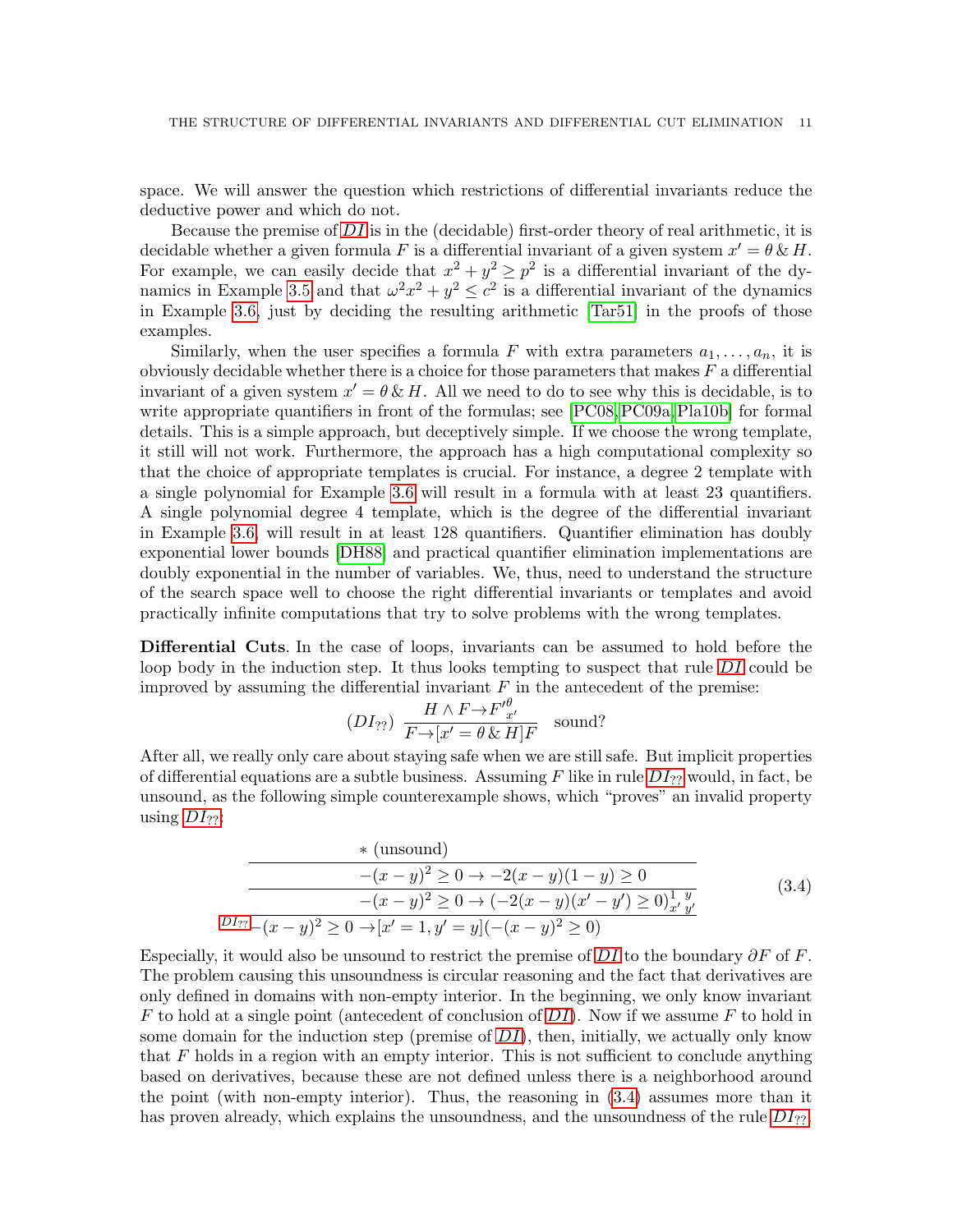For an analysis under which circumstances extra assumption  $F$  could be assumed in the premise without losing soundness, we refer to previous work [\[Pla10a\]](#page-32-12).

Instead, we have come up with a complementary proof rule for *differential cuts* [\[Pla10a,](#page-32-12) [PC08,](#page-32-13)[PC09a\]](#page-32-14) that can be used to strengthen assumptions in a sound way:

<span id="page-11-0"></span>
$$
(DC)\ \frac{F\rightarrow [x'=\theta\,\&\,H]C\qquad F\rightarrow [x'=\theta\,\&\,(H\wedge C)]F}{F\rightarrow [x'=\theta\,\&\,H]F}
$$

The differential cut rule works like a cut, but for differential equations. In the right premise, rule [DC](#page-11-0) restricts the system evolution to the subdomain  $H \wedge C$  of H, which changes the system dynamics but is a pseudo-restriction, because the left premise proves that  $C$  is an invariant anyhow (e.g. using rule  $DI$ ). Note that rule [DC](#page-11-0) is special in that it changes the dynamics of the system (it adds a constraint to the system evolution domain region), but it is still sound, because this change does not reduce the reachable set. The benefit of rule [DC](#page-11-0) is that C will (soundly) be available as an extra assumption for all subsequent [DI](#page-7-2) uses on the right premise (see, e.g., the use of the evolution domain constraint in Example [3.6\)](#page-9-1). In particular, the differential cut rule  $DC$  can be used to strengthen the right premise with more and more auxiliary differential invariants  $C$  that will be available as extra assumptions on the right premise, once they have been proven to be differential invariants in the left premise.

Using this differential cut process repeatedly has turned out to be extremely useful in practice and even simplifies the invariant search, because it leads to several simpler properties to find and prove instead of a single complex property [\[PC08,](#page-32-13)[PC09a,](#page-32-14)[Pla10b\]](#page-32-18). But is it necessary in theory or just convenient in practice? Should we be searching for proofs without differential cuts or should we always conduct proof search including differential cuts? One central question that we answer in this paper is whether there is a differential cut elimination theorem showing that  $DC$  is admissible, or whether differential cuts are fundamental, because the addition of rule [DC](#page-11-0) extends the deductive power.

**Prelude.** As a prelude to all subsequent (meta-)proofs, we ignore constant polynomials in differential invariants, because they do not contribute to the proof. For example,  $5 \geq 0$ and  $0 = 0$  are trivially true (do not contribute) and  $0 \ge 1$  and  $2 = 0$  are trivially false (not implied by any satisfiable precondition). We, thus, do not need to consider them for provability purposes, because they do not constitute useful differential invariants. That is, whenever there is a proof using those trivial differential invariants, there also is a shorter proof not using them. Likewise, we do not need to consider polynomial conditions like  $x^2 + 1 \geq 0$  that are trivially true or trivially false  $-x^2 > 0$ .

Furthermore, the subsequent proofs will go at an increasing pace. The first proofs will show elementary steps in detail, while subsequent proofs will proceed with a quicker pace and use the same elementary decompositions as previous proofs. One of the tricky parts in the proofs is coming up with the right counterexample to an inclusion or proving that there is none. The other tricky part is to show deductive power separation properties, i.e., that a valid formula cannot be proven using a given subset of the proof rules, which is a proof about infinitely many formal proofs.

This is similar to the fact that, in algebra, it is easier to prove that two structures are isomorphic than to prove that they are not. That they are isomorphic can be proven by constructing an isomorphism and proving that it satisfies all required properties. But proving that they are non-isomorphic requires a proof that every function between the two structures violates at least one of the properties of an isomorphism. Those proofs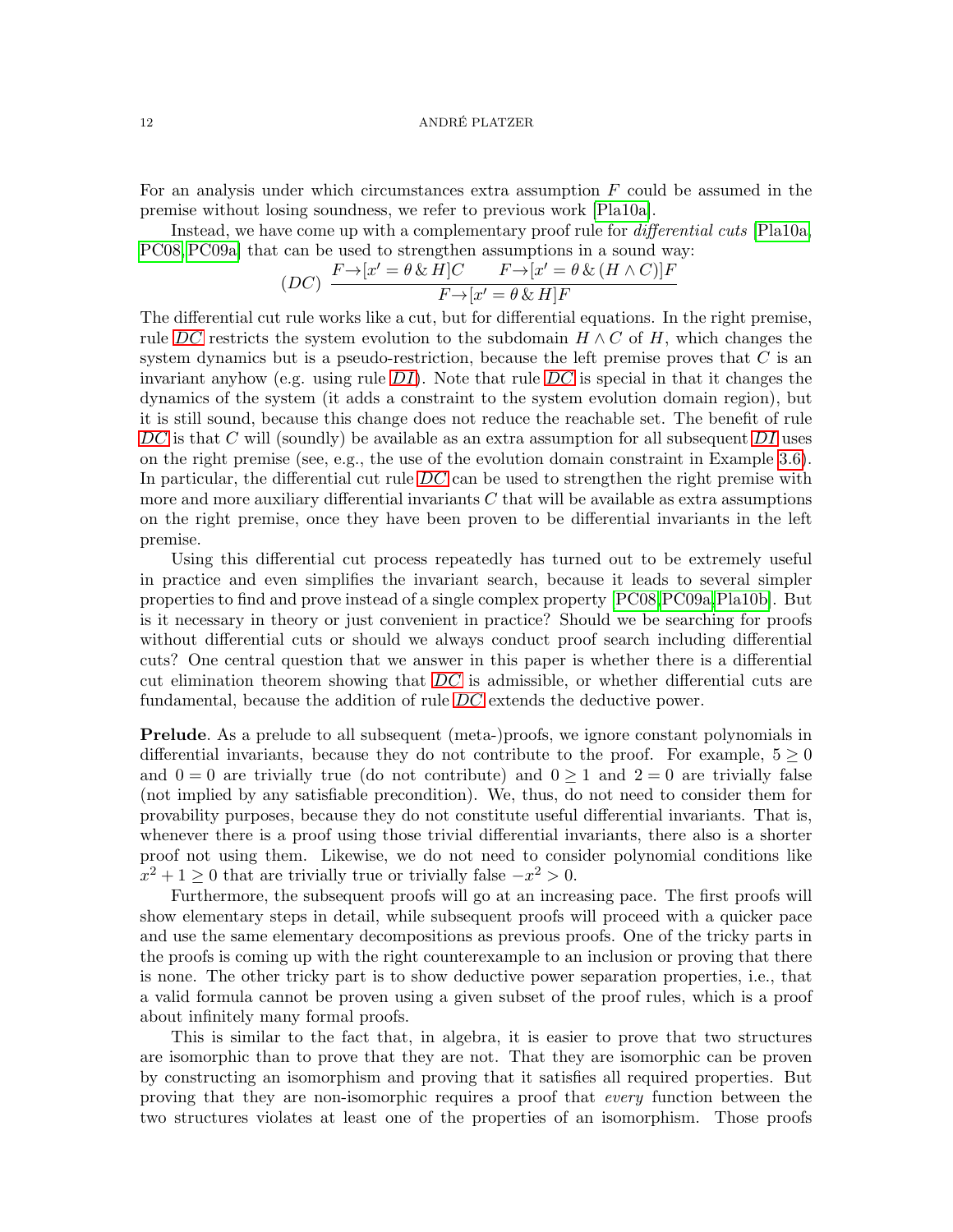work by identifying a characteristic that is preserved by isomorphisms (e.g., dimension of vector spaces) but that the two structures under consideration do not agree on. We identify corresponding characteristics for the separation properties of deductive power.

# 4. Equivalences of Differential Invariants

First, we study whether there are equivalence transformations that preserve differential invariance. Every equivalence transformation that we have for differential invariant properties helps us with structuring the proof search space and also helps simplifying meta-proofs.

<span id="page-12-0"></span>**Lemma 4.1.** (DIFFERENTIAL INVARIANTS AND PROPOSITIONAL LOGIC). Differential invariants are invariant under propositional equivalences. That is, if  $F \leftrightarrow G$  is an instance of a propositional tautology then F is a differential invariant of  $x' = \theta \& H$  if and only if G is.

*Proof.* Let F be a differential invariant of a differential equation system  $x' = \theta \& H$  and let G be a formula such that  $F \leftrightarrow G$  is an instance of a propositional tautology. Then G is a differential invariant of  $x' = \theta \& H$ , because of the following formal proof:

$$
\frac{\pi}{H \to G' \frac{\theta}{x'}} = \frac{1}{2} \frac{1}{2} \frac{1}{2} \frac{1}{2} \frac{1}{2} \frac{1}{2} \frac{1}{2} \frac{1}{2} \frac{1}{2} \frac{1}{2} \frac{1}{2} \frac{1}{2} \frac{1}{2} \frac{1}{2} \frac{1}{2} \frac{1}{2} \frac{1}{2} \frac{1}{2} \frac{1}{2} \frac{1}{2} \frac{1}{2} \frac{1}{2} \frac{1}{2} \frac{1}{2} \frac{1}{2} \frac{1}{2} \frac{1}{2} \frac{1}{2} \frac{1}{2} \frac{1}{2} \frac{1}{2} \frac{1}{2} \frac{1}{2} \frac{1}{2} \frac{1}{2} \frac{1}{2} \frac{1}{2} \frac{1}{2} \frac{1}{2} \frac{1}{2} \frac{1}{2} \frac{1}{2} \frac{1}{2} \frac{1}{2} \frac{1}{2} \frac{1}{2} \frac{1}{2} \frac{1}{2} \frac{1}{2} \frac{1}{2} \frac{1}{2} \frac{1}{2} \frac{1}{2} \frac{1}{2} \frac{1}{2} \frac{1}{2} \frac{1}{2} \frac{1}{2} \frac{1}{2} \frac{1}{2} \frac{1}{2} \frac{1}{2} \frac{1}{2} \frac{1}{2} \frac{1}{2} \frac{1}{2} \frac{1}{2} \frac{1}{2} \frac{1}{2} \frac{1}{2} \frac{1}{2} \frac{1}{2} \frac{1}{2} \frac{1}{2} \frac{1}{2} \frac{1}{2} \frac{1}{2} \frac{1}{2} \frac{1}{2} \frac{1}{2} \frac{1}{2} \frac{1}{2} \frac{1}{2} \frac{1}{2} \frac{1}{2} \frac{1}{2} \frac{1}{2} \frac{1}{2} \frac{1}{2} \frac{1}{2} \frac{1}{2} \frac{1}{2} \frac{1}{2} \frac{1}{2} \frac{1}{2} \frac{1}{2} \frac{1}{2} \frac{1}{2} \frac{1}{2} \frac{1}{2} \frac{1}{2} \frac{1}{2} \frac{1}{2} \frac{1}{2} \frac{1}{2} \frac{1}{2}
$$

The bottom proof step is easy to see using  $(3.1)$ , because precondition F implies the new precondition  $G$  and postcondition  $F$  is implied by the new postcondition  $G$  propositionally. Subgoal  $H \to G'_{x'}^{\theta}$  is provable, because  $H \to F'_{x'}^{\theta}$  is provable and  $G'$  is defined as a conjunction over all literals of  $G$ . The set of literals of  $G$  is identical to the set of literals of  $F$ , because the literals do not change by using propositional tautologies. Furthermore, we assumed a propositionally complete base calculus (e.g., Appendix [A\)](#page-33-2).  $\Box$ 

In subsequent proofs, we can use propositional equivalence transformations by Lemma [4.1.](#page-12-0) In the following, we will also implicitly use equivalence reasoning for pre- and postconditions as we have done in Lemma [4.1.](#page-12-0) Because of Lemma [4.1,](#page-12-0) we can, without loss of generality, work with arbitrary propositional normal forms for proof search.

Not all logical equivalence transformations carry over to differential invariants. Differential invariance is not necessarily preserved under real arithmetic equivalence transformations.

<span id="page-12-1"></span>**Lemma 4.2.** (DIFFERENTIAL INVARIANTS AND ARITHMETIC). Differential invariants are not invariant under equivalences of real arithmetic. That is, if  $F \leftrightarrow G$  is an instance of a first-order real arithmetic tautology then F may be a differential invariant of  $x' = \theta \& H$  yet G may not.

Proof. There are two formulas that are equivalent over first-order real arithmetic but, for the same differential equation, one of them is a differential invariant, the other one is not (because their differential structures differ). Since  $5 \geq 0$ , the formula  $x^2 \leq 5^2$  is equivalent to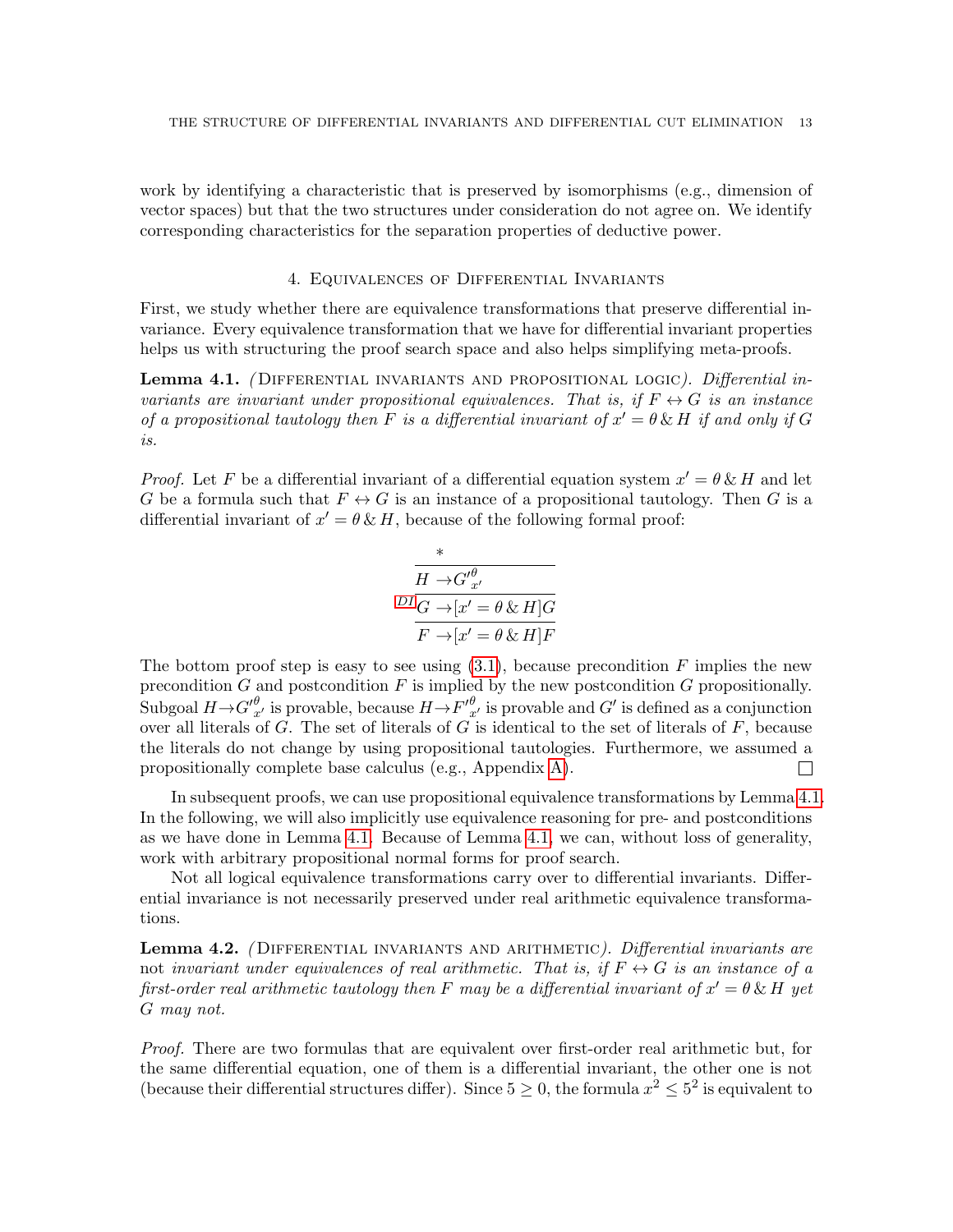$-5 \le x \wedge x \le 5$  in first-order real arithmetic. Nevertheless,  $x^2 \le 5^2$  is a differential invariant of  $x' = -x$  by the following formal proof:

| $-2x^2 \leq 0$                                      |
|-----------------------------------------------------|
| $(2xx' \leq 0)_{x'}^{-x}$                           |
| $^{DI}x^2 \leq 5^2 \rightarrow  x'=-x x^2 \leq 5^2$ |

but  $-5 \leq x \wedge x \leq 5$  is not a differential invariant of  $x' = -x$ :

| not valid                                                                       |
|---------------------------------------------------------------------------------|
| $0 \leq -x \wedge -x \leq 0$                                                    |
| $(0 \leq x' \wedge x' \leq 0)^{-x}_{x'}$                                        |
| $^{DI}-5 \leq x \wedge x \leq 5 \rightarrow  x'=-x (-5 \leq x \wedge x \leq 5)$ |
|                                                                                 |

 $\Box$ 

When we want to prove the property in the proof of Lemma [4.2,](#page-12-1) we need to use the principle [\(3.1\)](#page-6-0) with the differential invariant  $F \equiv x^2 \leq 5^2$  and cannot use  $-5 \leq x \wedge x \leq 5$ .

By Lemma [4.2,](#page-12-1) we cannot just use arbitrary equivalences when investigating differential invariance, but have to be more careful. Not just the *elementary real arithmetical* equivalence of having the same set of satisfying assignments matters, but also the differential structures need to be compatible. Some equivalence transformations that preserve the solutions still destroy the differential structure. It is the equivalence of real differential structures that matters. Recall that differential structures are defined locally in terms of the behavior in neighborhoods of a point, not the point itself.

Lemma [4.2](#page-12-1) illustrates a notable point about differential equations. Many different formulas characterize the same set of satisfying assignments. But not all of them have the same differential structure. Quadratic polynomials have inherently different differential structure than linear polynomials even when they have the same set of solutions over the reals. The differential structure is a more fine-grained information. This is similar to the fact that two elementary equivalent models of first-order logic can still be non-isomorphic. Both the set of satisfying assignments and the differential structure matter for differential invariance. In particular, there are many formulas with the same solutions but different differential structures. The formulas  $x^2 \ge 0$  and  $x^6 + x^4 - 16x^3 + 97x^2 - 252x + 262 \ge 0$ have the same solutions (all of  $\mathbb{R}$ ), but very different differential structure; see Figure [3.](#page-14-0) The first two rows in Figure [3](#page-14-0) correspond to the polynomials from the latter two cases. The third row is a structurally different degree 6 polynomial with again the same set of solutions (R) but a rather different differential structure. The differential structure also depends on what value  $x'$  assumes according to the differential equation. Figure [3](#page-14-0) illustrates that  $p'$ alone can already have a very different characteristic even if the respective sets of satisfying assignments of  $p \geq 0$  are identical.

We can, however, always normalize all atomic subformulas to have right-hand side 0, that is, of the form  $p = 0, p \ge 0$ , or  $p > 0$ . For instance,  $p \le q$  is a differential invariant if and only if  $q - p \ge 0$  is, because  $p \le q$  is equivalent (in first-order real arithmetic) to  $q - p \ge 0$ and, moreover, for any variable x and term  $\theta$ ,  $(p' \leq q')_{x'}^{\theta}$  is equivalent to  $(q' - p' \geq 0)_{x'}^{\theta}$  in first-order real arithmetic.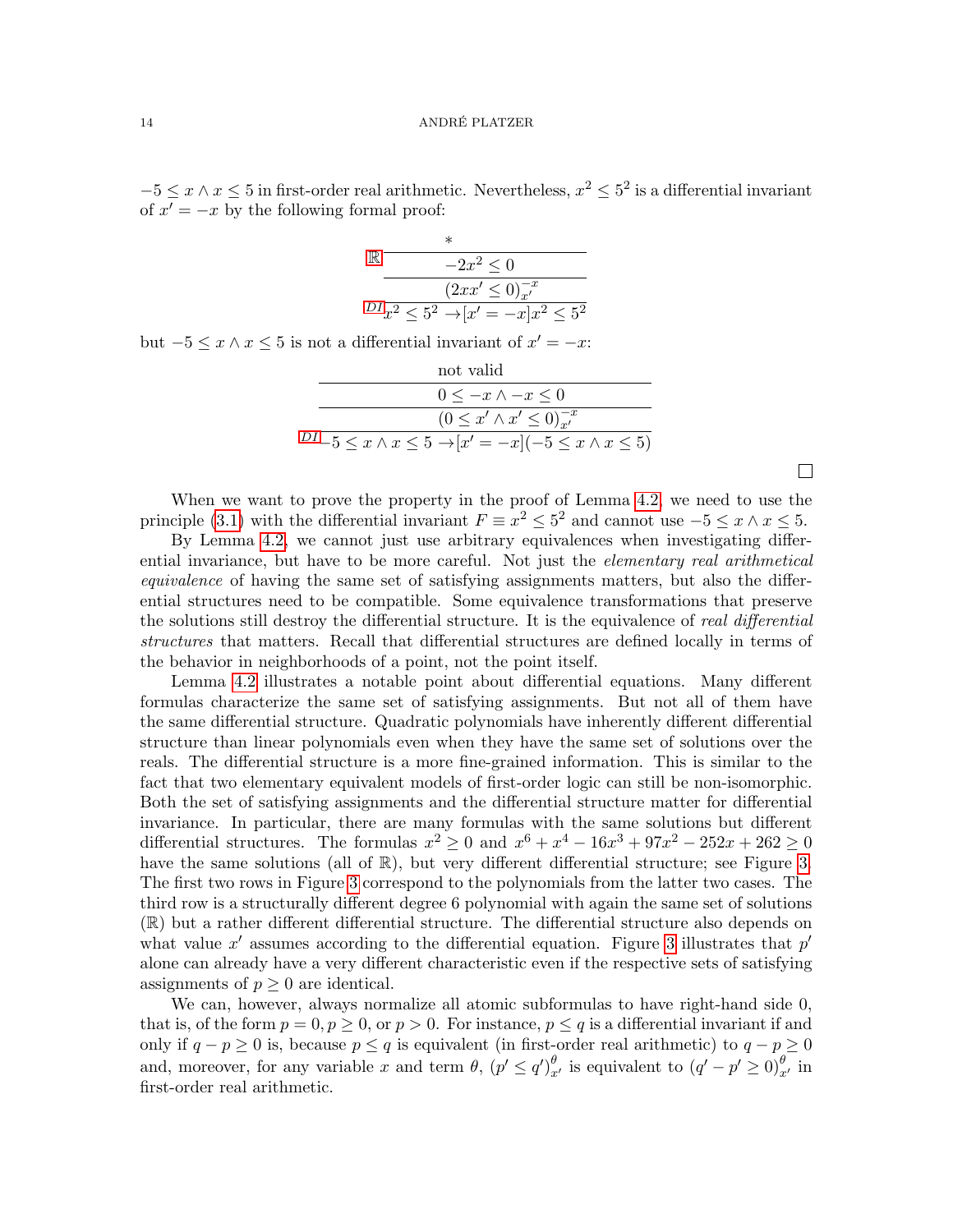

<span id="page-14-0"></span>Figure 3: Equivalent solutions ( $p \geq 0$  on the left) with different differential structure ( $p'$ plotted on the right)

# 5. Relations of Differential Invariant Classes

We study the relations of classes of differential invariants in terms of their relative deductive power. As a basis, we consider a propositional sequent calculus with logical cuts (which simplify glueing derivations together) and real-closed field arithmetic (we denote all uses by proof rule  $\mathbb{R}$  $\mathbb{R}$  $\mathbb{R}$ ); see Appendix [A.](#page-33-2) By  $\mathcal{DI}$  we denote the proof calculus that, in addition, has general differential invariants (rule  $DI$  with arbitrary quantifier-free first-order formula  $F$ ) but no differential cuts (rule [DC](#page-11-0)). For a set  $\Omega \subseteq \{\geq, >, =, \wedge, \vee\}$  of operators, we denote by  $\mathcal{DI}_{\Omega}$  $\mathcal{DI}_{\Omega}$  $\mathcal{DI}_{\Omega}$  the proof calculus where the differential invariant F in rule DI is further restricted to the set of formulas that uses only the operators in  $\Omega$ . For example,  $\mathcal{DI}_{=\wedge,\vee}$  is the proof calculus that allows only and/or-combinations of equations to be used as differential invariants. Likewise,  $\mathcal{DI}_{\geq}$  is the proof calculus that only allows atomic weak inequalities  $p \geq q$  to be used as differential invariants.

We consider several classes of differential invariants and study their relations. If  $A$  and B are two classes of differential invariants, we write  $A \leq B$  if all properties provable using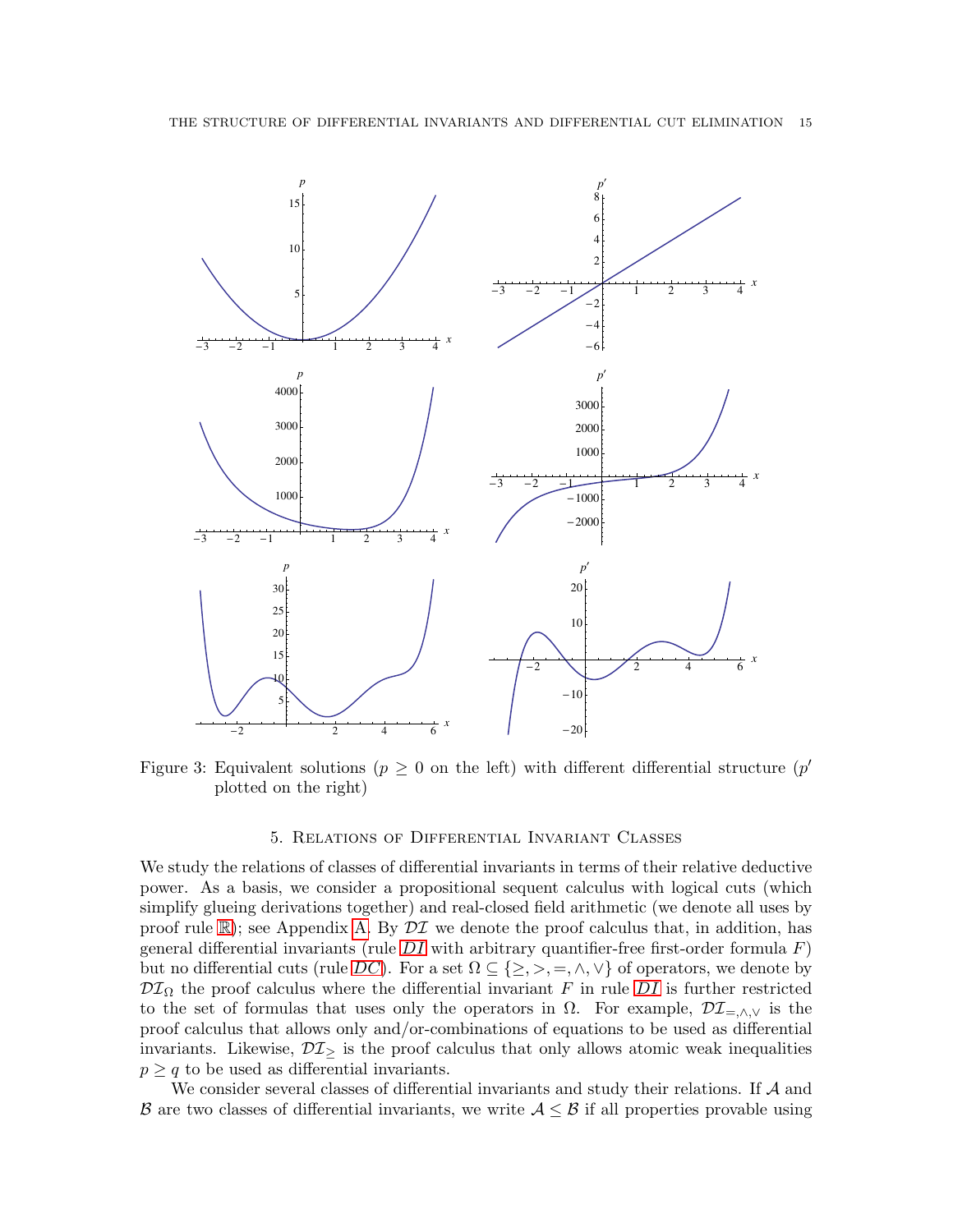#### 16 ANDRÉ PLATZER

differential invariants from  $A$  are also provable using differential invariants from  $B$ . We write  $A \not\leq B$  otherwise, i.e., when there is a valid property that can only be proven using differential invariants of  $\mathcal{A} \setminus \mathcal{B}$ . We write  $\mathcal{A} \equiv \mathcal{B}$  if  $\mathcal{A} \leq \mathcal{B}$  and  $\mathcal{B} \leq \mathcal{A}$ . We write  $\mathcal{A} < \mathcal{B}$  if  $A \leq B$  and  $B \nleq A$ . Classes A and B are incomparable if  $A \nleq B$  and  $B \nleq A$ .

In this section, we analyze the proof calculus  $\mathcal{DI}$  with differential invariants but no differential cuts  $(DC)$  $(DC)$  $(DC)$  or auxiliary variables, which we discuss in Sections [7](#page-27-0) and [6,](#page-23-0) respectively. Our findings about classes of differential invariants are summarized in Figure [1](#page-2-0) on p. [3.](#page-2-0) We prove these relations in the remainder of this section. These results hold in two ways. The relations summarized in Figure [1](#page-2-0) hold for single uses of differential invariants in any proof calculus and they also hold for arbitrary proofs with arbitrarily many uses of differential invariants in the proof calculus with the rules  $DI$ ,  $DW$ ,  $[gen]$  $[gen]$  $[gen]$  and the propositional and real arithmetic rules that we recall in Appendix [A.](#page-33-2)

First we recall a simple result from previous work showing that propositional operators do not change the deductive power of differential invariants in the purely equational case. We have proven the following result in previous work; see [\[Pla10a,](#page-32-12) Proposition 1]. We repeat a variation of the proof here, because it is instructive to understand what needs to be proved about the algebraic and differential structure of differential invariants.

<span id="page-15-0"></span>**Proposition 5.1.** (EQUATIONAL DEDUCTIVE POWER  $[PLA10A]$ ). The deductive power of differential induction with atomic equations is identical to the deductive power of differential induction with propositional combinations of polynomial equations: That is, each formula is provable with propositional combinations of equations as differential invariants iff it is provable with only atomic equations as differential invariants:

$$
\mathcal{DI}_{=}\equiv\mathcal{DI}_{=,\wedge,\vee}
$$

*Proof.* Let  $x' = \theta$  be the (vectorial) differential equation to consider. We show that every differential invariant that is a propositional combination  $F$  of polynomial equations is expressible as a single atomic polynomial equation (the converse inclusion is obvious). We can assume  $F$  to be in negation normal form by Lemma [4.1](#page-12-0) (recall that negations are resolved and  $\neq$  does not appear). Then we reduce F inductively to a single equation using the following transformations:

• If F is of the form  $p_1 = p_2 \vee q_1 = q_2$ , then F is equivalent to the single equation  $(p_1 - p_2)(q_1 - q_2) = 0$ . Furthermore,  $F'_{x'}^{\theta} \equiv (p'_1 = p'_2 \wedge q'_1 = q'_2)_{x'}^{\theta}$  directly implies

$$
(((p_1 - p_2)(q_1 - q_2))' = 0)_{x'}^{\theta} \equiv ((p'_1 - p'_2)(q_1 - q_2) + (p_1 - p_2)(q'_1 - q'_2) = 0)_{x'}^{\theta}
$$

• If F is of the form  $p_1 = p_2 \wedge q_1 = q_2$ , then F is equivalent to the single equation  $(p_1 - p_2)^2 + (q_1 - q_2)^2 = 0$ . Furthermore,  $F'^{\theta}_{x'} \equiv (p'_1 = p'_2 \wedge q'_1 = q'_2)^{\theta}_{x'}$  implies

$$
\left(\left((p_1-p_2)^2+(q_1-q_2)^2\right)'=0\right)_{x'}^{\theta}\equiv\left(2(p_1-p_2)(p_1'-p_2')+2(q_1-q_2)(q_1'-q_2')=0\right)_{x'}^{\theta}
$$

Note that the polynomial degree increases quadratically by the reduction in Proposition [5.1,](#page-15-0) but, as a trade-off, the propositional structure simplifies. Consequently, differential invariant search for the equational case can either exploit propositional structure with lower degree polynomials or suppress the propositional structure at the expense of higher degrees.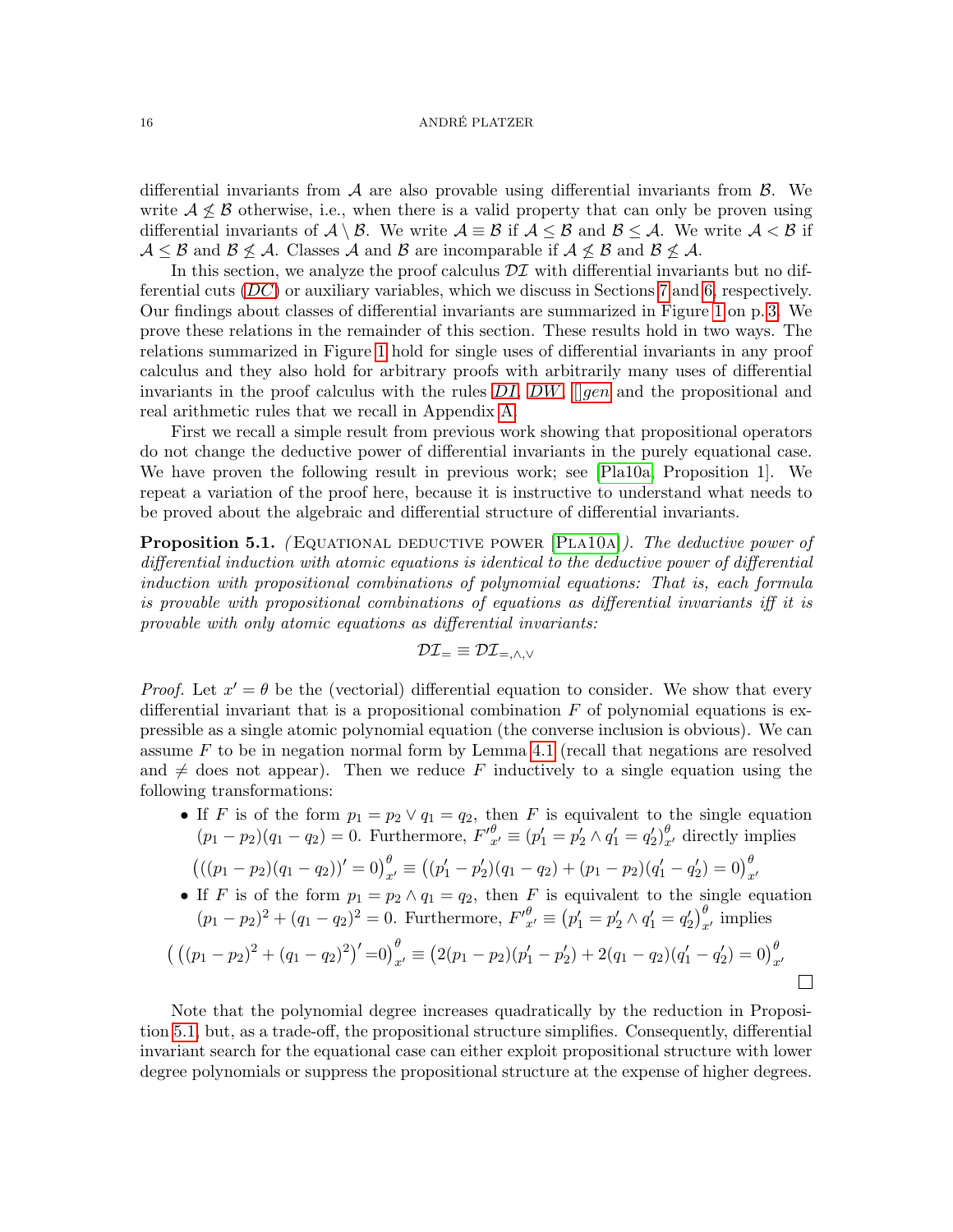Focusing exclusively on differential invariants with equations, however, reduces the deductive power. For instance, the approach by Sankaranarayanan et al. [\[SSM08\]](#page-32-11) uses only equations and does not support inequalities.

<span id="page-16-0"></span>**Proposition 5.2.** (EQUATIONAL INCOMPLETENESS). The deductive power of differential induction with equational formulas is strictly less than the deductive power of general differential induction, because some inequalities cannot be proven with equations.

$$
\begin{aligned} \mathcal{DI}_{=}\equiv \mathcal{DI}_{=,\wedge,\vee}<\mathcal{DI}\\ \mathcal{DI}_{\geq}\nleq \mathcal{DI}_{=}\equiv \mathcal{DI}_{=,\wedge,\vee}\\ \mathcal{DI}_{>}\nleq \mathcal{DI}_{=}\equiv \mathcal{DI}_{=,\wedge,\vee} \end{aligned}
$$

*Proof.* Consider any term  $a > 0$  (e.g., 5 or  $x^2 + 1$  or  $x^2 + x^4 + 2$ ). The following formula is provable by differential induction with the weak inequality  $x \geq 0$ :

$$
\begin{array}{c}\n\mathbb{R} \quad \begin{array}{c}\n \ast \\
 \hline\n a \geq 0 \\
 \hline\nD I_x \geq 0 \rightarrow [x' = a]x \geq 0\n\end{array}\n\end{array}
$$

It is not provable with an equational differential invariant. An invariant of the form  $p = 0$ has (Lebesgue) measure zero (except when p is the 0 polynomial, where  $p = 0$  is trivially equivalent to *true* and then useless for a proof, because it provides no interesting information) and, thus, cannot describe the region  $x > 0$  of non-zero (Lebesgue) measure, in which the system starts (precondition) and stays (postcondition). More formally, any univariate polynomial p that is zero on  $x \geq 0$  is the zero polynomial and, thus,  $p = 0$  cannot be equivalent to the half space  $x \geq 0$ . By the equational deductive power theorem [5.1,](#page-15-0) the above formula then is not provable with any Boolean combination of equations as differential invariant either.

We extend this argument to arbitrary proofs with an arbitrary number of uses of [DI](#page-7-2). By Lemma [A.1,](#page-34-0) every  $\mathcal{DI}_{=}$  proof of the above property uses a non-zero finite number of (nontrivial) equational differential invariants  $p_i = 0$ , such that  $\vdash x \geq 0 \rightarrow \bigvee_i p_i = 0$ . This is a contradiction, because finite unions of sets of measure zero have measure zero, yet  $x \geq 0$ has non-zero measure. Recall that the zero polynomial has non-zero measure but does not help (the second condition  $0 = 0 \rightarrow x > 0$  of Lemma [A.1](#page-34-0) is not valid).

Similarly, the following formula is provable by differential induction with a strict inequality  $x > 0$ , but, for the same reason of different measures (respectively infinitely many zeros), not provable by an invariant of the form  $p = 0$  (or, using Lemma [A.1,](#page-34-0) not provable using any finite number of equational differential invariants):

$$
\mathbb{R} \xrightarrow{\ast} \frac{a > 0}{a > 0}
$$
  

$$
DI_{x > 0 \to [x' = a]x > 0}
$$

It might be tempting to think that at least equational postconditions (like those considered in [\[SSM08\]](#page-32-11)) only need equational differential invariants for proving them. But that is not the case either. We show that there are even purely equational invariants that are only provable using inequalities, but not when using only equations as differential invariants.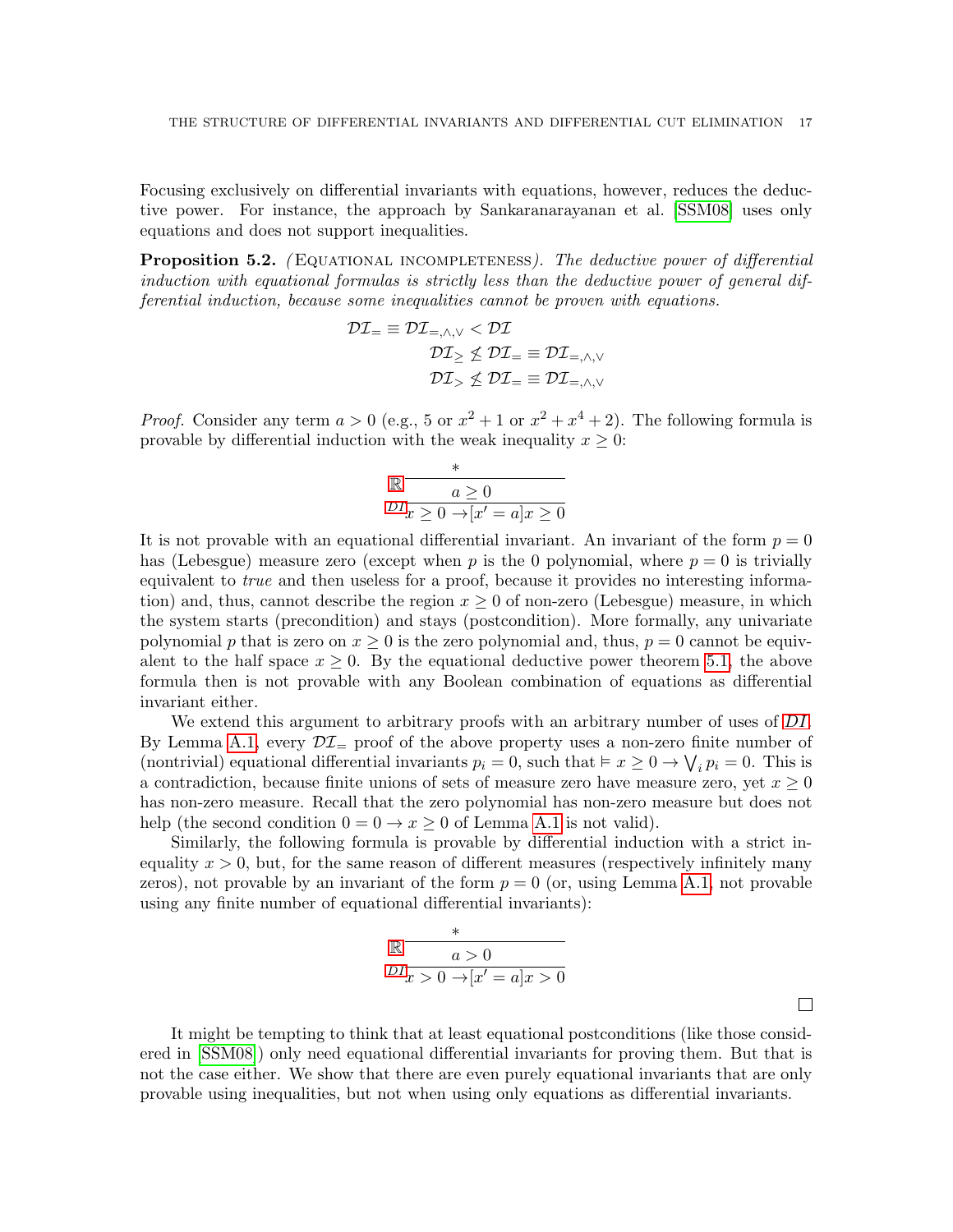**Theorem 5.3.** (No equational closure). Some equational invariants of differential equations are only provable using an inequality as a differential invariant, but not using equational propositional logic for differential invariants. This equational invariant is not even provable using equational propositional logic and differential cuts.

*Proof.* The formula  $x = 0 \rightarrow [x' = -x]x = 0$  is provable using  $-x^2 \ge 0$  as a differential invariant by the following simple formal proof:

$$
\mathbb{R} \frac{\frac{*}{2x^2 \geq 0}}{\frac{(-2xx' \geq 0)_{x'}}{x^2 \geq 0 \to [x' = -x](-x^2 \geq 0)}}
$$

We need to show that this formula cannot be proven using equations as differential invariants. Suppose there was a differential invariant of the form  $p = 0$  for a univariate polynomial p of the form  $\sum_{i=0}^{n} a_i x^i$  in the only occurring variable x. Then

 $(1) \vDash p = 0 \leftrightarrow x = 0$ , and

<span id="page-17-1"></span> $(2) \vDash p'_{x'}^{-x} = 0$ , where

$$
p'_{x'}^{-x} = \left(\sum_{i=1}^{n} ia_i x^{i-1} x'\right)_{x'}^{-x} = -\sum_{i=1}^{n} ia_i x^{i}
$$

From condition [2,](#page-17-1) we obtain that  $a_1 = a_2 = \cdots = a_0 = 0$  by comparing coefficients. Consequently, p must be the constant polynomial  $a_0$ , not involving x. Thus, the formula  $p = 0$  is either trivially equivalent to *true* (then it does not contribute to the proof) or equivalent to false (then it is no consequence of the precondition). Thus the only equational invariants of  $x = 0 \rightarrow [x' = -x]x = 0$  are trivial (equivalent to *true* or to *false*). Consequently, that formula cannot be provable by an equational invariant, nor by a propositional combination of equations (because of Proposition [5.1\)](#page-15-0).

By Lemma [A.1,](#page-34-0) this result extends to arbitrary proofs in  $\mathcal{DI}_{=}$  with an arbitrary number of uses of [DI](#page-7-2), because each equational differential invariant for the above dynamics is trivial.

This result still holds in the presence of differential cuts. Differential cuts could use any formula  $C$ , but they only help closing the proof if the left premise of  $DC$  can be proved using  $DI$ . Note that  $DC$  could be used repeatedly, but does not on its own prove properties without  $DI$ , because the left premise of  $DC$  needs to prove invariance of  $C$  for the same dynamics. We have shown above that the only equational differential invariants that [DC](#page-11-0) could successfully strengthen the formula with are trivial. They do not contain  $x$ , are equivalent to *true* (and then do not contribute to the proof), or equivalent to *false* (and then are not implied by the precondition).  $\Box$ 

We show that, conversely, focusing on strict inequalities also reduces the deductive power, because equations are obviously missing and there is at least one proof where this matters. That is, strict barrier certificates do not prove (nontrivial) closed invariants.

<span id="page-17-0"></span>**Proposition 5.4.** (STRICT BARRIER INCOMPLETENESS). The deductive power of differential induction with strict barrier certificates (formulas of the form  $p > 0$ ) is strictly less than the deductive power of general differential induction.

$$
\begin{aligned} \mathcal{DI}_> &< \mathcal{DI} \\ \mathcal{DI}_= &\nleq \mathcal{DI}_> \end{aligned}
$$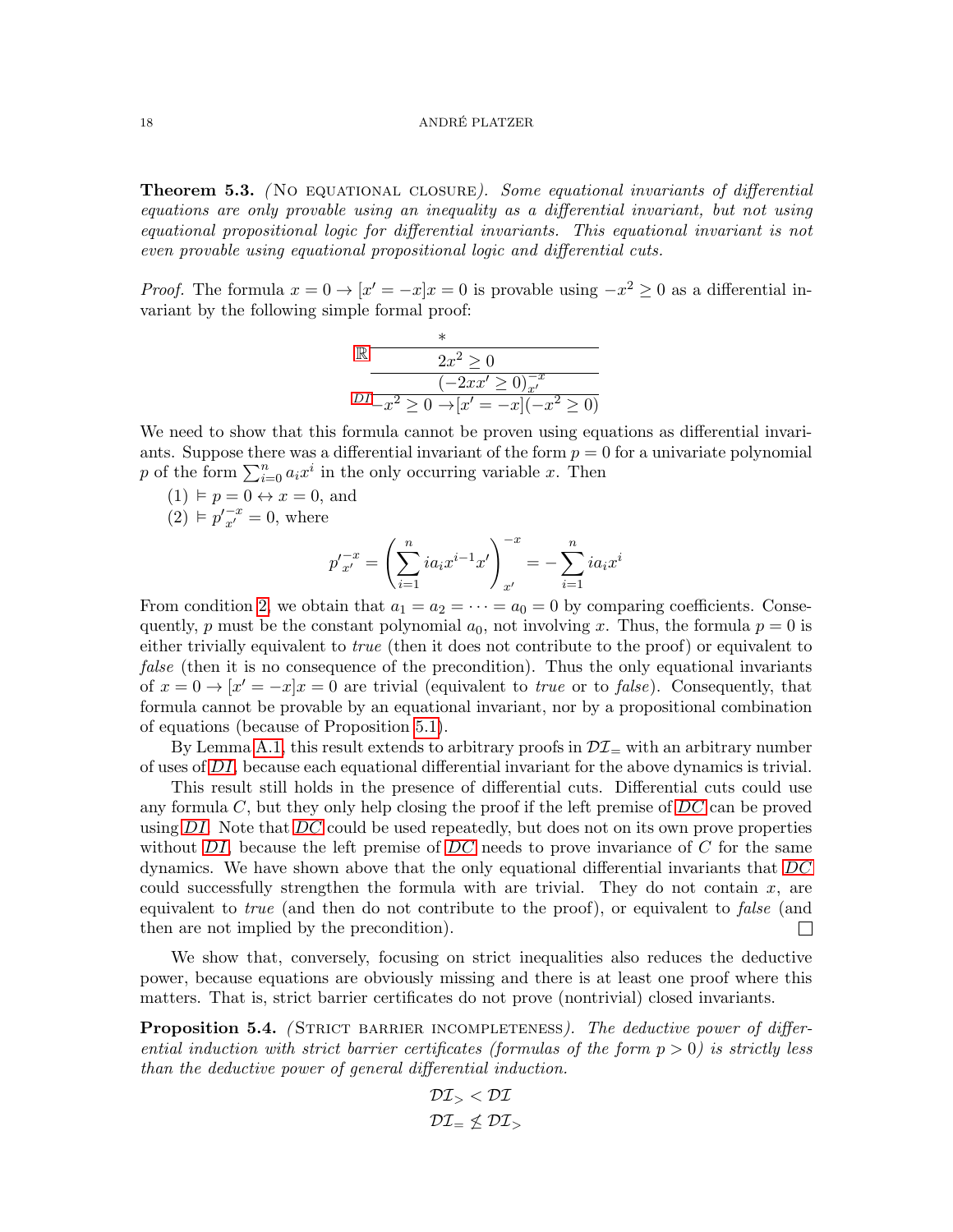Proof. The following formula is provable by equational differential induction:

$$
\mathbb{R} \frac{x}{2xy + 2y(-x) = 0}
$$
  

$$
DI_{x^2} + y^2 = c^2 \rightarrow [x' = y, y' = -x]x^2 + y^2 = c^2
$$

But it is not provable with a differential invariant of the form  $p > 0$ . An invariant of the form  $p > 0$  describes an open set and, thus, cannot be equivalent to the (nontrivial) closed domain where  $x^2 + y^2 = c^2$ . The only sets that are both open and closed in  $\mathbb{R}^n$  are  $\emptyset$  and  $\mathbb{R}^n$ .

We extend this argument to arbitrary proofs with an arbitrary number of uses of  $DI$ . By Lemma [A.1,](#page-34-0) every  $\mathcal{DI}_{>}$  proof of the above property uses a non-zero finite number of differential invariants  $p_i > 0$ , such that  $\frac{1}{2}x^2 + y^2 = c^2 \rightarrow \sqrt{p_i}$   $\frac{1}{2}p_i > 0$  and  $\frac{1}{2}p_i > 0 \rightarrow x^2 + y^2 = c^2$ for each *i*. This is a contradiction, because the latter implies that each open  $p_i > 0$  is contained in the closed  $x^2 + y^2 = c^2$ , hence their finite union, which is open, is contained in the closed  $x^2 + y^2 = c^2$ . Yet, by the former property, the finite union of the open  $p_i > 0$ , which is open, also contains the closed  $x^2 + y^2 = c^2$ . This makes  $x^2 + y^2 = c^2$  both open and closed. The only sets, however, that are both open and closed in  $\mathbb{R}^n$  are  $\emptyset$  and  $\mathbb{R}^n$ .

Weak inequalities, however, do subsume the deductive power of equational differential invariants. This is obvious on the algebraic level but we will see that it also does carry over to the differential structure.

<span id="page-18-0"></span>**Proposition 5.5.** (EQUATIONAL DEFINABILITY). The deductive power of differential induction with equations is subsumed by the deductive power of differential induction with weak inequalities:

$$
\mathcal{DI}_{=,\wedge,\vee} \leq \mathcal{DI}_{\geq}
$$

*Proof.* By Proposition [5.1,](#page-15-0) we only need to show that  $\mathcal{DI}_{=} \leq \mathcal{DI}_{>}$ . Let  $p = 0$  be an equational differential invariant of a differential equation  $x' = \theta \& H$ . Then we can prove the following:

$$
m \frac{\pi \times \rho'}{H \to (p' = 0)_{x'}^{\theta}}
$$
  

$$
D I_{p} = 0 \to [x' = \theta \& H]_{p} = 0
$$

Then, the inequality  $-p^2 \geq 0$ , which is equivalent to  $p = 0$  in real arithmetic, also is a differential invariant of the same dynamics by the following formal proof:

\*
$$
H \rightarrow (-2pp' \ge 0)_{x'}^{\theta}
$$

$$
DI_{-p^2} \ge 0 \rightarrow [x' = \theta \& H](-p^2 \ge 0)
$$

The subgoal for the differential induction step is provable: if we can prove that  $H$  implies  $(p' = 0)_{x'}^{\theta}$ , then we can also prove that H implies  $(-2pp' \ge 0)_{x'}^{\theta}$ , because  $(p' = 0)_{x'}^{\theta}$  implies  $(-2pp' \ge 0)_{x'}^{\theta}$  in first-order real arithmetic.  $\Box$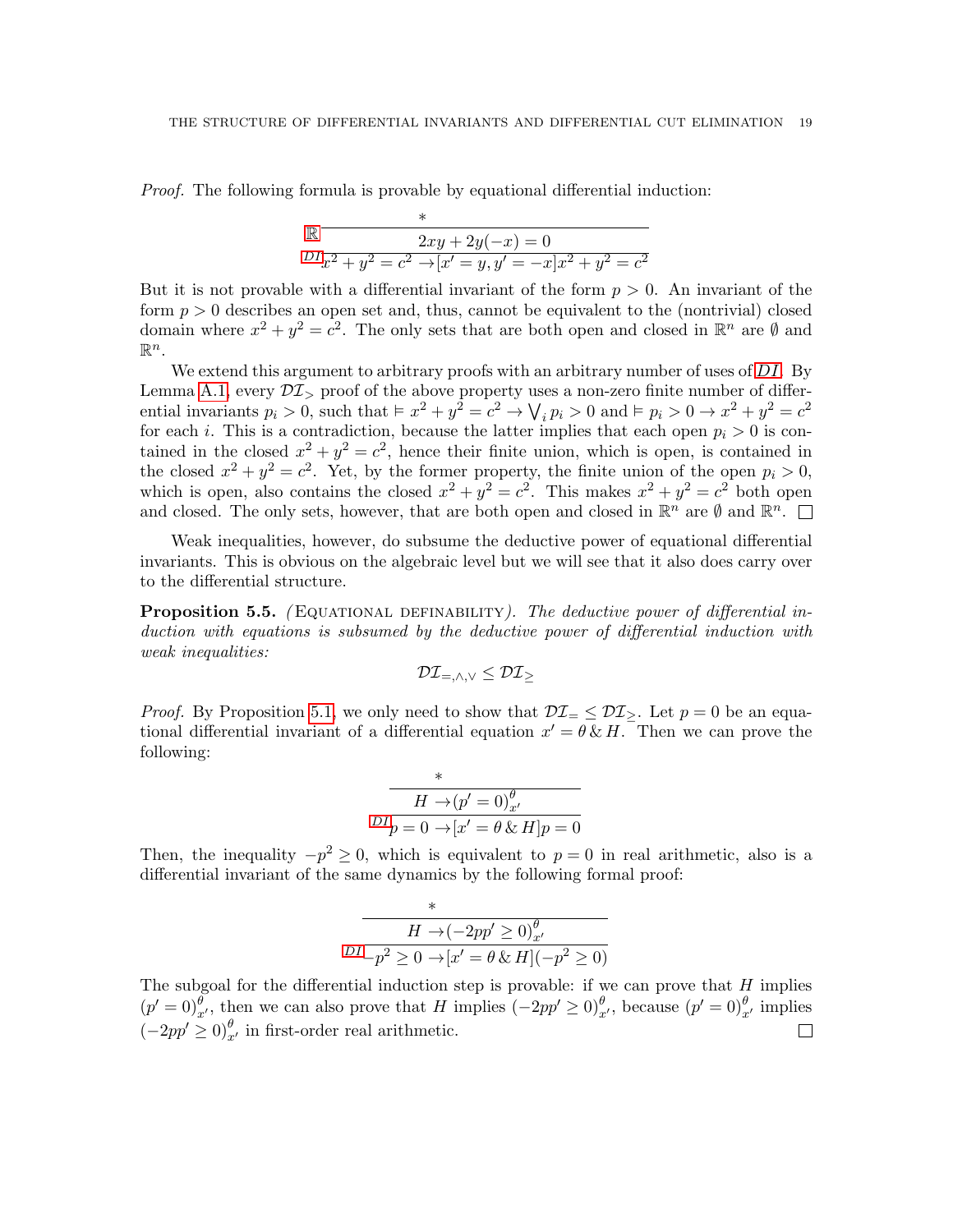Note that the local state-based view of differential invariants is crucial to make the last proof work. By Proposition [5.5,](#page-18-0) differential invariant search with weak inequalities can suppress equations. Note, however, that the polynomial degree increases quadratically with the reduction in Proposition [5.5.](#page-18-0) In particular, the polynomial degree increases quartically when using the reductions in Proposition [5.1](#page-15-0) and Proposition [5.5](#page-18-0) one after another to turn propositional equational formulas into single inequalities. This quartic increase of the polynomial degree is likely a too serious computational burden for practical purposes even if it is a valid reduction in theory.

When using propositional connectives and inequalities, the reduction is less counterproductive for the polynomial degree. The following result is an immediate corollary to Proposition [5.5](#page-18-0) but of independent interest. We give a direct proof that shows a more natural reduction that does not increase the polynomial degree.

Corollary 5.6. (ATOMIC EQUATIONAL DEFINABILITY). The deductive power of differential induction with atomic equations is subsumed by the deductive power of differential induction with formulas with weak inequalities.

$$
\mathcal{DI}_{=}\leq\mathcal{DI}_{\geq,\wedge,\vee}
$$

Proof. Consider an atomic equational differential invariant of a differential equation system  $x' = \theta \& H$ . We can assume this atomic equational differential invariant to be of the form  $p = 0$ . If  $p = 0$  is a differential invariant, then we can show that the formula  $p \geq 0 \land -p \geq 0$ also is a differential invariant by the following formal proof:

| $^\ast$                                                                                |
|----------------------------------------------------------------------------------------|
| $H \rightarrow (p' = 0)_{\pi'}^{\theta}$                                               |
| $H \rightarrow (p' \geq 0 \land -p' \geq 0)_{\pi'}^{\theta}$                           |
| $^{DI}p \ge 0 \wedge -p \ge 0 \rightarrow [x' = \theta \& H](p \ge 0 \wedge -p \ge 0)$ |
| $p = 0 \rightarrow [x' = \theta \& H] p = 0$                                           |
|                                                                                        |

 $\Box$ 

The same natural reduction works to show the inclusion  $\mathcal{DI}_{=,\wedge,\vee} \leq \mathcal{DI}_{\geq,\wedge,\vee}$  without a penalty for the polynomial degree. Again, the local state-based view of differential invariants is helpful for this proof.

Next we see that, with the notable exception of pure equations (Proposition [5.1\)](#page-15-0), propositional operators (which have been considered in [\[Pla10a,](#page-32-12)[PC08,](#page-32-13)[PC09a\]](#page-32-14) and for some cases also in [\[GT08\]](#page-32-15) but not in [\[SSM08,](#page-32-11)[PJ04,](#page-32-9)[PJP07\]](#page-32-10)) increase the deductive power.

<span id="page-19-0"></span>**Theorem 5.7.** (ATOMIC INCOMPLETENESS). The deductive power of differential induction with propositional combinations of inequalities exceeds the deductive power of differential induction with atomic inequalities.

$$
\mathcal{DI}_{\geq} < \mathcal{DI}_{\geq,\wedge,\vee} \\ \mathcal{DI}_{>} < \mathcal{DI}_{>,\wedge,\vee}
$$

*Proof.* Consider any term  $a \ge 0$  (e.g., 1 or  $x^2 + 1$  or  $x^2 + x^4 + 1$  or  $(x - y)^2 + 2$ ). Then the formula  $x \geq 0 \land y \geq 0 \to [x' = a, y' = y^2](x \geq 0 \land y \geq 0)$  is provable using a conjunction in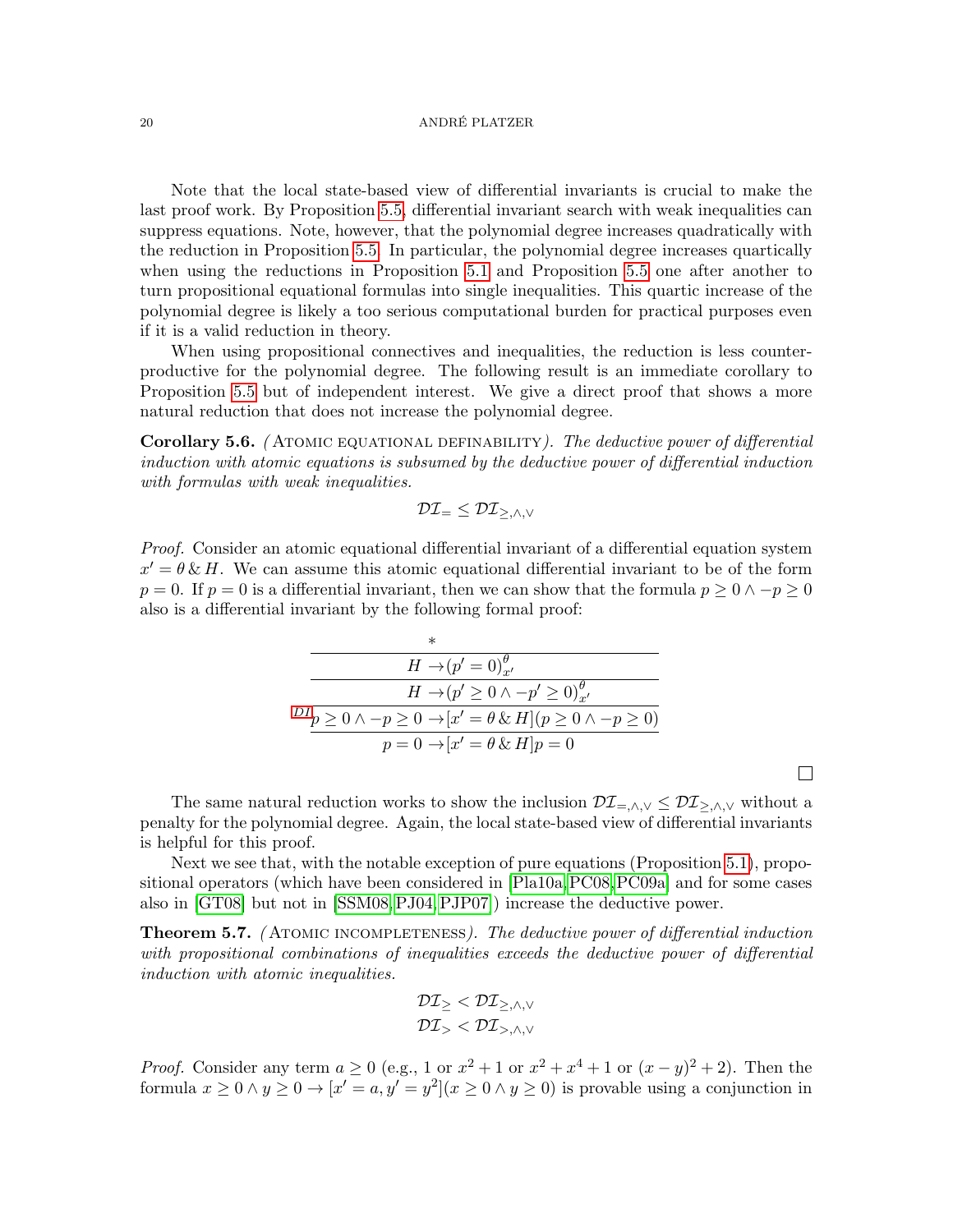the differential invariant:

$$
\mathbb{R} \longrightarrow
$$
  
\n
$$
a \ge 0 \land y^2 \ge 0
$$
  
\n
$$
(x' \ge 0 \land y' \ge 0)^{a, y^2}_{x'y'}
$$
  
\n
$$
DI_{x \ge 0 \land y \ge 0 \to [x' = a, y' = y^2](x \ge 0 \land y \ge 0)
$$

By a sign argument similar to that in the proof of [\[Pla10a,](#page-32-12) Theorem 2] no atomic formula is equivalent to  $x \geq 0 \land y \geq 0$ . Thus, the above property cannot be proven using a single differential induction. The proof for a postcondition  $x > 0 \land y > 0$  is similar.

This argument extends to arbitrary  $\mathcal{DI}_{>}$  (or  $\mathcal{DI}_{>}$ ) proofs with an arbitrary number of uses of [DI](#page-7-2). By Lemma [A.1,](#page-34-0) every  $\mathcal{DI}_{\geq}$  proof of the above property uses a non-zero finite number of differential invariants  $p_i(x, y) \ge 0$ , such that  $\vdash x \ge 0 \land y \ge 0 \to \bigvee_i p_i(x, y) \ge 0$ and  $\models p_i(x, y) \geq 0 \rightarrow x \geq 0 \land y \geq 0$  for each *i*. This sign condition easily leads to a contradiction for  $\mathcal{DI}_{\geq}$ , because, for continuity reasons, some  $p_i$  can be shown to be zero at infinitely many points  $(x, 0)$ , thus, is zero for all  $(x, 0)$ , contradicting the second condition. This proof, however, would not work for  $\mathcal{DI}_{\geq}$ . Instead, consider points of the form  $(x, \lambda x)$ for  $\lambda, x \in \mathbb{R}$ . By the second condition,  $p_i(x, \lambda x) \leq 0$  for each i and all  $x, \lambda \in \mathbb{R}$  with  $\lambda < 0$ or  $x < 0$ . By the first condition, for each  $\lambda, x > 0$ , there is an i such that  $p_i(x, \lambda x) \ge 0$ . By the second condition, this  $p_i(x, \lambda x)$  cannot be a (non-zero) constant polynomial in x. Since there are only finitely many  $i$  to choose from, the same  $i$  has to be chosen for infinitely many  $\lambda, x > 0$ . By cylindrical algebraic decomposition [\[Col75\]](#page-31-9),  $\mathbb{R}^2$  partitions into finitely many cells such that each  $p_i$  has constant signs on these cells; see [\[Col75,](#page-31-9) [BCR98\]](#page-31-10) for details. Thus, there are infinitely many  $\lambda > 0$  for which the same  $p_i$  is chosen for all sufficiently large  $x > 0$ . Since there are only finitely many cells, there even is some open interval  $(s_1, t_1)$ such that the same  $p_i$  can be chosen for all  $\lambda \in (s_1, t_1)$  and all sufficiently large  $x > 0$ . Write  $p_i(x, y) = \sum_{j,k=1}^n a_{j,k} x^j y^k$ . Then,

$$
p_i(x, \lambda x) = \sum_{j,k=1}^n a_{j,k} \lambda^k x^{j+k} = \sum_{l=0}^{2n} \underbrace{\sum_{k=0}^l a_{(l-k),k} \lambda^k x^l}_{c_l(\lambda)}
$$

Let d be  $\max_{\lambda \in \mathbb{R}} \deg p_i(x, \lambda x)$ , i.e., the maximum degree of the polynomial  $p_i(x, \lambda x)$ , as a polynomial in x. By the above sign conditions, d is odd for the infinitely many  $\lambda \in (s_1, t_1)$ , yet d is even for infinitely many  $\lambda < 0$  in another open interval  $(s_2, t_2)$ . Consider any of the infinitely many  $\lambda$  for which deg  $p_i(x, \lambda x) < d$ , i.e.,  $c_d(\lambda) = 0$ . Then, the univariate polynomial  $c_d(\lambda)$  has infinitely many zeros, hence, must be the zero polynomial. Since d was the degree of  $p_i(x, \lambda x)$ , this means that  $p_i(x, \lambda x)$  is the zero polynomial, which we know for infinitely many  $\lambda$  in either the open interval  $(s_1, t_1)$  or the interval  $(s_2, t_2)$ . This gives a set of non-zero measure on which  $p_i$  is zero, implying that the polynomial  $p_i(x, y)$  is the zero polynomial, hence trivial, which is a contradiction.  $\mathbf{L}$ 

Note that the formula in the proof of Theorem [5.7](#page-19-0) is provable, e.g., using differential cuts ([DC](#page-11-0)) with two atomic differential induction steps, one for  $x \geq 0$  and one for  $y \geq 0$ . Yet, a similar argument can be made to show that the deductive power of differential induction with atomic formulas (even when using differential cuts) is strictly less than the deductive power of general differential induction; see previous work [\[Pla10a,](#page-32-12) Theorem 2].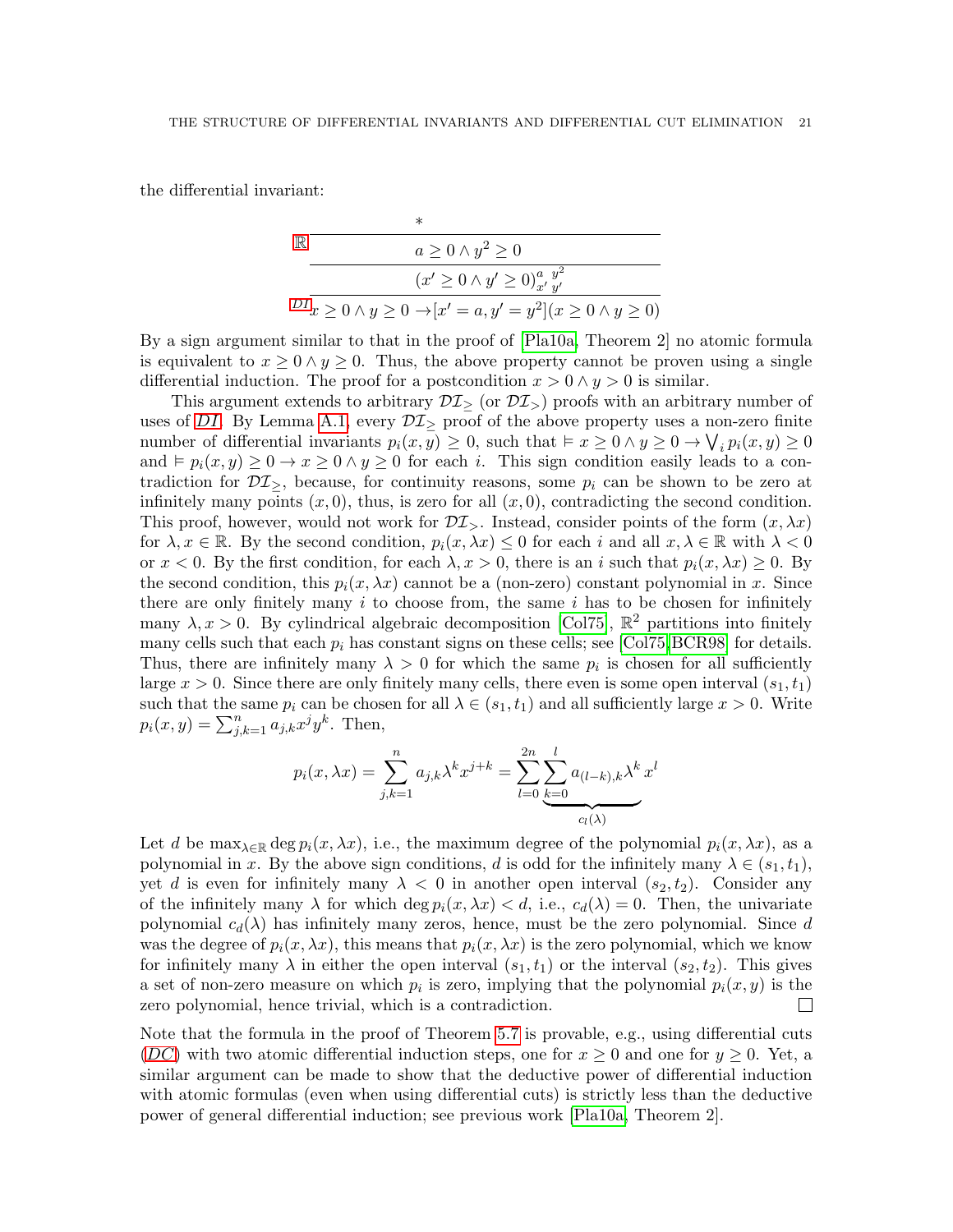Next, we show that differential induction with strict inequalities is incomparable with differential induction with weak inequalities. In particular, strict and weak barrier certificates are incomparable [\[PJ04,](#page-32-9)[PJP07\]](#page-32-10).

<span id="page-21-0"></span>**Proposition 5.8.** (ELEMENTARY INCOMPARABILITY). The deductive power of differential induction with strict inequalities is incomparable to the deductive power of differential induction with weak inequalities.

> $\mathcal{DI}_{\geq \leq \mathcal{DI}_{\geq,\wedge,\vee}}$  even  $\mathcal{DI}_{\geq \leq \mathcal{DI}_{\geq,\equiv,\wedge,\vee}}$  $\mathcal{DI}_{>}\nleq \mathcal{DI}_{>,\wedge,\vee}$  $\mathcal{DI}_{=}\nleq \mathcal{DI}_{\geq \wedge V}$

*Proof.* Consider any term  $a > 0$  (e.g., 5 or  $x^2 + 1$  or  $x^2 + x^4 + 5$ ). The following formula is provable with an atomic differential invariant with a strict inequality:

$$
\mathbb{R} \xrightarrow{\ast} \frac{\ast}{a>0}
$$
  

$$
DI_{x>0 \to [x'=a]x>0}
$$

But it is not provable with any conjunctive/disjunctive combination of weak inequalities  $p_i \geq 0$ . The reason is that the formula  $x > 0$  describes a nontrivial open set, which cannot be equivalent to a Boolean formula that is a combination of conjunctions, disjunctions and weak inequalities  $p_i \geq 0$ , because finite unions and intersections of closed sets are closed. Similarly, the above formula is not provable in  $\mathcal{DI}_{\geq,=,\wedge,\vee}$ , which describe closed regions.

We extend this argument to arbitrary proofs with an arbitrary number of uses of  $DI$ . By Lemma [A.1,](#page-34-0) every  $\mathcal{DI}_{=,\wedge,\vee}$  or  $\mathcal{DI}_{\geq,-\wedge,\vee}$  proof of the above property uses a non-zero finite number of differential invariants  $F_i$  containing only polynomials of the form  $p(x) \geq 0$ or  $p(x) = 0$ , such that  $\vdash O \rightarrow \bigvee_i F_i$  and  $\vdash F_i \rightarrow O$  for each i, where O is the open  $x > 0$ and each  $F_i$  is closed. This is a contradiction, because the latter implies that each closed  $F_i$  is contained in the open  $O$ , hence their finite union, which is closed, is contained in the open O. Yet, by the former property, the finite union of the closed  $F_i$ , which is closed, also contains the open O. This makes O both open and closed, which is impossible in  $\mathbb{R}^n$  except for  $\emptyset$  and  $\mathbb{R}^n$ .

Conversely, the following formula is provable with an atomic differential invariant with a weak inequality:

$$
\mathbb{R} \frac{*}{a \ge 0}
$$
  

$$
DI_{\overline{x} \ge 0 \to [x'=a]x \ge 0}
$$

But it is not provable with any conjunctive/disjunctive combination of strict inequalities  $p_i > 0$ . The reason is that the formula  $x \geq 0$  describes a nontrivial closed set, which cannot be equivalent to a Boolean formula that is a combination of conjunctions, disjunctions and strict inequalities  $p_i > 0$ , because unions and finite intersections of open sets are open.

We extend this argument to arbitrary proofs with an arbitrary number of uses of [DI](#page-7-2). By Lemma [A.1,](#page-34-0) every  $\mathcal{DI}_{\geq,\wedge,\vee}$  proof of the above property uses a non-zero finite number of differential invariants  $F_i$  containing only polynomials of the form  $p(x) > 0$ , such that  $\vdash C \to \bigvee_i F_i$  and  $\vdash F_i \to C$  for each i, where C is the closed  $x \geq 0$  and each  $F_i$  is open. This is a contradiction, because the latter implies that each open  $F_i$  is contained in the closed  $C$ , hence their finite union, which is open, is contained in the closed  $C$ . Yet, by the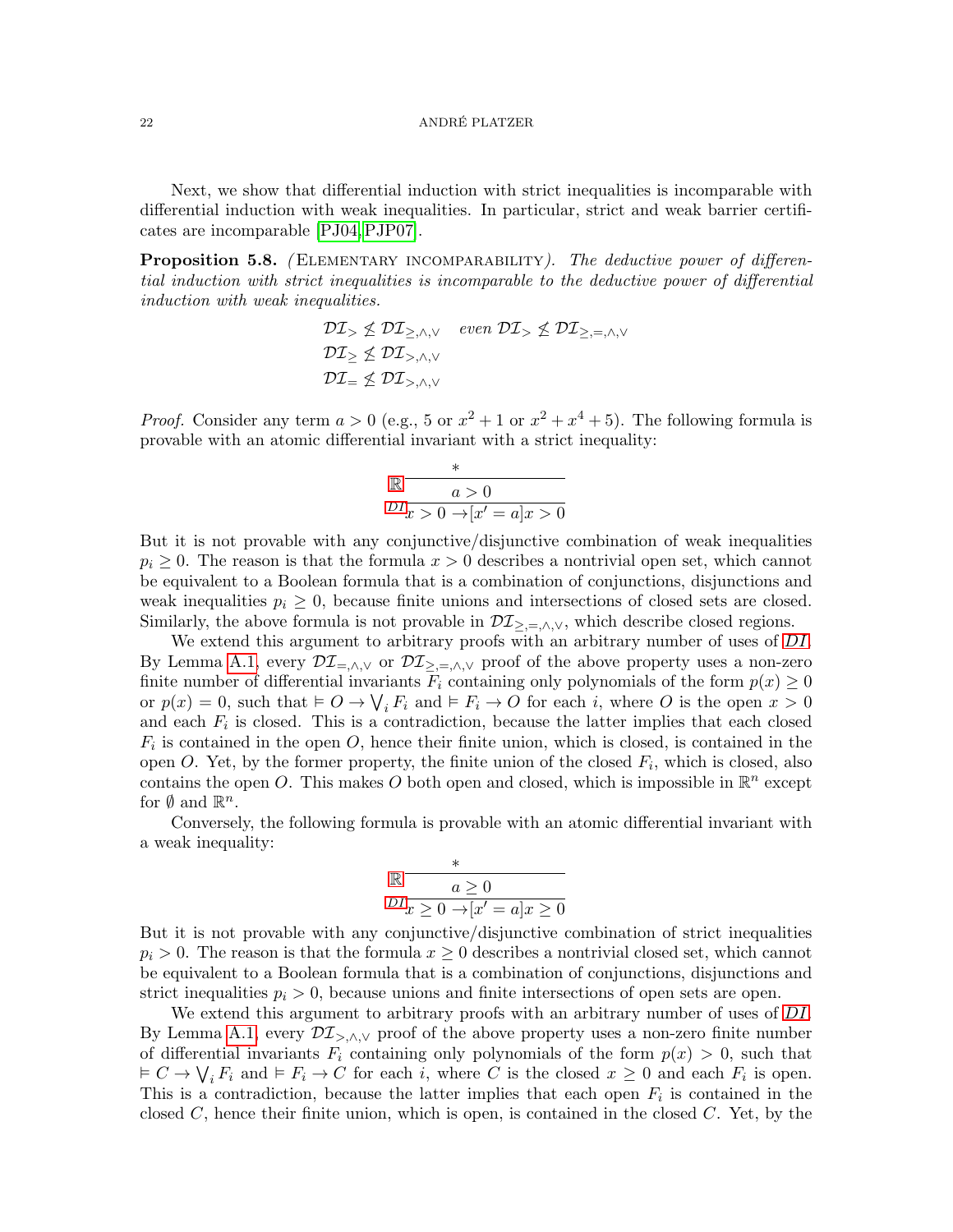former property, the finite union of the open  $F_i$ , which is open, also contains the closed C. This makes C both open and closed, which is impossible in  $\mathbb{R}^n$  except for  $\emptyset$  and  $\mathbb{R}^n$ .

Similarly, it is easy to see that  $\mathcal{DI}_{=}\nleq \mathcal{DI}_{>,\wedge,\vee}$ . By the proof of Proposition [5.4,](#page-17-0) the formula  $x^2 + y^2 = c^2 \rightarrow [x' = y, y' = -x]x^2 + y^2 = c^2$  is provable in  $\mathcal{DI}_{=}$ . The formula  $x^2 + y^2 = c^2$  describes a nontrivial closed set, which, again, cannot be equivalent to any conjunctive/disjunctive combination of strict inequalities  $p_i > 0$ , which would describe an open set. By Lemma [A.1,](#page-34-0) this argument extends to arbitrary proofs in  $\mathcal{DI}_{\geq,\wedge,\vee}$  with an arbitrary number of uses of [DI](#page-7-2) using the same argument as above with  $x^2 + y^2 = c^2$  for C.  $\Box$ 

<span id="page-22-0"></span>Corollary 5.9. We obtain simple consequences:

$$
\mathcal{DI}_{\geq,=,\land,\lor} \nleq \mathcal{DI}_{\geq,>,=,\land,\lor} \\ \mathcal{DI}_{=,\land,\lor} \nleq \mathcal{DI}_{>,\land,\lor} \\ \mathcal{DI}_{>,\land,\lor} \nleq \mathcal{DI}_{=,\land,\lor}
$$

*Proof.* The property  $\mathcal{DI}_{\geq,=,\wedge,\vee} \not\leq \mathcal{DI}_{\geq,>,=,\wedge,\vee}$  follows from the proof for  $\mathcal{DI}_{\geq} \not\leq \mathcal{DI}_{\geq, \wedge,\vee}$ , because conjunctive/disjunctive combinations of weak inequalities and equations are closed, but the region where  $x > 0$  is open.

The separation of  $\mathcal{DI}_{=,\wedge,\vee}$  and  $\mathcal{DI}_{\geq,\wedge,\vee}$  is a consequence of the facts  $\mathcal{DI}_{=}\nleq \mathcal{DI}_{\geq,\wedge,\vee}$ and  $\mathcal{DI}_{\geq} \not\leq \mathcal{DI}_{\geq}$ , because  $\mathcal{DI}_{\geq} \geq \mathcal{DI}_{\equiv,\wedge,\vee}$  by Proposition [5.5](#page-18-0) and  $\mathcal{DI}_{\equiv,\wedge,\vee}$  describes closed sets yet  $\mathcal{DI}_{\geq,\wedge,\vee}$  describes open sets. Using Lemma [A.1,](#page-34-0) the extensions to arbitrary proofs with an arbitrary number of uses of [DI](#page-7-2) are as in the proof of Proposition [5.8.](#page-21-0)  $\Box$ 

Hence, strict inequalities are a necessary ingredient to retain full deductive power. The operator basis  $\{\geq, =, \wedge, \vee\}$  is not sufficient. What about weak inequalities? Do we need those? The operator basis  $\{\geq,\wedge,\vee\}$  is not sufficient by Proposition [5.8,](#page-21-0) but what about  $\{>, =, \wedge, \vee\}$ ? Algebraically, this would be sufficient, because all semialgebraic sets can be defined with polynomials using the operators  $\{>, =, \wedge, \vee\}$ . We show that, nevertheless, differential induction with weak inequalities is not subsumed by differential induction with all other operators. Weak inequalities are thus an inherent ingredient. In particular, the subsets of operators that have been considered in related work [\[SSM08,](#page-32-11) [PJ04,](#page-32-9) [PJP07\]](#page-32-10) are not sufficient, since some formulas can only be proven using differential invariants from the full operator basis.

<span id="page-22-1"></span>Theorem 5.10. (NECESSITY OF FULL OPERATOR BASIS). The deductive power of differential induction with propositional combinations of strict inequalities and equations is strictly less than the deductive power of general differential induction.

$$
\mathcal{DI}_{>,=,\land,\lor} < \mathcal{DI}_{\ge,>,=,\land,\lor} \\ \mathcal{DI}_{\ge} \nleq \mathcal{DI}_{>,=,\land,\lor}
$$

Proof. The following simple formula is provable with a weak inequality as a differential invariant:

$$
\begin{array}{c}\n\mathbb{R} \quad \begin{array}{c}\n \ast \\
 \hline\n 1 \geq 0 \\
 \hline\n D I_x \geq 0 \rightarrow [x'=1] \quad x \geq 0\n\end{array}\n\end{array}
$$

Suppose  $F$  is a propositional formula of strict inequalities and equations that is a differential invariant proving the above formula. Then F is equivalent to  $x \geq 0$ , which describes a closed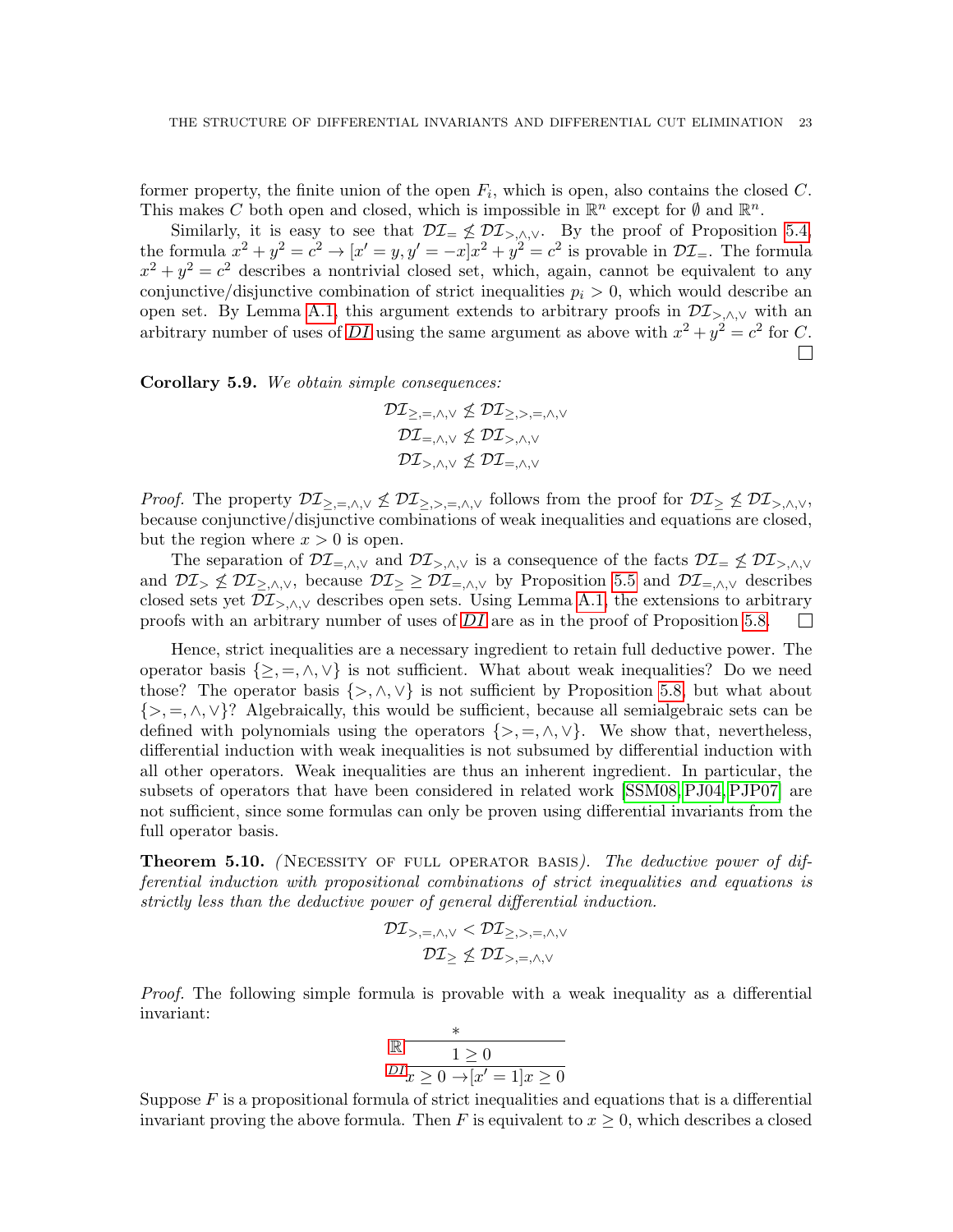region with a nonempty interior. Consequently, F must have an atom of the form  $p > 0$ (otherwise the region has an empty interior or is trivially true and then useless) and an atom of the form  $q = 0$  (otherwise the region is not closed). We can assume q to have a polynomial of degree  $\geq 1$  (otherwise the region is trivial or not closed if F only has trivially true equations  $0 = 0$  or trivially false equations like  $5 = 0$ ). A necessary condition for F to be a differential invariant of  $x' = 1$  thus is that

<span id="page-23-1"></span>
$$
\vDash (p' > 0 \land q' = 0)^{1}_{x'} \tag{5.1}
$$

because all atoms need to satisfy the differential invariance condition. Now, q is of the form  $\sum_{i=0}^{n} a_i x^i$  for some  $n, a_0, \ldots, a_n$ . Thus,  $q' = \sum_{i=1}^{n} i a_i x^{i-1} x'$  and  $q'_{x'}^1 = \sum_{i=1}^{n} i a_i x^{i-1}$ . Consequently, [\(5.1\)](#page-23-1) implies that

$$
\models \sum_{i=1}^n ia_ix^{i-1} = 0
$$

If this formula is valid (true under all interpretations for x), then we must have  $n \leq 1$ . Otherwise if x occurs  $(n > 1)$ , the above polynomial would not always evaluate to zero. Consequently q is of the form  $a_0 + a_1x$ . Hence,  $(q')_{x'}^1 = a_1$ . Again the validity [\(5.1\)](#page-23-1) implies that  $a_1$  must be zero. This contradicts the fact that q has degree  $\geq 1$ .

We extend this argument to arbitrary proofs with an arbitrary number of uses of [DI](#page-7-2). By Lemma [A.1,](#page-34-0) every  $\mathcal{DI}_{\geq,=\wedge,\vee}$  proof of the above property uses a non-zero finite number of (nontrivial) differential invariants  $F_i$  with only polynomials of the form  $p > 0$  or  $p = 0$ , such that  $\vdash x \geq 0 \rightarrow \bigvee_i F_i$  and  $\vdash F_i \rightarrow x \geq 0$  for each i. At least one  $F_i$  has to contain a polynomial  $q = 0$ , otherwise each  $F_i$  would be open, hence their union would be open, and, by the former condition, contain the closed  $x \geq 0$ , which, by the latter condition, contains each open  $F_i$ , hence contains their open union. The only sets that are both open and closed in  $\mathbb{R}^n$  are  $\emptyset$  and  $\mathbb{R}^n$ . Our earlier argument about nonempty interiors does not immediately transfer to this situation, because the interior of a union can be bigger than the union of interiors. Nevertheless, at least one  $F_i$  has to contain a polynomial  $p > 0$ , otherwise each  $F_i$ would have measure zero (trivial  $F_i$  are useless), yet the region  $x \geq 0$  of non-zero measure cannot be contained in the region  $\bigvee_i F_i$ , which, as a finite union of sets with measure zero has measure zero. A necessary condition for all  $F_i$  to be differential invariants, thus, is that

$$
\vDash (p' > 0)^{1}_{x'}
$$
 and  $\vDash (q' = 0)^{1}_{x'}$ 

which implies the condition  $(5.1)$  that leads to a contradiction.

 $\Box$ 

This completes the study of the relations of classes of differential invariants that we summarize in Figure [1](#page-2-0) on p. [3.](#page-2-0) The other relations are obvious transitive consequences of the ones summarized in Figure [1.](#page-2-0)

# 6. Auxiliary Differential Variable Power

<span id="page-23-0"></span>After having studied the relationships of the classes of differential invariants, we now turn to extensions of differential induction. First, we consider auxiliary differential variables, and show that some properties can only be proven after introducing auxiliary differential variables into the dynamics. That is, the addition of auxiliary differential variables increase the deductive power. Similar phenomena also hold for classical discrete systems. Up to now, it was unknown whether auxiliary variables have an effect on provability for the continuous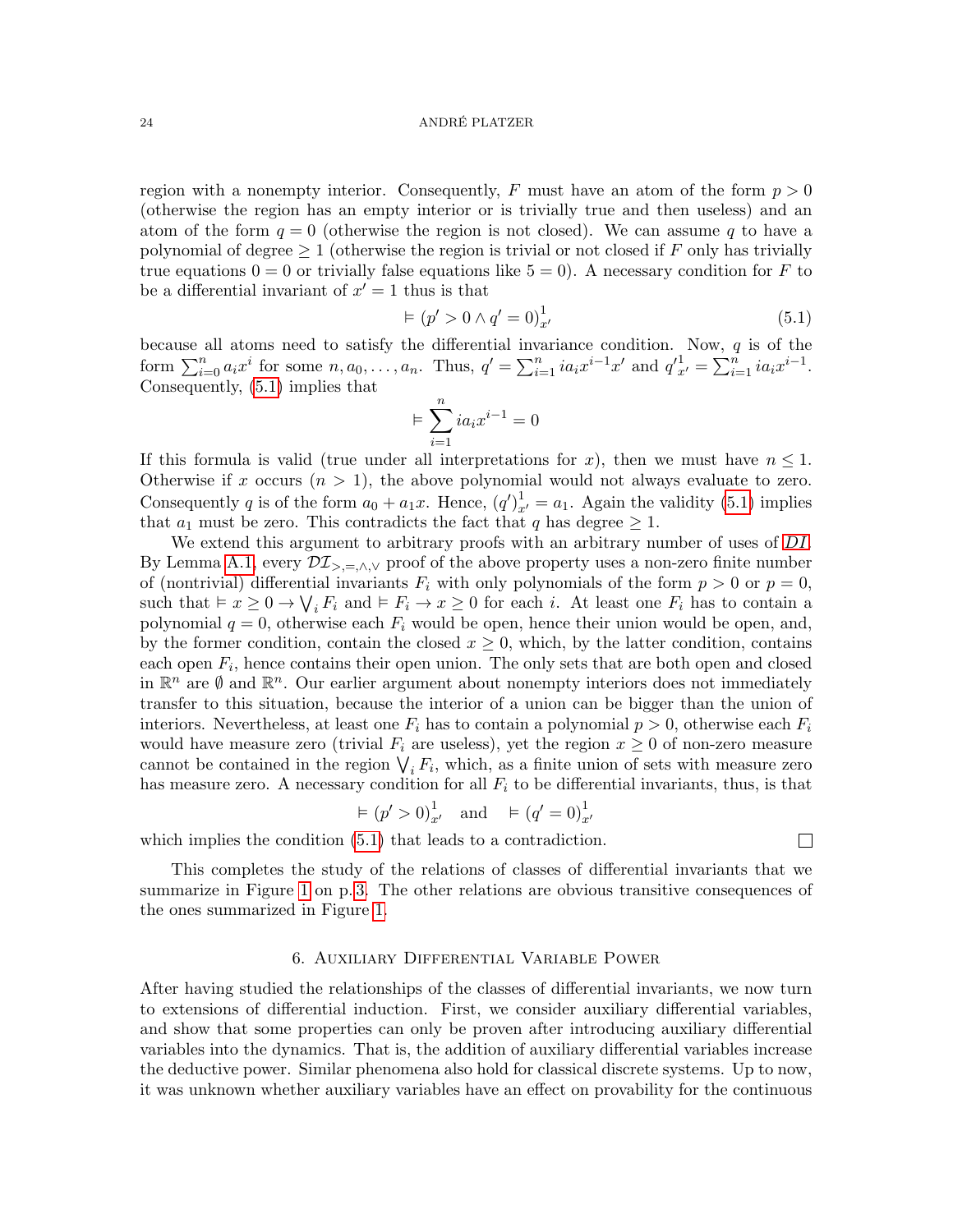dynamics of differential equations. We present the following new proof rule differential auxiliaries ([DA](#page-24-0)) for introducing auxiliary differential variables:

<span id="page-24-1"></span><span id="page-24-0"></span>
$$
(DA) \frac{\phi \leftrightarrow \exists y \,\psi \quad \psi \rightarrow [x' = \theta, y' = \vartheta \,\&\, H]\psi}{\phi \rightarrow [x' = \theta \,\&\, H]\phi} \,1
$$
  

$$
\frac{1}{y \text{ new and } y' = \vartheta, y(0) = y_0 \text{ has a solution } y : [0, \infty) \rightarrow \mathbb{R}^n \text{ for each } y_0
$$

Rule [DA](#page-24-0) is applicable if y is a new variable and the new differential equation  $y' = \vartheta$  has global solutions on H (e.g., because term  $\vartheta$  satisfies a Lipschitz condition [\[Wal98,](#page-33-0) Proposition 10.VII], which is definable in first-order real arithmetic and thus decidable). Without that condition, adding  $y' = \vartheta$  could limit the duration of system evolutions incorrectly. In fact, it would be sufficient for the domains of definition of the solutions of  $y' = \vartheta$  to be no shorter than those of x. Soundness is easy to see, because precondition  $\phi$  implies  $\psi$  for some choice of y (left premise). Yet, for any  $y, \psi$  is an invariant of the extended dynamics (right premise). Thus,  $\psi$  always holds after the evolution for some y (its value can be different than in the initial state), which still implies  $\phi$  (left premise). Since y is fresh and its differential equation does not limit the duration of solutions of x on  $H$ , this implies the conclusion. Since y is fresh, y does not occur in  $H$ , and, thus, its solution does not leave H, which would incorrectly restrict the duration of the evolution as well.

Intuitively, rule [DA](#page-24-0) can help proving properties, because it may be easier to characterize how x changes in relation to an auxiliary variable  $y$  with a suitable differential equation  $(y' = \vartheta)$ . Let  $DCI$  be the proof calculus with (unrestricted) differential induction (like  $DT$ ) plus differential cuts (rule  $DC$ ). We contrast this proof calculus with the extension by  $DA$ .

<span id="page-24-3"></span>**Theorem 6.1.** (AUXILIARY DIFFERENTIAL VARIABLE POWER). The deductive power of DCI with auxiliary differential variables (rule [DA](#page-24-0)) exceeds the deductive power of DCI without auxiliary differential variables.

Proof. We show that the formula

<span id="page-24-2"></span>
$$
x > 0 \to [x' = -x]x > 0 \tag{6.1}
$$

is provable in  $DCT$  with auxiliary differential variables (rule  $DA$ ), but not provable without using auxiliary differential variables. We first show that  $(6.1)$  is provable with auxiliary differential variables (variables that are added and do not affect other formulas or dynamics) using rule  $DA$  (and  $DI$ ):

$$
\mathbb{R} \xrightarrow{\begin{array}{c} * \\ -xy^2 + 2xy\frac{y}{2} = 0 \end{array}} \qquad \qquad \mathbb{R} \xrightarrow{\begin{array}{c} * \\ -xy^2 + 2xy\frac{y}{2} = 0 \end{array}} \qquad \qquad \mathbb{R} \xrightarrow{\begin{array}{c} (x'y^2 + x2yy' = 0)_{x'}^{-x} \frac{y}{y'} \end{array}} \qquad \qquad \mathbb{R} \xrightarrow{\begin{array}{c} x \geq 0 \ \forall x \geq 1 \end{array}} \frac{D I_{xy}^2 = 1 \rightarrow [x' = -x, y' = \frac{y}{2}]xy^2 = 1}{x > 0 \rightarrow [x' = -x]x > 0}
$$

In the remainder of the proof, we show that  $(6.1)$  is not provable without auxiliary differential variables like y. We suppose there was a proof without  $DA$ , which we assume cannot be made shorter (in the number of proof steps and the size of the formulas involved).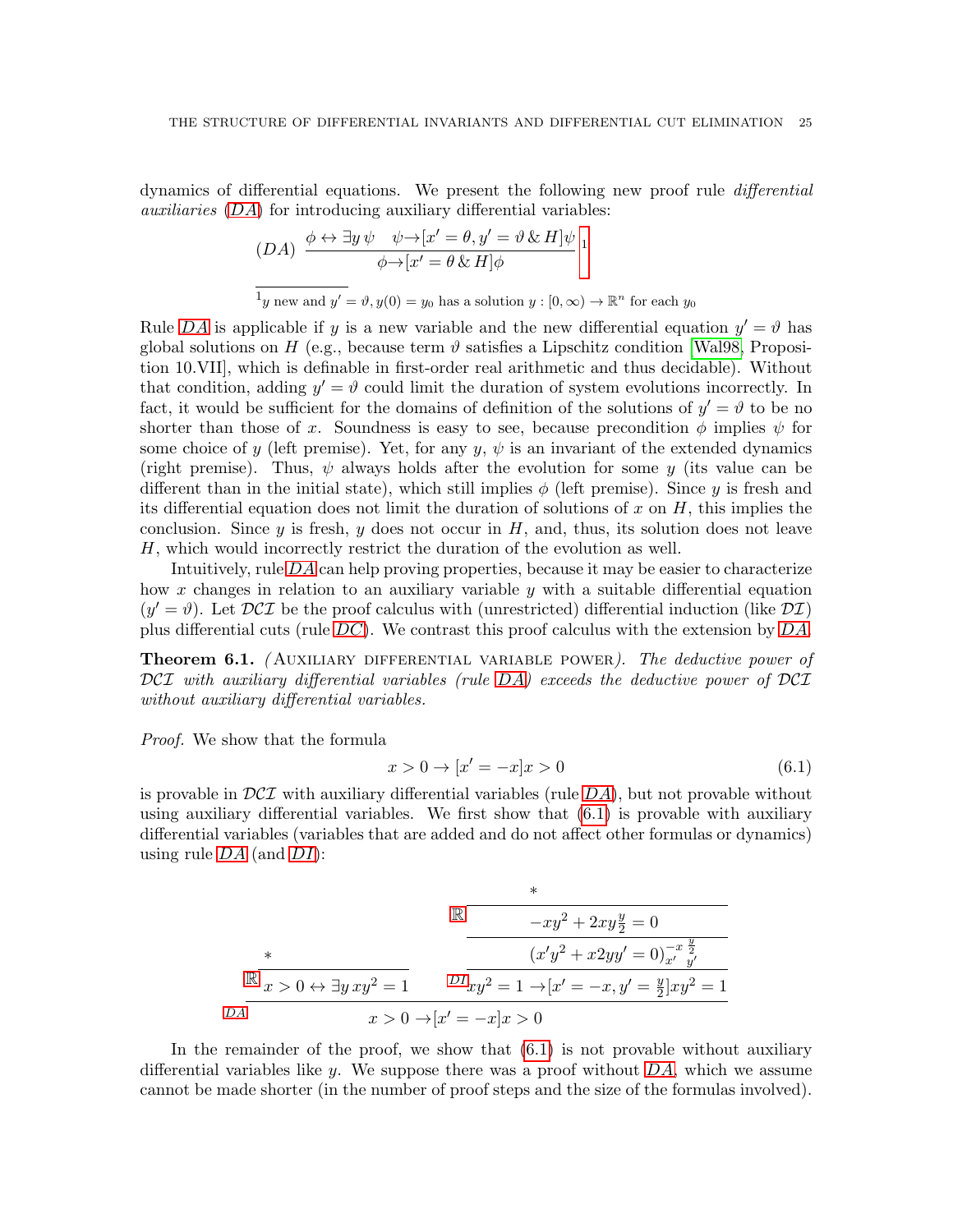Note that for any non-constant univariate polynomial p in the variable x, the limits at  $\pm \infty$ exist and are  $\pm \infty$ , i.e.

<span id="page-25-0"></span>
$$
\lim_{x \to -\infty} p(x) \in \{-\infty, \infty\} \text{ and } \lim_{x \to \infty} p(x) \in \{-\infty, \infty\}
$$
\n(6.2)

For constant polynomials, the limits at  $\pm\infty$  exist, are finite, and identical.

Suppose [\(6.1\)](#page-24-2) were provable by a differential invariant of the form  $p(x) > 0$  for a polynomial p in the only occurring variable x. Then  $\models p(x) > 0 \leftrightarrow x > 0$ . Hence  $p(x)$  is not a constant polynomial and  $p(x) \leq 0$  holds when  $x \leq 0$  and  $p(x) \geq 0$  when  $x \geq 0$  by continuity. Thus, from [\(6.2\)](#page-25-0) we conclude

$$
\lim_{x \to -\infty} p(x) = -\infty \quad \text{and} \quad \lim_{x \to \infty} p(x) = \infty
$$

In particular,  $p(x)$  has the following property, which is equivalent to  $p(x)$  having odd degree:

<span id="page-25-1"></span>
$$
\lim_{x \to -\infty} p(x) \neq \lim_{x \to \infty} p(x) \tag{6.3}
$$

Consequently, the degree of  $p$  is odd and the leading (highest-degree) term is of the form  $c_{2n+1}x^{2n+1}$  for an  $n \in \mathbb{N}$  and a number  $c_{2n+1} \in \mathbb{R} \setminus \{0\}$ . Since  $p(x) > 0$  was assumed to be a differential invariant of  $x' = -x$ , the differential invariance condition  $\models (p' > 0)_{x'}^{-x}$  holds. Abbreviate the polynomial  $p'_{x'}^{-x}$  by  $q(x)$ . The leading term of p' is  $(2n+1)c_{2n+1}x^{2n}x'.$ Consequently, the leading term of  $q(x)$  is  $-(2n+1)c_{2n+1}x^{2n+1}$ , hence of odd degree. Thus  $q(x)$  also has the property [\(6.3\)](#page-25-1), which contradicts the fact that the differential invariance condition  $(p' > 0)_{x'}^{-x}$ , i.e.,  $q(x) > 0$  needs to hold for all  $x \in \mathbb{R}$ .

Our proof where we suppose that  $(6.1)$  were provable by a differential invariant of the form  $p(x) \geq 0$  for a polynomial p in the only occurring variable x, and show that this is impossible, is similar, because  $p(x)$  then also enjoys property [\(6.3\)](#page-25-1). Again, a constant polynomial  $p(x)$  does not satisfy the requirement  $\models p(x) \geq 0 \leftrightarrow x > 0$ . In fact, the latter equivalence is already impossible, because  $p(x) \geq 0$  is closed but  $x > 0$  open and nontrivial.

Suppose [\(6.1\)](#page-24-2) were provable by a differential invariant of the form  $p(x) = 0$  for a polynomial p in the only occurring variable x. Then  $p(x) = 0$  must be a consequence of the precondition  $x > 0$ . Thus, the polynomial p is zero at infinitely many points, which implies that this *univariate* polynomial is the zero polynomial. But  $0 = 0$  is trivially true and there would be a shorter proof without this useless invariant. Consequently no single atomic formula can be a differential invariant proving [\(6.1\)](#page-24-2).

The fact that  $(6.1)$  is not provable in  $\mathcal{DI}$  with an arbitrary number of differential invariants that do not need to be single atomic formulas follows from Lemma [A.1,](#page-34-0) which implies that  $x > 0$  is equivalent to a disjunction  $\bigvee_i F_i$  for a non-zero finite list of (nontrivial) differential invariants  $F_i$ , because at least one polynomial  $p$  in one subformula of one differential invariant  $F_i$  must be of the form  $p(x) \geq 0$  or  $p(x) > 0$  (otherwise the univariate polynomial equations in  $F_i$  only have finitely many solutions or are trivial true) and still distinguish  $\infty$ from  $-\infty$ , i.e., satisfy the condition [\(6.3\)](#page-25-1) that leads to a contradiction for the dynamics. The arguments in the remainder of this proof apply to the disjunctive case as well.

Without differential cuts and  $DA$ ,  $(6.1)$  is not provable. Next, suppose  $(6.1)$  was provable by differential cuts subsequently with differential invariants  $F_1, F_2, \ldots, F_n$ , where each  $F_i$  is a logical formula in the only occurring variable x. Then

- <span id="page-25-2"></span> $(1) \vDash x > 0 \rightarrow F_i$  for each i (precondition implies each differential invariant), and
- <span id="page-25-3"></span> $(2) \models F_1 \land \cdots \land F_n \rightarrow x > 0$  (finally implies postcondition), and
- (3) the respective differential induction step conditions hold.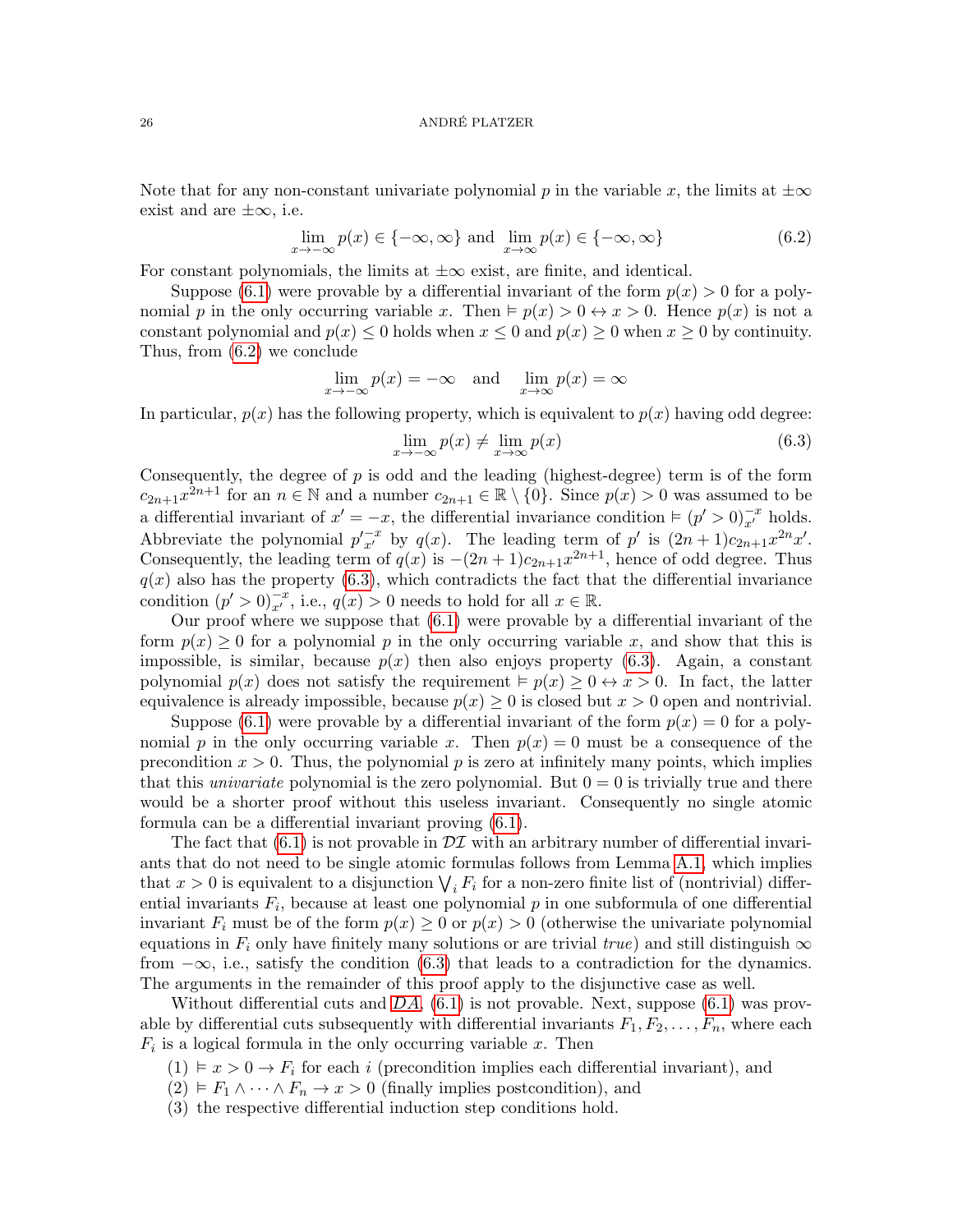We abbreviate the conjunction  $F_1 \wedge \cdots \wedge F_i$  of the first i invariants by  $F_{\leq i}$ . Then condi-tions [1](#page-25-2) and [2](#page-25-3) imply  $\models F_{\leq n} \leftrightarrow x > 0$ .

By condition [2,](#page-25-3) the region described by  $F_{\leq n}$  does not include  $-\infty$  (more precisely, this means  $-\infty \neq \inf\{x : x \models F_{\leq n}\}\)$ . Hence, there is a smallest i such that the region described by  $F_{\leq i}$  does not include  $-\infty$  but  $F_{\leq i-1}$  still includes  $-\infty$ .

Then this  $F_i$  must have an atomic subformula that distinguishes  $\infty$  from  $-\infty$  (otherwise  $F_{\leq i}$  would have the same truth values for  $\infty$  and  $-\infty$ , and  $F_{\leq i}$  would still include  $-\infty$ , because, by condition [1,](#page-25-2) all  $F_i$  regions include  $\infty$ ). This atomic subformula has the form  $p(x) > 0$  or  $p(x) > 0$  or  $p(x) = 0$  with a univariate polynomial  $p(x)$ . It is easy to see why all univariate polynomial equations  $p(x) = 0$  evaluate to false at both  $-\infty$  and  $\infty$ , because of property [\(6.2\)](#page-25-0). Hence, the atomic subformula has the form  $p(x) > 0$  or  $p(x) \ge 0$  and the univariate polynomial  $p(x)$  has to satisfy property [\(6.3\)](#page-25-1), because  $p(x) > 0$  or  $p(x) \ge 0$ is assumed to distinguish  $-\infty$  and  $\infty$ . Since the previous domain  $F_{\leq i-1}$  still includes  $-\infty$ and  $\infty$ , the same argument as before leads to a contradiction. In detail. By property [\(6.3\)](#page-25-1),  $p(x)$  has an odd degree. Since  $p(x) \geq 0$  or  $p(x) > 0$  was assumed to satisfy the differential invariance condition for  $x' = -c \& F_{\leq i-1}$ , it at least satisfies  $(p' \geq 0)_{x'}^{-x}$  on the evolution domain  $F_{\leq i-1}$ . Because  $p(x)$  has odd degree, p' has even degree and the polynomial  $p'_{x'}^{-x}$ , which we abbreviate by  $q(x)$ , again has odd degree. Thus  $q(x)$  has the property [\(6.3\)](#page-25-1), which contradicts the fact that the differential invariance condition  $(p' \ge 0)_{x'}^{-x}$ , i.e.,  $q(x) \ge 0$  needs to hold for all x satisfying  $F_{\leq i-1}$ , hence, at least for  $-\infty$  and  $\infty$ . This argument applies generally, including to any proof with an arbitrary number of differential invariants and arbitrary number of differential cuts, because some differential invariant still needs to be the first to distinguish  $\infty$  from  $-\infty$  (otherwise  $x > 0$  would not be implied), which entails the condition [\(6.3\)](#page-25-1) that leads to a contradiction for the dynamics in [\(6.1\)](#page-24-2).  $\Box$ 

Note that the same proof can also be used to show that  $x > 0 \rightarrow [x' = x]x > 0$  cannot be proven by differential induction and differential cuts without auxiliary differential variables (similarly for other  $x' = ax$  with a number  $a \in \mathbb{R} \setminus \{0\}$ ). It is not a barrier certificate [\[PJP07\]](#page-32-10) either. Further, the nontrivial open region  $x > 0$  cannot be equivalent to the closed region of a barrier certificate  $p \leq 0$ . We decided not to use formula  $x > 0 \rightarrow |x' = x|x| > 0$  in the proof of Theorem [6.1,](#page-24-3) however, because it is still provable with what is called open differential induction  $(\mathcal{DI}^{\circ})$ , where it is sound to assume the differential invariant in the differential induction step if the differential invariant  $F \equiv x > 0$  is open [\[Pla10a\]](#page-32-12):

<span id="page-26-0"></span>
$$
\begin{array}{ll}\n\mathbb{R} \xrightarrow{x} & \xrightarrow{x} 0 \to (x' > 0) \frac{x}{x'} \\
\text{by} & \text{(} D I^{\circ}) \xrightarrow{H \land F \to F' \frac{\theta}{x'}} \\
\text{by} & \text{(} D I^{\circ}) \xrightarrow{H \land F \to F' \frac{\theta}{x'}} \\
\text{where } F \text{ is open}\n\end{array}
$$

But as an additional result, we show that, because [\(6.1\)](#page-24-2) has a different sign in the differential equation, also open differential induction is still insufficient for proving [\(6.1\)](#page-24-2) without the help of auxiliary differential variables. In particular, our approach can prove a property that related approaches [\[PJ04,](#page-32-9)[PJP07,](#page-32-10) [SSM08\]](#page-32-11) cannot.

Let  $\mathcal{D}\mathcal{C}\mathcal{I}^{\circ}$  be the calculus with open differential induction  $(DI^{\circ})$  $(DI^{\circ})$  $(DI^{\circ})$  and differential cuts  $(DC).$  $(DC).$  $(DC).$ 

**Theorem 6.2.** (OPEN AUXILIARY DIFFERENTIAL VARIABLE POWER). The deductive power of  $DCT^{\circ}$  with auxiliary differential variables (rule [DA](#page-24-0)) exceeds the deductive power of  $DCT^{\circ}$ without auxiliary differential variables.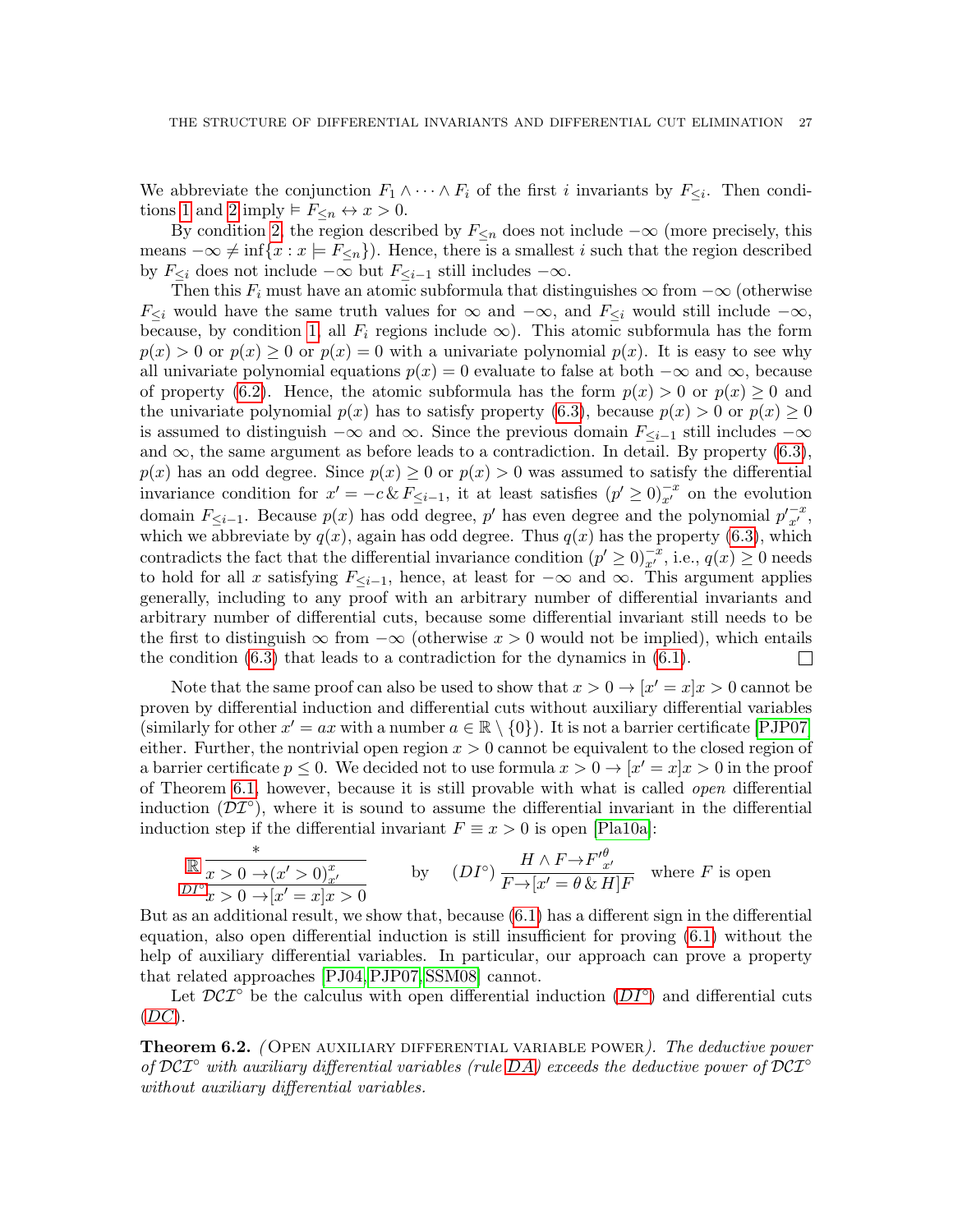*Proof.* In the proof of Theorem [6.1](#page-24-3) we have shown a formal proof of  $(6.1)$  that uses only auxiliary differential variables  $(DA)$  $(DA)$  $(DA)$  and even only uses regular differential induction  $(DI)$  $(DI)$  $(DI)$ without differential cuts.

In order to see why [\(6.1\)](#page-24-2) cannot be proven with regular differential induction, open differential induction, and differential cuts without the help of auxiliary differential vari-ables, we continue the proof of Theorem [6.1.](#page-24-3) Again we consider the smallest  $F_i$  and an atomic subformula  $p(x) > 0$  (or  $p(x) \ge 0$ ) that distinguishes  $-\infty$  and  $\infty$  with a univariate polynomial  $p(x)$ . The point  $\infty$  is in  $F_{\leq n}$ , so there must be such an atomic subformula that is true at  $\infty$  and false at  $-\infty$ . Consequently, the leading coefficient of  $p(x)$  is positive and  $p(x)$  enjoys property [\(6.3\)](#page-25-1). In open differential induction, the differential invariant F can be assumed in the differential induction step whenever the differential invariant  $F$  is open. Thus, the domain in which the differential induction step needs to hold is no longer  $F_{\leq i-1}$ but now restricted to  $F_{\leq i} \equiv F_{\leq i-1} \wedge F_i$ . First note that  $F_{\leq i-1}$  includes both  $\infty$  and  $-\infty$ but  $F_i$  (and  $F_{\leq i}$ ) only include  $\infty$ , not  $-\infty$ . Then the rest of the proof of Theorem [6.1](#page-24-3) does not work, because it assumes both  $\infty$  and  $-\infty$  to matter in the differential invariance condition.

Yet the leading coefficient  $c_{2n+1}$  of  $p(x)$  is positive and, by  $(6.3)$ ,  $p(x)$  is of odd degree. Abbreviate  $p'_{x'}^{-x}$  again by  $q(x)$ . Then  $q(x)$  is of odd degree and its leading coefficient is negative, because the leading term of  $q(x)$  is  $(2n+1)c_{2n+1}x^{2n}(-x)$  and  $-(2n+1)c_{2n+1} < 0$ . But then for  $x \to \infty$  (which is in the domain of  $F_{\leq i}$ ), the differential invariant condition  $q(x) > 0$  or  $q(x) \geq 0$  evaluates to false, which is a contradiction.  $\Box$ 

# 7. Differential Cut Power

<span id="page-27-0"></span>Differential cuts (rule  $DC$  on p. [12\)](#page-11-0) can be used to first prove a lemma about (invariance of a formula along) a differential equation and then restrict the system dynamics to a corresponding subregion. They are very useful in practice [\[PC08,](#page-32-13)[PC09a,](#page-32-14)[Pla10b\]](#page-32-18) especially for finding proofs. But in some cases, they are just a shortcut for a more difficult proof with a more difficult differential invariant. This happens, for instance, in the class of air traffic control properties that we had originally conjectured to crucially require differential cuts four years ago [\[Pla10a\]](#page-32-12). Interestingly, no such single invariant was found by a template search with 252 unknowns [\[San10\]](#page-32-23). But we have now found out that it still exists (omitted for space reasons). Is this always the case? Can all uses of differential cuts  $(DC)$  $(DC)$  $(DC)$  be eliminated and turned into a proof of the same property without using  $DC$ ? Is there a differential cut elimination theorem for differential cuts just like there is Gentzen's cut elimination theorem for standard cuts [\[Gen35b,](#page-32-21) [Gen35a\]](#page-32-20)? Are all properties that are provable using [DC](#page-11-0) also provable without [DC](#page-11-0)?

As the major result of this work, we refute the differential cut elimination hypothesis. Differential cuts (rule [DC](#page-11-0)) are not just admissible proof rules that can be eliminated, but an inherent proof rule that adds to the deductive power of the proof system. The addition of differential cuts to differential induction is a significant extension of the deductive power, because, when disallowing differential cuts (like all other approaches do), the deductive power of the proof system strictly decreases.

<span id="page-27-1"></span>**Theorem 7.1.** (DIFFERENTIAL CUT POWER). The deductive power of differential induction with differential cuts (rule [DC](#page-11-0)) exceeds the deductive power without differential cuts.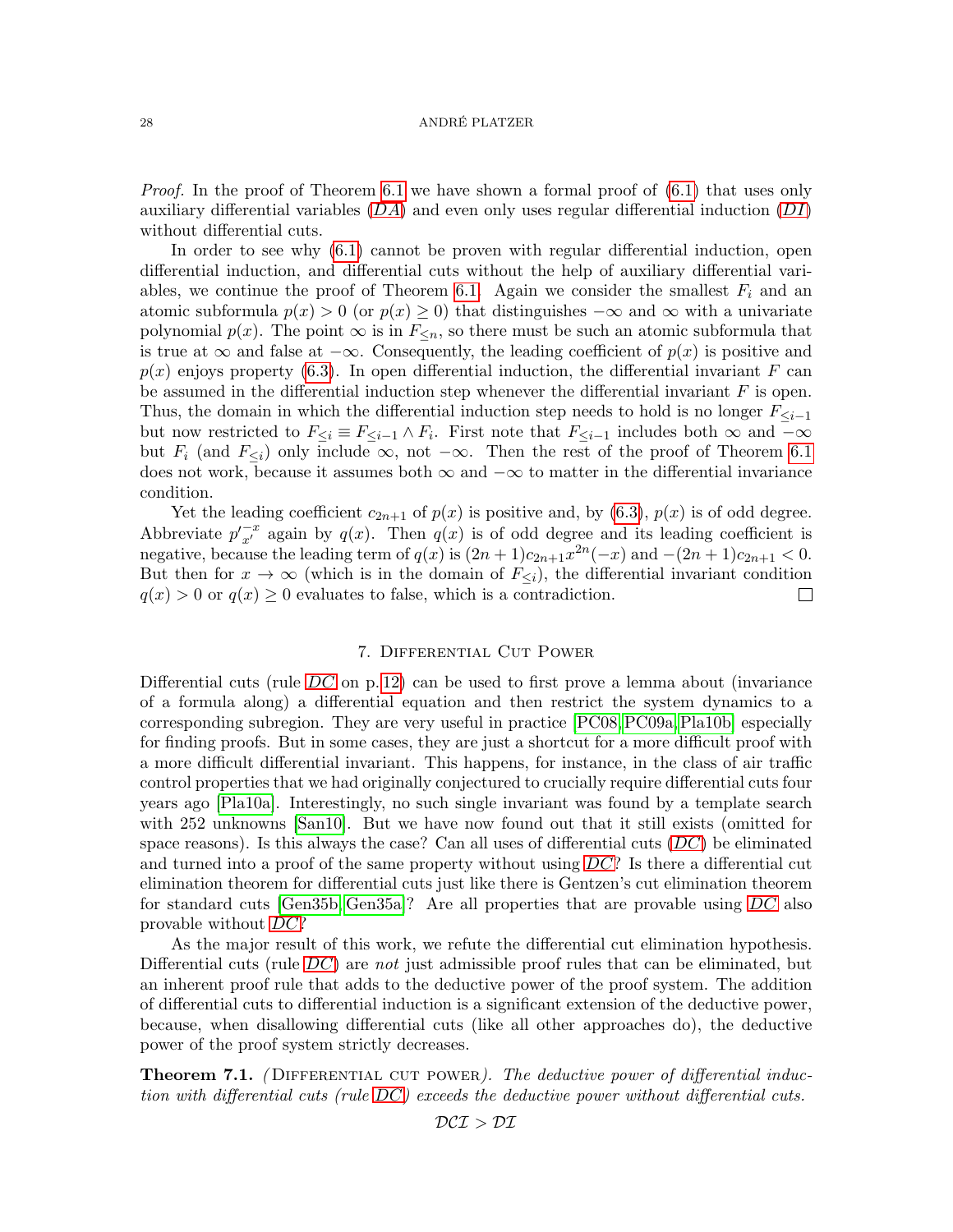

<span id="page-28-1"></span>Figure 4: Differential cut power: a proof of a simple property that requires differential cuts, not just differential invariants

The first key insight in the proof of Theorem [7.1](#page-27-1) is that, for sufficiently large, but fixed,  $y \gg 0$  or sufficiently small, but fixed,  $y \ll 0$ , the sign of a polynomial  $p = \sum_{i,j} a_{i,j} x^i y^j$  in the limit where either  $x \to \infty$  or  $x \to -\infty$  is determined entirely by the sign of the leading monomial  $a_{n,m}x^n y^m$  with respect to the lexicographical order induced by  $x \succ y$ . That is, the biggest  $n, m \in \mathbb{N}$  with  $a_{n,m} \neq 0$  such that there is no  $N > n$  and no  $j \in \mathbb{N}$  with  $a_{N,j} \neq 0$  and there is no  $M > m$  with  $a_{n,M} \neq 0$ . The reason why the leading monomial  $a_{n,m}x^n y^m$  dominates is that, for  $x \to \pm \infty$ , the highest degree terms in variable x dominate smaller degree monomials. Furthermore, for sufficiently large  $y \gg 0$  (and for sufficiently small  $y \ll 0$ , the highest degree term in variable y among those highest degree terms in x dominates the impact of coefficients of smaller degree.

Proof of Theorem [7.1.](#page-27-1) Consider the formula

<span id="page-28-0"></span>
$$
x \ge 0 \land y \ge 0 \to [x' = y, y' = 1](x \ge 0 \land y \ge 0)
$$
\n(7.1)

First, we show that formula [\(7.1\)](#page-28-0) is provable easily with a differential cut; see Figure [4.](#page-28-1)

Now, we need to show that [\(7.1\)](#page-28-0) is not provable without differential cuts. Suppose  $(7.1)$  was provable by a single differential induction step with a formula F as differential invariant. Then

- <span id="page-28-3"></span> $(1) \vDash x \geq 0 \land y \geq 0 \rightarrow F$  (precondition implies differential invariant), and
- <span id="page-28-2"></span> $(2) \models F \rightarrow x \geq 0 \land y \geq 0$  (differential invariant implies postcondition), and
- <span id="page-28-4"></span> $(3) \models F'^{y-1}_{x',y'}$  (differential induction step).

By condition [2,](#page-28-2) there has to be a subformula of  $F$  in which x occurs (with non-zero coefficient). This subformula is of the form  $p \ge 0$  (or  $p > 0$  or  $p = 0$ ) with a polynomial  $p := \sum_{i,j} a_{i,j} x^i y^j$ . By condition [1,](#page-28-3) there even has to be such a formula of the form  $p \geq 0$  or  $p > 0$ , because the set described by  $p = 0$  has (Lebesgue) measure zero (as p is not the zero polynomial), yet the precondition has non-zero measure (otherwise, if  $F$  only had equational subformulas, then the region described by  $F$  would have measure zero, contradicting condition [1,](#page-28-3) or would be trivial  $0 = 0$ , contradicting condition [2\)](#page-28-2).

Consider the leading term  $a_{n,m}x^n y^m$  of p with respect to the lexicographical order induced by  $x \succ y$ . By condition [2,](#page-28-2) F needs to have a subformula  $(p \geq 0 \text{ or } p > 0)$ , in which the leading term  $a_{n,m}x^n y^m$  with respect to  $x \succ y$  has odd degree n in x (otherwise, if all leading terms had even degree in x, then, for sufficiently large  $y \gg 0$ , the truth-values for  $x \to -\infty$  and for  $x \to \infty$  would be identical and, thus, F cannot entail  $x \geq 0$  as required by condition [2\)](#page-28-2). By condition [3,](#page-28-4) we know, in particular, that the following holds:

<span id="page-28-5"></span>
$$
\models p'^{y}_{x'y'} \ge 0 \quad \text{(or } \models p'^{y}_{x'y'} > 0 \text{ respectively)}\tag{7.2}
$$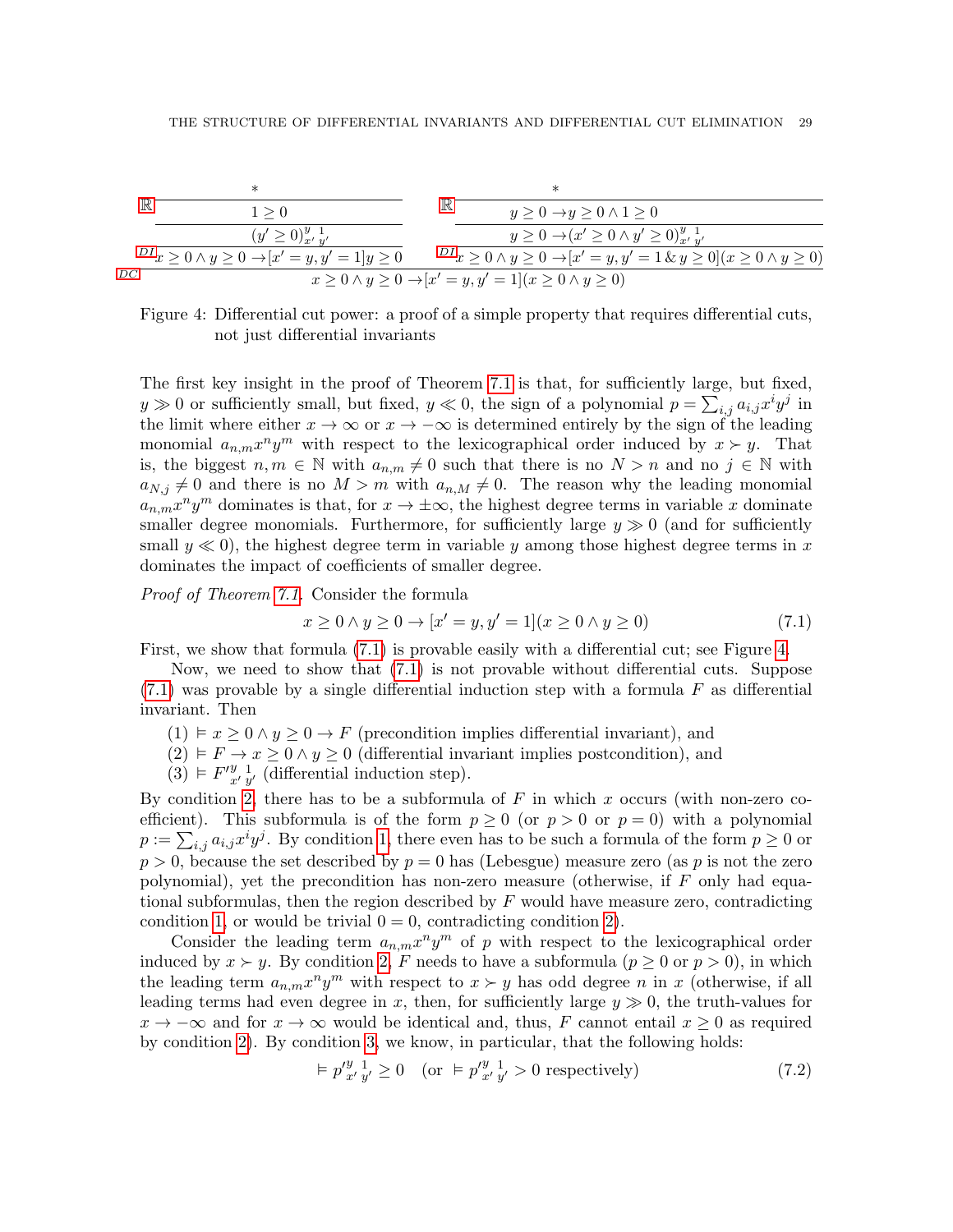Note that, when forming  $F'$  and transforming p into  $p'^{y}_{x'y'}$ , the lexicographical monomial order induced by  $x \succ y$  strictly decreases. The leading term (with respect to the lexicographical order induced by  $x > y$  of  $p'^{y}_{x'y'}$  comes from the leading term  $a_{n,m}x^n y^m$  of p, and is identical to the leading term of

$$
\ell := (na_{n,m}x^{n-1}x'y^m + ma_{n,m}x^ny^{m-1}y')_{x'y'}^{y}
$$
  
=  $na_{n,m}x^{n-1}y^{m+1} + ma_{n,m}x^ny^{m-1}$ 

Now, for sufficiently large  $y \gg 0$  or sufficiently small  $y \ll 0$ , we see that, in the limit of  $x \to \pm \infty$ , the sign of  $p''_{x' y'}$  is identical to the sign of  $\ell$ , because  $a_{n,m} x^n y^m$  is the leading term for the lexicographical order with  $x \succ y$  and the forming of F' does not increase the degree of x. There are two cases to consider:

- Case  $m = 0$ : Then  $\ell = na_{n,0}x^{n-1}y$ . Because [\(7.2\)](#page-28-5) holds (for all  $x, y$ ), we have, in particular, that
	- (1)  $\ell \geq 0$  for  $y \gg 0, x \to \pm \infty$ . Hence,  $n 1$  is even and  $a_{n,0} \geq 0$ .
	- (2)  $\ell \geq 0$  for  $y \ll 0, x \to \pm \infty$ . Hence,  $n-1$  is even and  $a_{n,0} \leq 0$ .

Together, these imply  $a_{n,0} = 0$ , which contradicts the fact that  $a_{n,m} \neq 0$ , because  $a_{n,m}$  is the leading term.

- Case  $m \neq 0$ : Because [\(7.2\)](#page-28-5) holds (for all  $x, y$ ), we have, in particular, that
	- (1)  $\ell \geq 0$  for  $y \gg 0, x \to \pm \infty$ . Then  $\ell$  is dominated by the right term  $ma_{n,m}x^ny^{m-1}$ , which has higher degree in x. Hence, n is even and  $a_{n,m} \geq 0$ . But this contradicts the fact that *n* is odd.

In both cases, we have a contradiction, showing that  $(7.1)$  is not provable with a differential invariant without differential cuts  $(DC)$  $(DC)$  $(DC)$ .

Finally, we extend the argument to arbitrary proofs with an arbitrary number of uses of [DI](#page-7-2) but without differential cuts  $(DC)$  $(DC)$  $(DC)$ . By Lemma [A.1,](#page-34-0) every  $\mathcal{DI}$  proof of [\(7.1\)](#page-28-0) uses a non-zero finite number of (nontrivial) differential invariants  $F_i$ , such that each  $F_i$  satisfies conditions [2](#page-28-2) and [3](#page-28-4) and  $\vdash x \geq 0 \land y \geq 0 \to \bigvee_i F_i$ . Since finite unions of sets of measure zero have measure zero, the latter implies that at least one of the  $F_i$  has non-zero measure, which is the only consequence of condition [1](#page-28-3) that we have used in the first part of the proof. This formula  $F_i$  of non-zero measure, thus, satisfies all the conditions about F that lead to a contradiction (having non-zero measure and conditions [2](#page-28-2) and [3\)](#page-28-4).  $\mathbf{L}$ 

For traceability purposes, we use a very simple dynamics in this proof. This particular example could, in fact, still easily be solved with polynomial solutions using auxiliary differential variables  $(DA)$  $(DA)$  $(DA)$  instead. Yet, a similar example with more involved dynamics is, e.g., the following, which does not even have a polynomial solution, but is still easily provable by the differential cut  $y \geq 0$ :

$$
x \ge 0 \land y \ge 0 \to [x' = y, y' = y^4](x \ge 0 \land y \ge 0)
$$

# 8. Related Work

There are numerous approaches to verifying hybrid systems [\[Hen96,](#page-32-1) [GM99,](#page-32-4) [ADG03,](#page-31-2) [GP07,](#page-32-5) [Fre08\]](#page-32-7). We focus our discussion on approaches that are based on proof certificates or similar indirect witnesses for verification.

Approaches based on Lyapunov functions and tangent cones have been used in control, including positively invariant sets and viability theory; see [\[Bla99\]](#page-31-11) for an overview.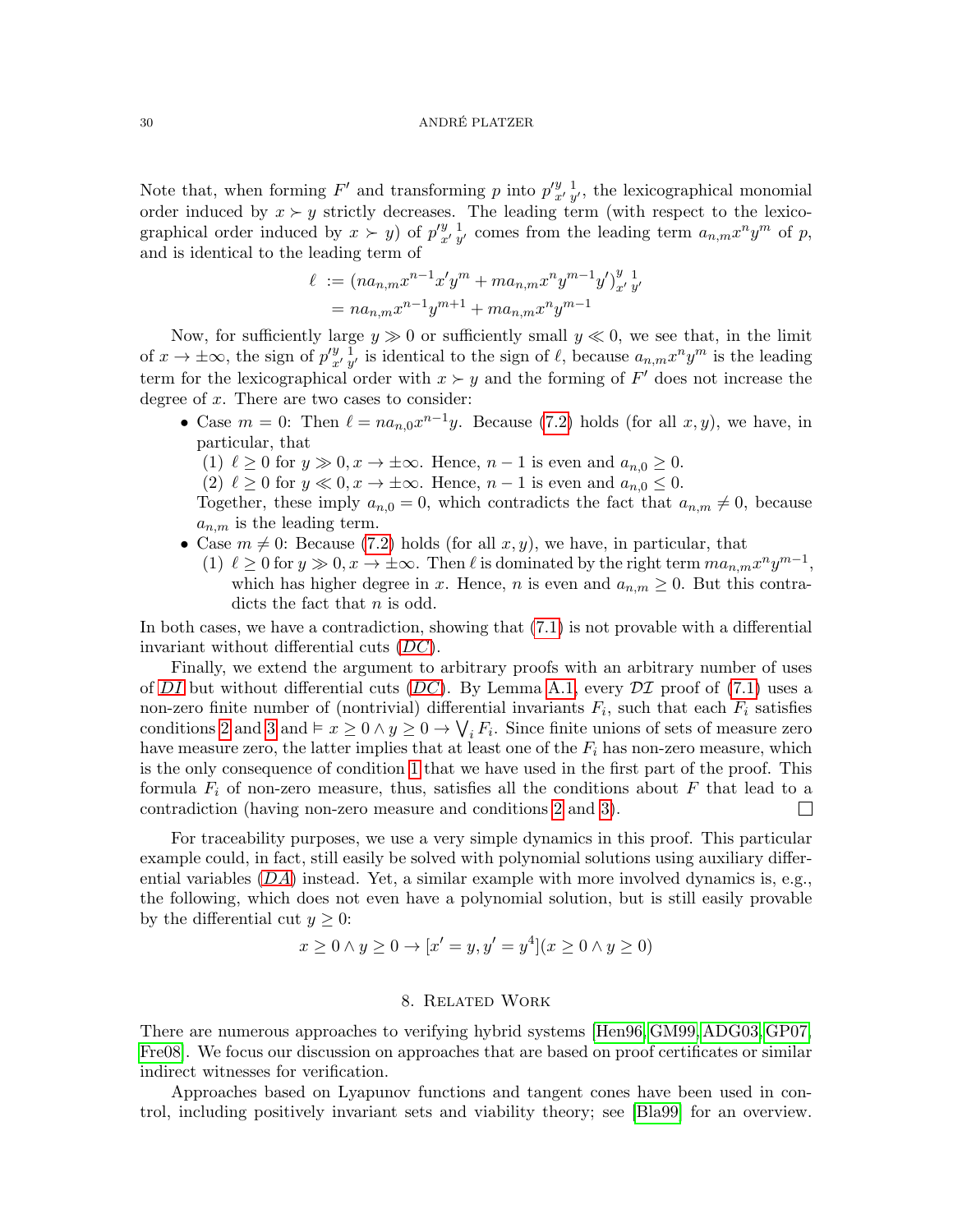These approaches are very successful for linear systems. Even though the overall theory is interesting, it is purely semantical and defined in terms of limit properties of general functions, which are not computable, even in rich computation frameworks [\[Col07\]](#page-31-3). Similarly, working with solutions of differential equations, which are defined in terms of limits of functions, leads to sound and mathematically well-defined but generally incomputable approaches (except for simple cases like nilpotent linear systems).

The whole point of our approach is that differential invariants are defined in terms of logic and differential algebra and allow us to replace incomputable semantic limit processes by decidable proof rules. The simplicity of our differential invariants also makes them computationally attractive. The purpose of this paper is to study the proof theory of differential equations and differential invariants, not just the semantics or mathematical limit processes, which would require arbitrary higher-order logic to reason about.

Differential invariants are related to several other interesting approaches using variations of Lie derivatives, including barrier certificates [\[PJ04,](#page-32-9)[PJP07\]](#page-32-10), equational templates [\[SSM08\]](#page-32-11), and a constraint-based template approach [\[GT08\]](#page-32-15). Differential invariants provide a general invariance principle of general logical formulas for differential equations. Other Lie-type approaches to proving invariance [\[PJ04,](#page-32-9)[PJP07,](#page-32-10)[SSM08,](#page-32-11)[GT08\]](#page-32-15) are either included as a special case of differential invariants or have been suggested with extra assumptions as in the rule  $DI_{22}$  $DI_{22}$  discussed on p. [11,](#page-10-0) which we do not pursue.

Verification with barrier certificates [\[PJ04\]](#page-32-9) fits to the general rule schema  $DI$  where  $F$ has the special form  $p \leq 0$  for a polynomial p. Barrier certificates have also been proposed [\[PJ04\]](#page-32-9) with an extra assumption  $p = 0$  in the antecedent of the premise of [DI](#page-7-2), but that needs a modification in the induction step for soundness [\[PJP07\]](#page-32-10). This modification does not work for more general logical formulas, e.g., with equations. Even stronger extra assumptions than in [\[PJ04\]](#page-32-9) have been proposed in [\[GT08\]](#page-32-15). Modifications of those rules for some special cases have been proposed later on [\[TT09\]](#page-33-3), again based on semantic notions like the tangent cone [\[Bla99\]](#page-31-11). Equational templates [\[SSM08\]](#page-32-11) are equational differential invariants of the form  $p = 0$  for a polynomial p, yet with a slightly modified extra assumption. They do not support inequalities.

Like our first work on differential invariants [\[Pla10a\]](#page-32-12) and our subsequent search procedure [\[PC08,](#page-32-13) [PC09a\]](#page-32-14), other approaches [\[PJ04,](#page-32-9) [PJP07,](#page-32-10) [SSM08,](#page-32-11) [GT08\]](#page-32-15) also need to assume that the user provides the right template (sometimes indirectly via a degree bound) to instantiate, but it is not clear how that has to be chosen. In this paper, we answer the orthogonal question about provability trade-offs in classes of templates, which can better inform decisions about which template classes to consider, for our approach and for others [\[PJ04,](#page-32-9)[PJP07,](#page-32-10) [SSM08,](#page-32-11)[GT08\]](#page-32-15).

We consider differential invariants, since they are a sound verification technique, and their logical setting makes it possible to study relative deductive power. Differential invariants also work for more general logical formulas, which leads to a more interesting and more comprehensive hierarchy of classes. We have shown how the deductive power increases when considering more general logical formulas as differential invariants than, e.g., the single polynomials considered in other approaches [\[PJ04,](#page-32-9) [PJP07,](#page-32-10) [SSM08\]](#page-32-11). Our results also show that differential cuts and auxiliary differential variables, both of which we have proven to be fundamental proof principles that increase the deductive power, would be interesting additions to other approaches [\[PJ04,](#page-32-9)[PJP07,](#page-32-10) [SSM08\]](#page-32-11).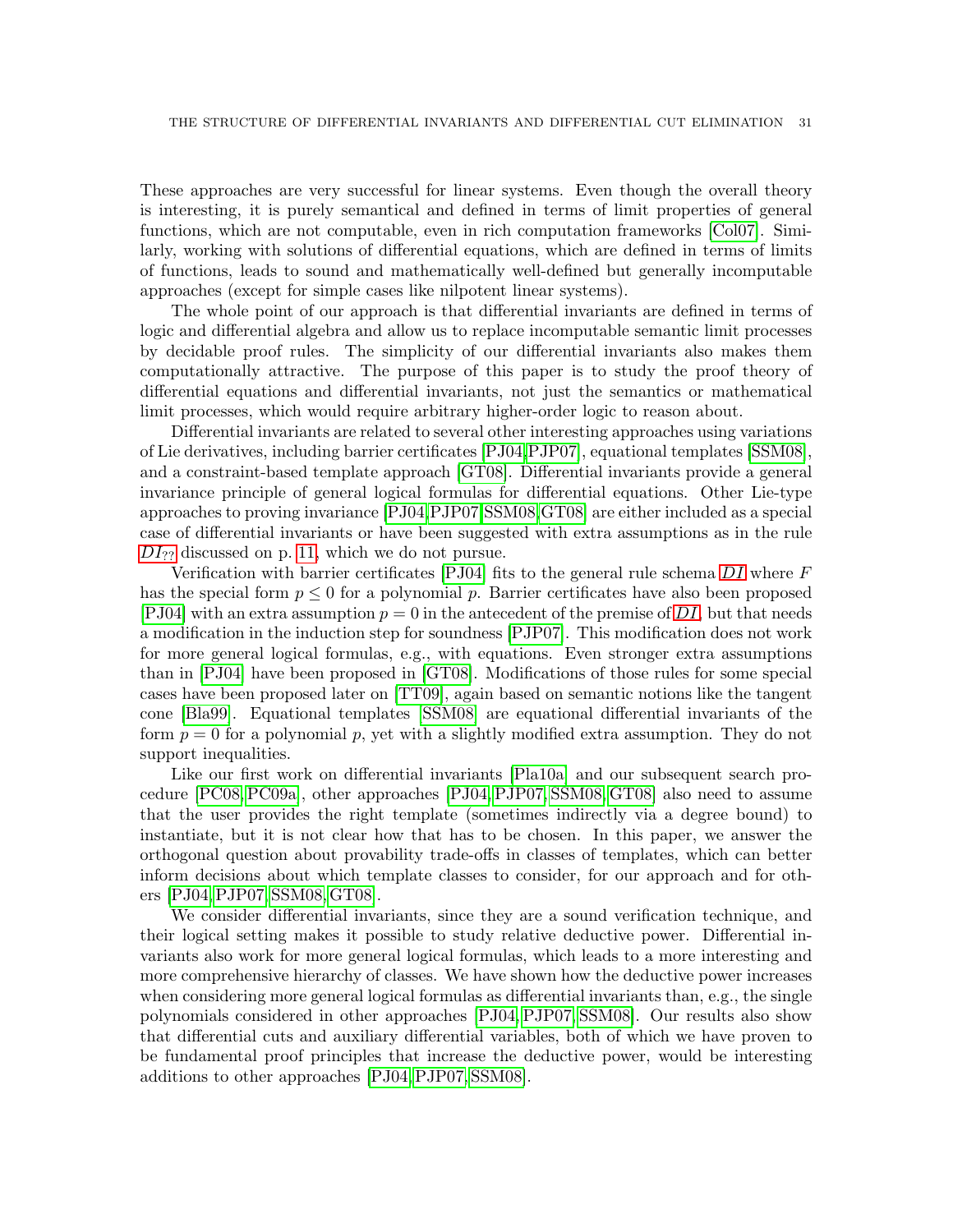# 9. Conclusions and Future Work

We have considered the differential invariance problem, which, by our relative completeness argument, is at the heart of hybrid systems verification. To better understand structural properties of hybrid systems, we have identified and analyzed more than a dozen (16) relations between the deductive power of several (9) classes of differential invariants, including subclasses that correspond to related approaches. Most crucially and surprisingly, we have refuted the differential cut elimination hypothesis and have shown that, unlike standard cuts, differential cuts increase the deductive power. Our answer to the differential cut elimination hypothesis is the central result of this work. We have also shown that auxiliary differential variables further increase the deductive power, even in the presence of arbitrary differential cuts. These findings shed light on fundamental provability properties of hybrid systems and differential equations and are practically important for successful proof search.

Our results require a symbiosis of elements of logic with real arithmetical, differential, semialgebraic, and geometrical properties. Future work includes investigating this new field further that we call *real differential semialgebraic geometry*, whose development we have only just begun. One interesting question, e.g., is how our differential invariance chart changes in the presence of disturbances, which differential invariants can handle [\[Pla10a\]](#page-32-12).

# Acknowledgement

I am grateful to the anonymous referees for their valuable feedback and to Frank Herrlich who taught me algebraic geometry.

### **REFERENCES**

- <span id="page-31-2"></span>[ADG03] Eugene Asarin, Thao Dang, and Antoine Girard. Reachability analysis of nonlinear systems using conservative approximation. In Oded Maler and Amir Pnueli, editors, HSCC, volume 2623 of LNCS, pages 20–35. Springer, 2003.
- <span id="page-31-7"></span>[And02] Peter B. Andrews. An Introduction to Mathematical Logic and Type Theory: To Truth Through Proof. Kluwer, 2nd edition, 2002.
- <span id="page-31-0"></span>[BBM98] Michael S. Branicky, Vivek S. Borkar, and Sanjoy K. Mitter. A unified framework for hybrid control: Model and optimal control theory. IEEE T. Automat. Contr., 43(1):31–45, 1998.
- <span id="page-31-5"></span>[BCGH07] Olivier Bournez, Manuel Lameiras Campagnolo, Daniel S. Graça, and Emmanuel Hainry. Polynomial differential equations compute all real computable functions on computable compact intervals. Journal of Complexity, 23:317–335, 2007.
- <span id="page-31-10"></span>[BCR98] Jacek Bochnak, Michel Coste, and Marie-Francoise Roy. Real Algebraic Geometry, volume 36 of Ergebnisse der Mathematik und ihrer Grenzgebiete. Springer, 1998.
- <span id="page-31-11"></span>[Bla99] Franco Blanchini. Set invariance in control. Automatica, 35(11):1747–1767, 1999.
- <span id="page-31-4"></span>[Bra95] Michael S. Branicky. Universal computation and other capabilities of hybrid and continuous dynamical systems. Theor. Comput. Sci., 138(1):67–100, 1995.
- <span id="page-31-9"></span>[Col75] George E. Collins. Hauptvortrag: Quantifier elimination for real closed fields by cylindrical algebraic decomposition. In H. Barkhage, editor, Automata Theory and Formal Languages, volume 33 of LNCS, pages 134–183. Springer, 1975.
- <span id="page-31-3"></span>[Col07] Pieter Collins. Optimal semicomputable approximations to reachable and invariant sets. Theory Comput. Syst., 41(1):33–48, 2007.
- <span id="page-31-8"></span>[DH88] James H. Davenport and Joos Heintz. Real quantifier elimination is doubly exponential. J. Symb. Comput., 5(1/2):29–35, 1988.
- <span id="page-31-1"></span>[DN00] Jennifer Mary Davoren and Anil Nerode. Logics for hybrid systems. IEEE, 88(7):985–1010, July 2000.
- <span id="page-31-6"></span>[Fit96] Melvin Fitting. First-Order Logic and Automated Theorem Proving. Springer, New York, 2nd edition, 1996.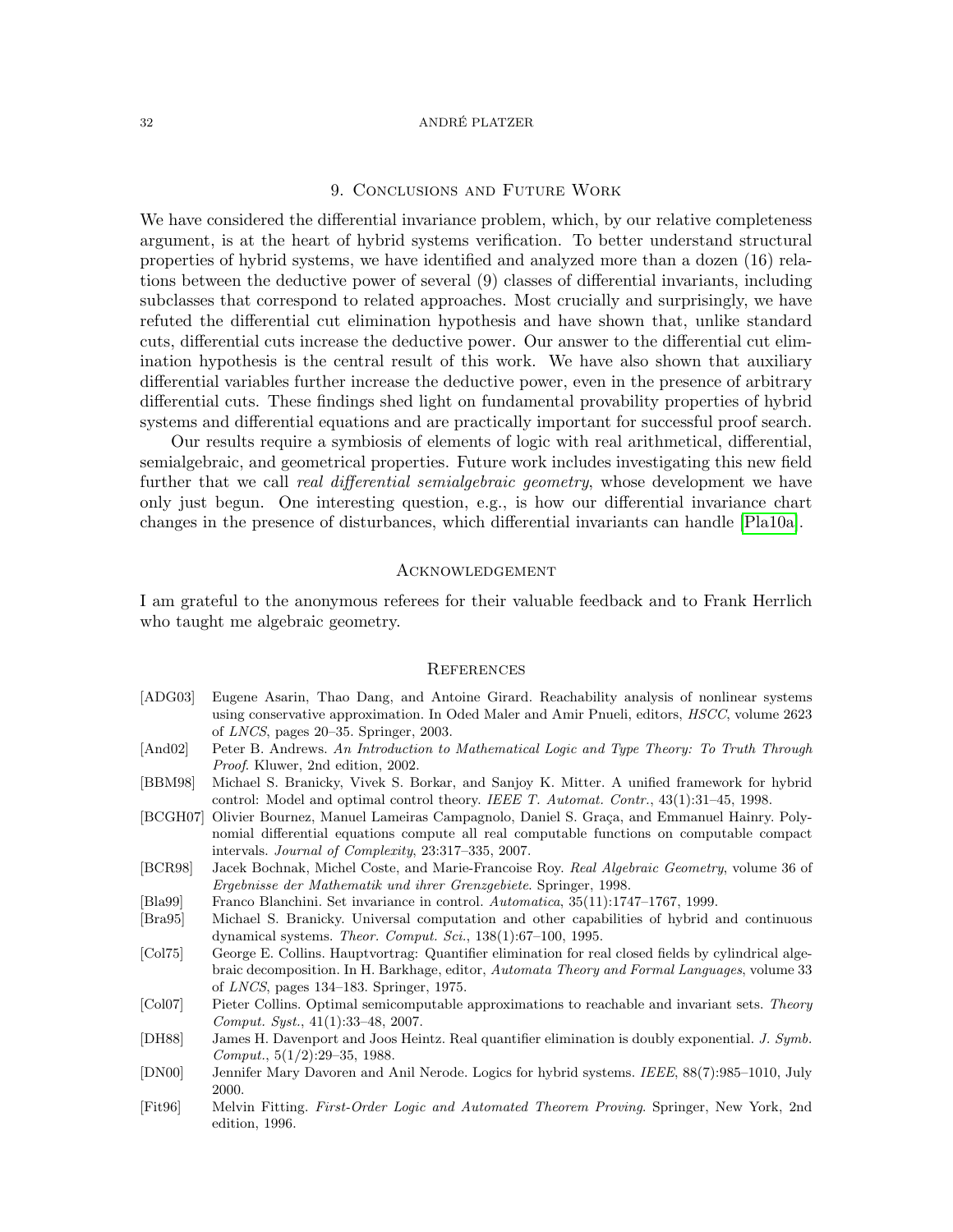- <span id="page-32-7"></span>[Fre08] Goran Frehse. PHAVer: algorithmic verification of hybrid systems past HyTech. STTT, 10(3):263–279, 2008.
- <span id="page-32-19"></span>[GCB07] Daniel Silva Graça, Manuel L. Campagnolo, and Jorge Buescu. Computability with polynomial differential equations. Advances in Applied Mathematics, 2007.
- <span id="page-32-20"></span>[Gen35a] Gerhard Gentzen. Untersuchungen ¨uber das logische Schließen. I. Math. Zeit., 39(2):176–210, 1935.
- <span id="page-32-21"></span>[Gen35b] Gerhard Gentzen. Untersuchungen ¨uber das logische Schließen. II. Math. Zeit., 39(3):405–431, 1935.
- <span id="page-32-4"></span>[GM99] Mark R. Greenstreet and Ian Mitchell. Reachability analysis using polygonal projections. In Frits W. Vaandrager and Jan H. van Schuppen, editors, HSCC, volume 1569 of LNCS, pages 103–116. Springer, 1999.
- <span id="page-32-24"></span>[GM08] Aarti Gupta and Sharad Malik, editors. Computer Aided Verification, CAV 2008, Princeton, NJ, USA, Proceedings, volume 5123 of LNCS. Springer, 2008.
- <span id="page-32-22"></span>[Göd31] Kurt Gödel. Uber formal unentscheidbare Sätze der Principia Mathematica und verwandter Systeme I. Mon. hefte Math. Phys., 38:173–198, 1931.
- <span id="page-32-5"></span>[GP07] Antoine Girard and George J. Pappas. Approximation metrics for discrete and continuous systems. IEEE T. Automat. Contr., 52:782–798, 2007.
- <span id="page-32-15"></span>[GT08] Sumit Gulwani and Ashish Tiwari. Constraint-based approach for analysis of hybrid systems. In Gupta and Malik [\[GM08\]](#page-32-24), pages 190–203.
- <span id="page-32-1"></span>[Hen96] Thomas A. Henzinger. The theory of hybrid automata. In LICS, pages 278-292, Los Alamitos, 1996. IEEE Computer Society.
- <span id="page-32-8"></span>[PC07] Andr´e Platzer and Edmund M. Clarke. The image computation problem in hybrid systems model checking. In Alberto Bemporad, Antonio Bicchi, and Giorgio Buttazzo, editors, HSCC, volume 4416 of LNCS, pages 473–486. Springer, 2007.
- <span id="page-32-13"></span>[PC08] André Platzer and Edmund M. Clarke. Computing differential invariants of hybrid systems as fixedpoints. In Gupta and Malik [\[GM08\]](#page-32-24), pages 176–189.
- <span id="page-32-14"></span>[PC09a] André Platzer and Edmund M. Clarke. Computing differential invariants of hybrid systems as fixedpoints. Form. Methods Syst. Des., 35(1):98–120, 2009.
- <span id="page-32-16"></span>[PC09b] André Platzer and Edmund M. Clarke. Formal verification of curved flight collision avoidance maneuvers: A case study. In Ana Cavalcanti and Dennis Dams, editors, FM, volume 5850 of LNCS, pages 547–562. Springer, 2009.
- <span id="page-32-9"></span>[PJ04] Stephen Prajna and Ali Jadbabaie. Safety verification of hybrid systems using barrier certificates. In Rajeev Alur and George J. Pappas, editors, HSCC, volume 2993 of LNCS, pages 477–492. Springer, 2004.
- <span id="page-32-10"></span>[PJP07] Stephen Prajna, Ali Jadbabaie, and George J. Pappas. A framework for worst-case and stochastic safety verification using barrier certificates. IEEE T. Automat. Contr., 52(8):1415–1429, 2007.
- <span id="page-32-2"></span>[Pla08] Andr´e Platzer. Differential dynamic logic for hybrid systems. J. Autom. Reas., 41(2):143–189, 2008.
- <span id="page-32-12"></span>[Pla10a] André Platzer. Differential-algebraic dynamic logic for differential-algebraic programs. J. Log. Comput., 20(1):309–352, 2010. Advance Access published on November 18, 2008.
- <span id="page-32-18"></span>[Pla10b] André Platzer. Logical Analysis of Hybrid Systems: Proving Theorems for Complex Dynamics. Springer, Heidelberg, 2010.
- <span id="page-32-17"></span>[PQ09] Andr´e Platzer and Jan-David Quesel. European Train Control System: A case study in formal verification. In Karin Breitman and Ana Cavalcanti, editors, ICFEM, volume 5885 of LNCS, pages 246–265. Springer, 2009.
- <span id="page-32-6"></span>[RS07] Stefan Ratschan and Zhikun She. Safety verification of hybrid systems by constraint propagationbased abstraction refinement. Trans. on Embedded Computing Sys., 6(1):8, 2007.
- <span id="page-32-23"></span>[San10] Sriram Sankaranarayanan. Automatic invariant generation for hybrid systems using ideal fixed points. In Karl Henrik Johansson and Wang Yi, editors, HSCC, pages 221–230. ACM, 2010.
- <span id="page-32-11"></span>[SSM08] Sriram Sankaranarayanan, Henny B. Sipma, and Zohar Manna. Constructing invariants for hybrid systems. Form. Methods Syst. Des., 32(1):25–55, 2008.
- <span id="page-32-3"></span>[Tar51] Alfred Tarski. A Decision Method for Elementary Algebra and Geometry. University of California Press, Berkeley, 2nd edition, 1951.
- <span id="page-32-0"></span>[Tav87] Lucio Tavernini. Differential automata and their discrete simulators. Non-Linear Anal., 11(6):665–683, 1987.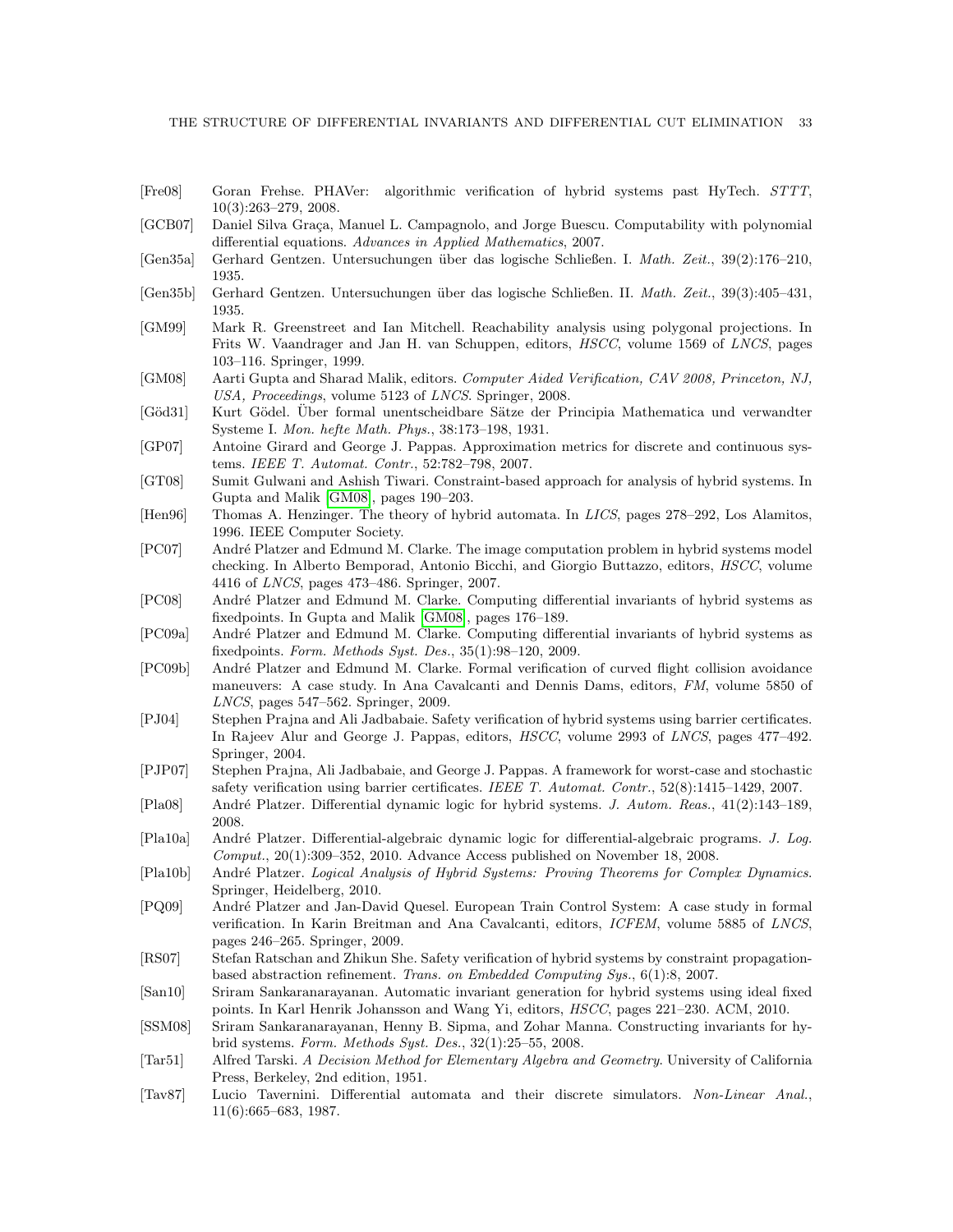- <span id="page-33-3"></span>[TT09] Ankur Taly and Ashish Tiwari. Deductive verification of continuous dynamical systems. In Ravi Kannan and K. Narayan Kumar, editors, FSTTCS, volume 4 of LIPIcs, pages 383–394. Schloss Dagstuhl - Leibniz-Zentrum fuer Informatik, 2009.
- <span id="page-33-0"></span>[Wal98] Wolfgang Walter. Ordinary Differential Equations. Springer, 1998.

# Appendix A. Background Proof Rules

<span id="page-33-2"></span>Figure [5](#page-33-4) shows the proof rules that we assume as background rules for our purposes. They consist of the standard propositional sequent proof rules including the [ax](#page-33-5)iom  $(ax)$  and [cut](#page-33-6) rule for glueing proofs together. Rule [R](#page-33-1) can use any valid instance of a first-order real arithmetic tautology as a proof rule. This rule is a simplification of more constructive deduction modulo proof rules for real arithmetic and modular quantifier elimination [\[Pla08,](#page-32-2) [Pla10a,](#page-32-12) [Pla10b\]](#page-32-18), which we do not need to consider in this paper. Except for rule [R](#page-33-1), the rules in Figure [5](#page-33-4) are standard and listed just for the sake of a complete presentation.

$$
(\neg r) \frac{\Gamma, \phi \rightarrow \Delta}{\Gamma \rightarrow \neg \phi, \Delta} \qquad (\vee r) \frac{\Gamma \rightarrow \phi, \psi, \Delta}{\Gamma \rightarrow \phi \vee \psi, \Delta} \qquad (\wedge r) \frac{\Gamma \rightarrow \phi, \Delta \Gamma \rightarrow \psi, \Delta}{\Gamma \rightarrow \phi \wedge \psi, \Delta}
$$
\n
$$
(\neg l) \frac{\Gamma \rightarrow \phi, \Delta}{\Gamma, \neg \phi \rightarrow \Delta} \qquad (\vee l) \frac{\Gamma, \phi \rightarrow \Delta \Gamma, \psi \rightarrow \Delta}{\Gamma, \phi \vee \psi \rightarrow \Delta} \qquad (\wedge l) \frac{\Gamma, \phi, \psi \rightarrow \Delta}{\Gamma, \phi \wedge \psi \rightarrow \Delta}
$$
\n
$$
(\neg r) \frac{\Gamma, \phi \rightarrow \psi, \Delta}{\Gamma \rightarrow \phi \rightarrow \psi, \Delta} \qquad (ax) \frac{\Gamma, \phi \rightarrow \phi, \Delta}{\Gamma, \phi \rightarrow \phi, \Delta} \qquad (\mathbb{R}) \frac{\tilde{\Gamma} \rightarrow \tilde{\Delta}}{\Gamma \rightarrow \Delta}^{1}
$$
\n
$$
(\neg l) \frac{\Gamma \rightarrow \phi, \Delta \Gamma, \psi \rightarrow \Delta}{\Gamma, \phi \rightarrow \psi \rightarrow \Delta} \qquad (cut) \frac{\Gamma \rightarrow \phi, \Delta \Gamma, \phi \rightarrow \Delta}{\Gamma \rightarrow \Delta}
$$

<span id="page-33-7"></span><sup>1</sup>if  $(\tilde{\Gamma} \to \tilde{\Delta}) \to (\Gamma \to \Delta)$  is an instance of a valid tautology of first-order real arithmetic

# <span id="page-33-6"></span><span id="page-33-5"></span><span id="page-33-4"></span><span id="page-33-1"></span>Figure 5: Basic proof rules

Despite the presence of arbitrary [cut](#page-33-6)s  $(cut)$  in our proof calculus, only differential invariants (using rule  $DI$ ) and, for simple properties, differential weakening (rule  $DW$ ) ultimately prove properties of differential equations. The propositional proof rules (including [cut](#page-33-6)) and real arithmetic rule ([R](#page-33-1)) can perform arbitrary case distinctions, consider subregions, transform and handle the arithmetic etc., all of which is necessary. But they cannot, on their own, prove properties of differential equations that are not just mere first-order tautologies. Likewise, differential cuts (rule  $DC$ ) are very powerful, but still ultimately need differential invariants (rule  $DI$ ) to prove at least their respective left premise. By inspecting the proof rules, it is easy to see that the only proof rules in  $\mathcal{DI}$  that can derive nontrivial properties of differential equations are [DI](#page-7-2), [DW](#page-6-1), and  $\parallel$ [gen](#page-6-2). Rule [DC](#page-11-0) is not part of the DI calculus and, thus, rule [DW](#page-6-1) cannot derive a formula without evolution domain region. Rule  $\lceil \text{gen} \rceil$  $\lceil \text{gen} \rceil$  $\lceil \text{gen} \rceil$ cannot be used instead of  $DI$ , only in addition to  $DI$ , because the extra premise resulting from  $\Box$ [gen](#page-6-2) still needs to be proved, ultimately, using [DI](#page-7-2) for a sufficiently strong differential invariant. We, thus, prove that, if no differential cuts with rule  $DC$  are used, then all provable properties of differential equations follow directly or indirectly from differential invariants ([DI](#page-7-2)). This result depends on the proof rules we consider.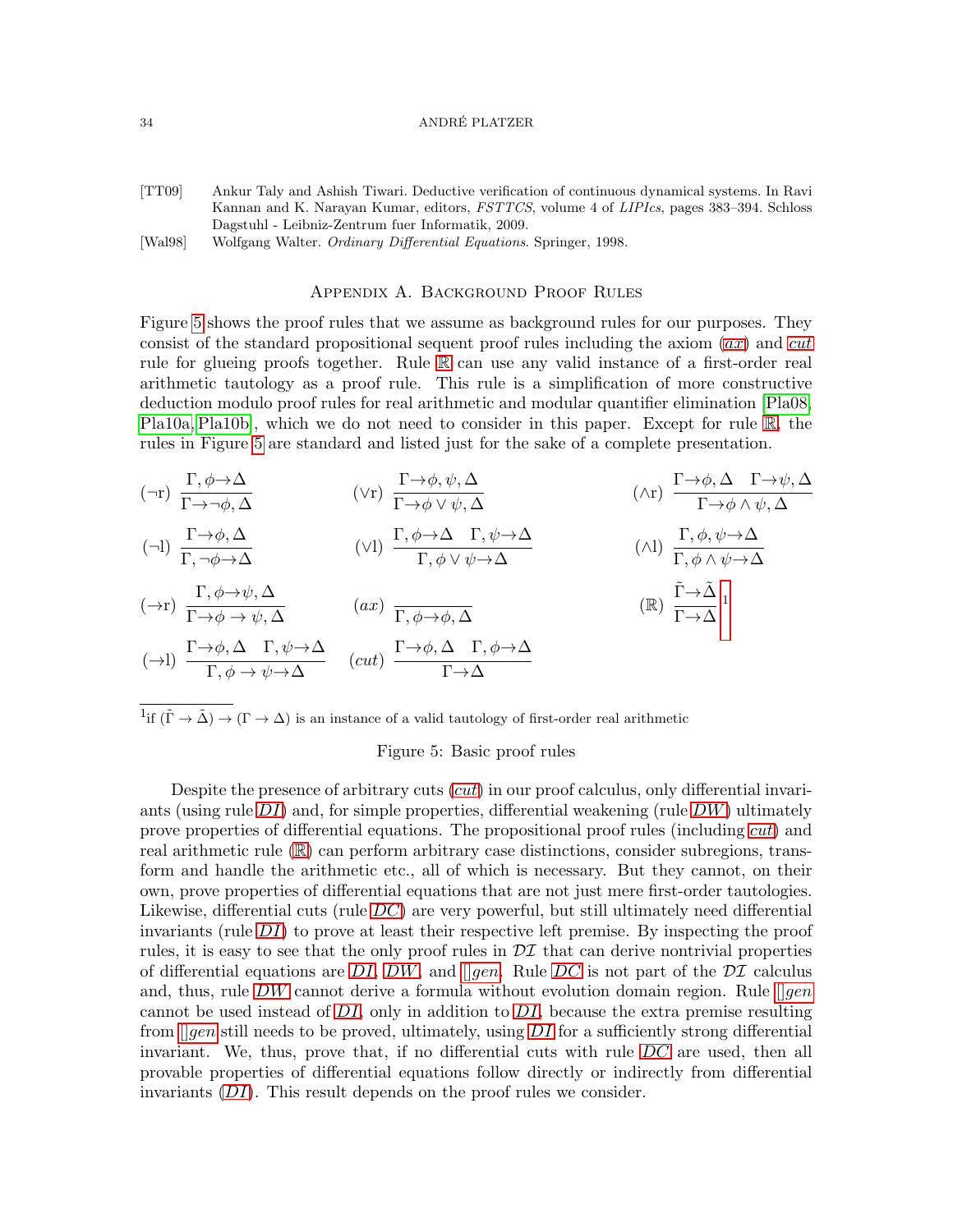<span id="page-34-0"></span>**Lemma A.1.** (DIFFERENTIAL INVARIANCE BASE). If  $A \rightarrow [x' = \theta]B$  is provable in  $\mathcal{DI}_{\Omega}$  for a set  $\Omega$  of operators and nontrivial first-order formulas  $A, B$  (i.e.,  $A \neq false$ ,  $B \neq true$ ), then there is a (non-zero) finite number of  $d\mathcal{L}$  formulas  $F_i \rightarrow [x' = \theta]F_i$  provable by [DI](#page-7-2) in  $\mathcal{DI}_{\Omega}$  with quantifier-free first-order formulas  $F_i$  over the operators  $\Omega$  such that the following dL formulas are valid

$$
\vDash A \to \bigvee_i F_i
$$

$$
\vDash \bigwedge_i (F_i \to B)
$$

*Proof.* Consider a proof of goal  $A \rightarrow [x' = \theta]B$  with a minimal number of *[cut](#page-33-6)* uses among the proofs with a minimal number of  $\Box$ [gen](#page-6-2) uses. All minimal proofs of  $A \rightarrow [x' = \theta]B$  have the following form (there can be additional premises that are first-order tautologies, close by first-order reasoning, and are of no relevance for this result):

$$
\begin{array}{c|c}\n\ast & \cdots & \ast \\
\hline\n\vdots & \ddots & \vdots \\
\hline\n\Gamma_1 \rightarrow [x' = \theta \& H_1] B_1 & \Gamma_n \rightarrow [x' = \theta \& H_n] B_n \\
\hline\n\vdots & \ddots & \vdots \\
\hline\nA \rightarrow [x' = \theta] B\n\end{array}
$$

The  $\Gamma_i \rightarrow [x' = \theta \& H_i] B_i$  are proved by one of the global rules [DI](#page-7-2), [DW](#page-6-1), [DC](#page-11-0), or [][gen](#page-6-2) and all rules that conclude  $A \rightarrow [x' = \theta]B$  from the  $\Gamma_i \rightarrow [x' = \theta \& H_i]B_i$  are propositional rules or rule [R](#page-33-1). In particular, the following is a first-order tautology:

<span id="page-34-1"></span>
$$
\bigwedge_{i=1}^{n} (\Gamma_i \to [x' = \theta \& H_i]B_i) \to (A \to [x' = \theta]B)
$$
\n(A.1)

Formula [\(A.1\)](#page-34-1) is FOL-valid, its premises  $\bigwedge_i(\Gamma_i \rightarrow [x' = \theta \& H_i]B_i)$  are **d***C*-valid, the antecedent A is **d***C*-satisfiable and the succedent  $[x' = \theta]B$  is not **d***C*-valid. Without loss of generality, we can assume there are no extra succedents  $\Delta_i$  and all  $\Gamma_i$  have no superfluous formulas by weakening (a special case of rule  $\mathbb{R}$  $\mathbb{R}$  $\mathbb{R}$ ) in the global premises.

At least one  $\Gamma_i \rightarrow [x' = \theta \& H_i] B_i$  occurs that is proved by a global rule, otherwise the proof would be a first-order tautology, yet, the goal is not a first-order tautology since A is first-order yet its the succedent is nontrivial. The propositional rules and rule [R](#page-33-1) are sound for first-order real arithmetic so they cannot derive formulas that are no first-order tautologies. If one of the global branches, say,  $\Gamma_n \to [x' = \theta \& H_n]B_n$  is proved by [][gen](#page-6-2), then for some  $C_n$  the formula  $C_n \to B_n$  is valid and  $\Gamma_n$  is (by weakening via rule [R](#page-33-1)) identical to  $[x' = \theta \& H_n]C_n$ . This formula  $\Gamma_n$  also needs to appear positively in another branch, because it is not in the goal, so it could only have been introduced by a [cut](#page-33-6), which leaves the formula in some antecedent. Note that weakening (via rule  $\mathbb{R}$  $\mathbb{R}$  $\mathbb{R}$ ) could remove the positive formula  $[x' = \theta \& H_n]C_n$  again, but not from all branches, since then there would have been a simpler proof with less uses of *[cut](#page-33-6)*, contradicting our minimality assumption. This modal formula  $[x' = \theta \& H_n]C_n$  also cannot be provable trivially just by propositional and [R](#page-33-1) rules alone, because it must then have been introduced by a [cut](#page-33-6) before and the goal would then be provable with less uses of *[cut](#page-33-6)*. Hence,  $[x' = \theta \& H_n]C_n$  is proved by a global rule and must, thus, be identical to some succedent  $[x' = \theta \& H_i]B_i$ . By the form of  $[]gen, B_i \rightarrow B_n$  $[]gen, B_i \rightarrow B_n$  $[]gen, B_i \rightarrow B_n$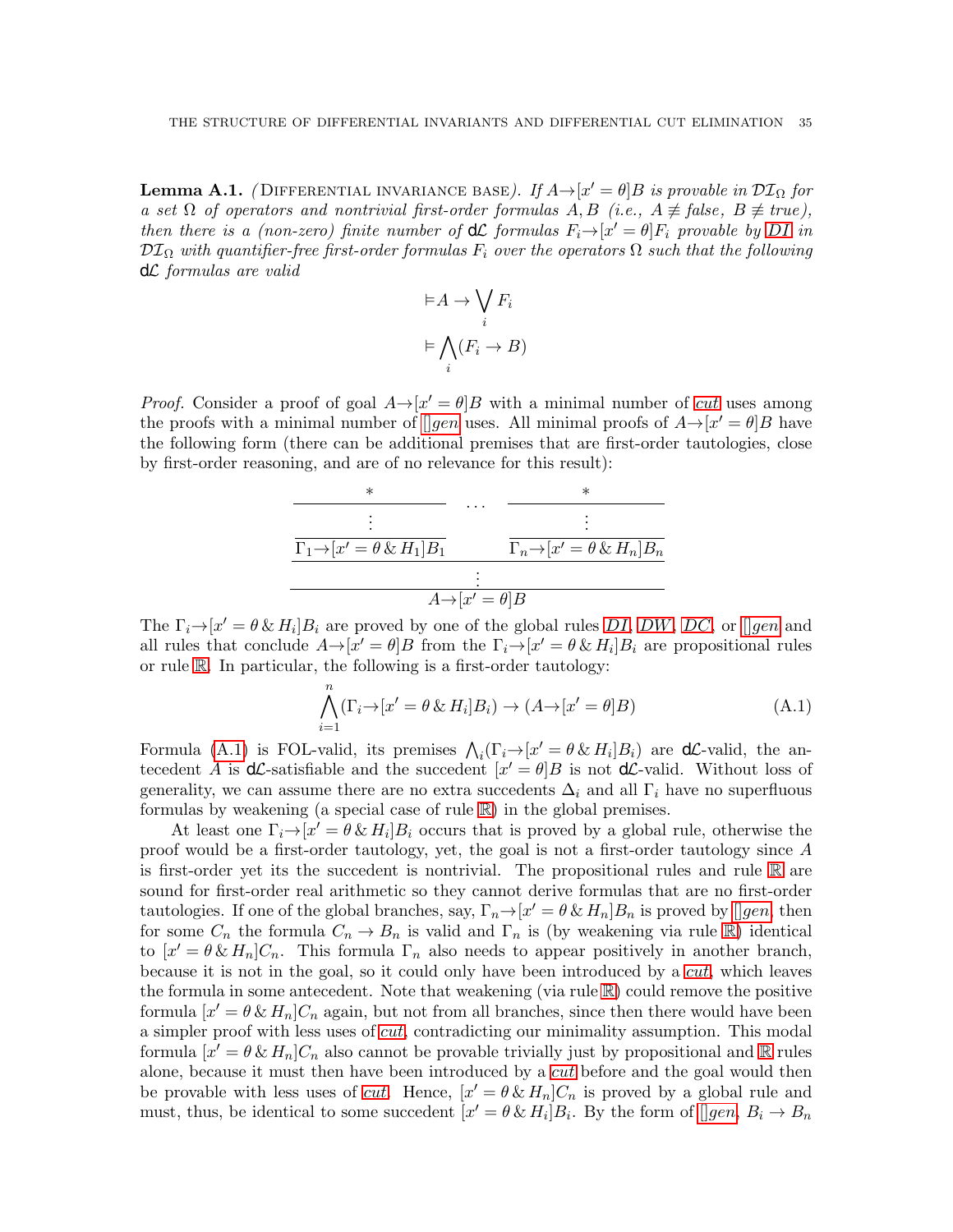is valid. If  $[x' = \theta \& H_i]B_i$  is proved by [*][gen](#page-6-2)*, the argument repeats and some global branch has to be proved by [DI](#page-7-2), otherwise the proof does not close. Note that [DW](#page-6-1) would not suffice, because  $B \neq true$ , yet the evolution domain constraint in the goal is trivial (true) and the only rule that can conclude properties without evolution domain constraints from properties with evolution domain constraints, i.e., rule  $DC$ , is not allowed in  $DT_{\Omega}$ .

We can assume that  $B_1 \to [x' = \theta \& H_1]B_1, \ldots, B_r \to [x' = \theta \& H_r]B_r$  for some  $r \geq 1$ are exactly the global branches that are proved using  $DI$  just by reordering the branches. By weakening (via rule  $\mathbb{R}$  $\mathbb{R}$  $\mathbb{R}$ ), no superfluous formulas occur in the  $\Gamma_i$ . Furthermore,  $B_i$  is in first-order logic over the operators  $\Omega$  by assumption. Since rule [DW](#page-6-1) does not help without  $DC$  for proving the goal (and irrelevant uses of  $DW$  violate our minimality assumption), the remaining global rule applications are  $\parallel$  [gen](#page-6-2). Overall, the first-order tautology [\(A.1\)](#page-34-1), thus, is of the following form:

<span id="page-35-1"></span>
$$
\bigwedge_{i=1}^{r} (B_i \rightarrow [x' = \theta \& H_i]B_i) \land \bigwedge_{i=r+1}^{n} ([x' = \theta \& H_i]B_{l_i} \rightarrow [x' = \theta \& H_i]B_i) \rightarrow (A \rightarrow [x' = \theta]B)
$$
\n(A.2)

By the above argument about the recursive structure of  $\parallel gen$  $\parallel gen$ , we can further assume the branches are ordered such that  $l_i < i$  (no cyclic generalizations, which would be unsound). Note that formula [\(A.2\)](#page-35-1) is a Horn-logic query with query  $[x' = \theta]B$ , atomic facts A, and the antecedent as Horn rules.

Consider any  $d\mathcal{L}$  state  $\nu$  with  $\nu \models A$ , which exists by assumption. Since the antecedent of  $(A.2)$  is valid in  $d\mathcal{L}$ , it is also true in  $\nu$ . Since  $(A.2)$  is a first-order tautology, some subformula of [\(A.2\)](#page-35-1) forces  $[x' = \theta]B$  to be true in the state  $\nu$  (considered as a state of firstorder real arithmetic). By the shape of  $(A.2)$ , this implies that the antecedent of  $(A.2)$  has to contain some implication  $\Gamma_i \to [\alpha] = \theta \& H]B_i$  with  $B_i$  being B such that  $\nu \models \Gamma_i$ ; otherwise  $\neg [x' = \theta \& H]B$  would be a first-order consistent extension of state  $\nu$  that invalidates [\(A.2\)](#page-35-1). If  $\Gamma_i$  is in first-order logic (i.e.,  $i \leq r$ ), then we are done when choosing  $\Gamma_i$  to be among the  $F_k$ . Otherwise,  $\Gamma_i$  is of the form  $[x' = \theta \& H]B_{l_i}$  (recall that  $\models B_{l_i} \rightarrow B_i$ ) and must be forced by another formula  $\Gamma_j \to [x' = \theta \& H]B_{l_i}$  in  $(A.2)$  with  $\nu \models \Gamma_j$  and so on recursively using the same argument for  $\Gamma_j$  instead of  $\Gamma_i$ . Repeating the argument for all  $d\mathcal{L}$  states  $\nu$ , we obtain a finite number of formulas  $F_k$  with the desired property: each  $F_k$  is a differential invariant in  $\mathcal{DI}_{\Omega}$ , implies B, and their disjunction holds in any state where A holds. These are finitely many  $F_k$  since the formula [\(A.2\)](#page-35-1) where the  $F_k$  are selected from is finite. There is at least one  $F_k$ , because, as above, the goal itself is no first-order tautology.  $\Box$ 

A similar result holds in the presence of evolution domain constraints.

# <span id="page-35-0"></span>Appendix B. Soundness of Differential Induction and Differential Cuts

We have proved soundness of proof rules  $DI$  and  $DC$  and the other rules in previous work [\[Pla10a\]](#page-32-12). In the interest of a self-contained presentation, we repeat the critical soundness proofs here in a simplified form that directly uses the notation of this paper.

For the proof of soundness of  $DI$ , we first prove Lemma [3.3,](#page-8-1) which says that the valuation of syntactic total derivation  $F'_{x'}^{\theta}$  (with differential equations substituted in) of formula  $F$  as defined in Sect. [3](#page-6-3) coincides with analytic differentiation. We first prove this derivation lemma for terms c.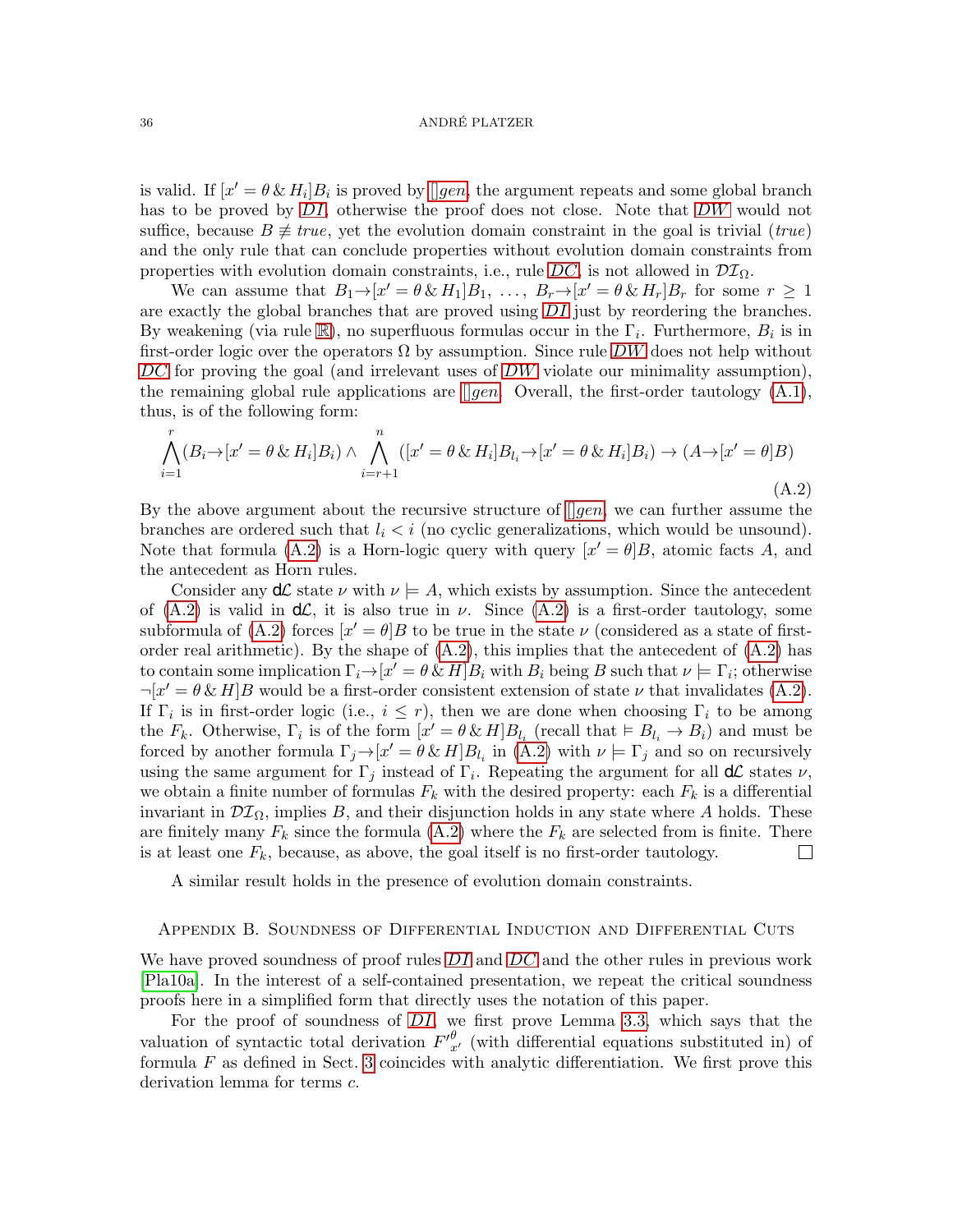*Proof of Lemma [3.3.](#page-8-1)* The proof is by induction on term c. The differential equation  $x' = \theta$ is of the form  $x'_1 = \theta_1, \ldots, x'_n = \theta_n$ .

• If c is one of the variables  $x_j$  for some j (for other variables, the proof is simple because c is constant during  $\varphi$ ) then:

$$
\frac{\mathrm{d}\,\varphi(t)[\![x_j]\!]}{\mathrm{d} t}(\zeta)=\varphi(\zeta)[\![\theta_j]\!]=\varphi(\zeta)[\![\sum_{i=1}^n\frac{\partial x_j}{\partial x_i}\theta_i]\!]\ .
$$

The first equation holds by definition of the semantics. The last equation holds as  $\partial x_j$  $\frac{\partial x_j}{\partial x_j} = 1$  and  $\frac{\partial x_j}{\partial x_i} = 0$  for  $i \neq j$ . The derivatives exist because  $\varphi$  is (continuously) differentiable for  $x_i$ .

• If c is of the form  $a + b$ , the desired result can be obtained by using the properties of derivatives and semantic valuation:

$$
\frac{d\varphi(t)[a+b]}{dt}(\zeta)
$$
\n
$$
= \frac{d(\varphi(t)[a] + \varphi(t)[b])}{dt}(\zeta)
$$
\n
$$
= \frac{d\varphi(t)[a]}{dt}(\zeta) + \frac{d\varphi(t)[b]}{dt}(\zeta)
$$
\n
$$
= \varphi(\zeta)[a'_{x'}] + \varphi(\zeta)[b'_{x'}]
$$
\n
$$
= \varphi(\zeta)[a'_{x'} + b'_{x'}]
$$
\n
$$
= \varphi(\zeta)[a'_{x'} + b'_{x'}]
$$
\n
$$
= \varphi(\zeta)[a'_{x'} + b'_{x'}]
$$
\n
$$
= \varphi(\zeta)[a'_{x'} + b'_{x'}]
$$
\n
$$
= \varphi(\zeta)[a'_{x'} + b'_{x'}]
$$
\n
$$
= \varphi(\zeta)[a'_{x'} + b'_{x'}]
$$
\n
$$
= \varphi(\zeta)[a'_{x'} + b'_{x'}]
$$
\n
$$
= \varphi(\zeta)[a'_{x'} + b'_{x'}]
$$
\n
$$
= \varphi(\zeta)[a'_{x'} + b'_{x'}]
$$
\n
$$
= \varphi(\zeta)[a'_{x'} + b'_{x'}]
$$
\n
$$
= \varphi(\zeta)[a'_{x'} + b'_{x'}]
$$
\n
$$
= \varphi(\zeta)[a'_{x'} + b'_{x'}]
$$
\n
$$
= \varphi(\zeta)[a'_{x'} + b'_{x'}]
$$
\n
$$
= \varphi(\zeta)[a'_{x'} + b'_{x'}]
$$
\n
$$
= \varphi(\zeta)[a'_{x'} + b'_{x'}]
$$
\n
$$
= \varphi(\zeta)[a'_{x'} + b'_{x'}]
$$
\n
$$
= \varphi(\zeta)[a'_{x'} + b'_{x'}]
$$
\n
$$
= \varphi(\zeta)[a'_{x'} + b'_{x'}]
$$
\n
$$
= \varphi(\zeta)[a'_{x'} + b'_{x'}]
$$
\n
$$
= \varphi(\zeta)[a'_{x'} + b'_{x'}]
$$
\n
$$
= \varphi(\zeta)[a'_{x'} + b'_{x'}]
$$
\n
$$
= \var
$$

• The case where c is of the form  $a \cdot b$  is accordingly, using Leibniz's product rule for ∂  $\frac{\partial}{\partial x_i}$ ; see [\[Pla10b\]](#page-32-18).

*Proof of Soundness of [DI](#page-7-2)*. In order to prove soundness of rule  $DI$ , we need to prove that, whenever the premise is valid (true in all states), then the conclusion is valid. We have to show that  $\nu \models F \rightarrow [x' = \theta \& H]F$  for all states  $\nu$ . Let  $\nu$  satisfy  $\nu \models F$  as, otherwise, there is nothing to show. We can assume  $F$  to be in disjunctive normal form and consider any disjunct G of F that is true at  $\nu$ . In order to show that F remains true during the continuous evolution, it is sufficient to show that each conjunct of  $G$  is. We can assume these conjuncts to be of the form  $c \ge 0$  (or  $c > 0$  where the proof is accordingly). Finally, using vectorial notation, we write  $x' = \theta$  for the differential equation system. Now let  $\varphi : [0, r] \to (V \to \mathbb{R})$ be any flow of  $x' = \theta \& H$  beginning in  $\varphi(0) = \nu$ . If the duration of  $\varphi$  is  $r = 0$ , we have  $\varphi(0) \models c \geq 0$  immediately, because  $\nu \models c \geq 0$ . For duration  $r > 0$ , we show that  $c \geq 0$ holds all along the flow  $\varphi$ , i.e.,  $\varphi(\zeta) \models c \geq 0$  for all  $\zeta \in [0, r]$ .

Suppose there was a  $\zeta \in [0, r]$  with  $\varphi(\zeta) \models c < 0$ , which will lead to a contradiction. The function  $h : [0, r] \to \mathbb{R}$  defined as  $h(t) = \varphi(t) \|c\|$  satisfies the relation  $h(0) \geq 0 > h(\zeta)$ , because  $h(0) = \varphi(0)[c] = \nu[c]$  and  $\nu \models c \geq 0$  by antecedent of the conclusion. By Lemma [3.3,](#page-8-1) h is continuous on  $[0, r]$  and differentiable at every  $\xi \in (0, r)$ . By mean value theorem, there is a  $\xi \in (0,\zeta)$  such that  $\frac{dh(t)}{dt}(\xi) \cdot (\zeta - 0) = h(\zeta) - h(0) < 0$ . In particular, since  $\zeta \ge 0$ , we can conclude that  $\frac{dh(t)}{dt}(\xi) < 0$ . Now Lemma [3.3](#page-8-1) implies that  $\frac{dh(t)}{dt}(\xi) = \varphi(\xi) [c'_{x'}^{\theta}] < 0$ . This, however, is a contradiction, because the premise implies that the formula  $H \to (c \geq 0)_{x'}^{\theta}$ 

 $\Box$